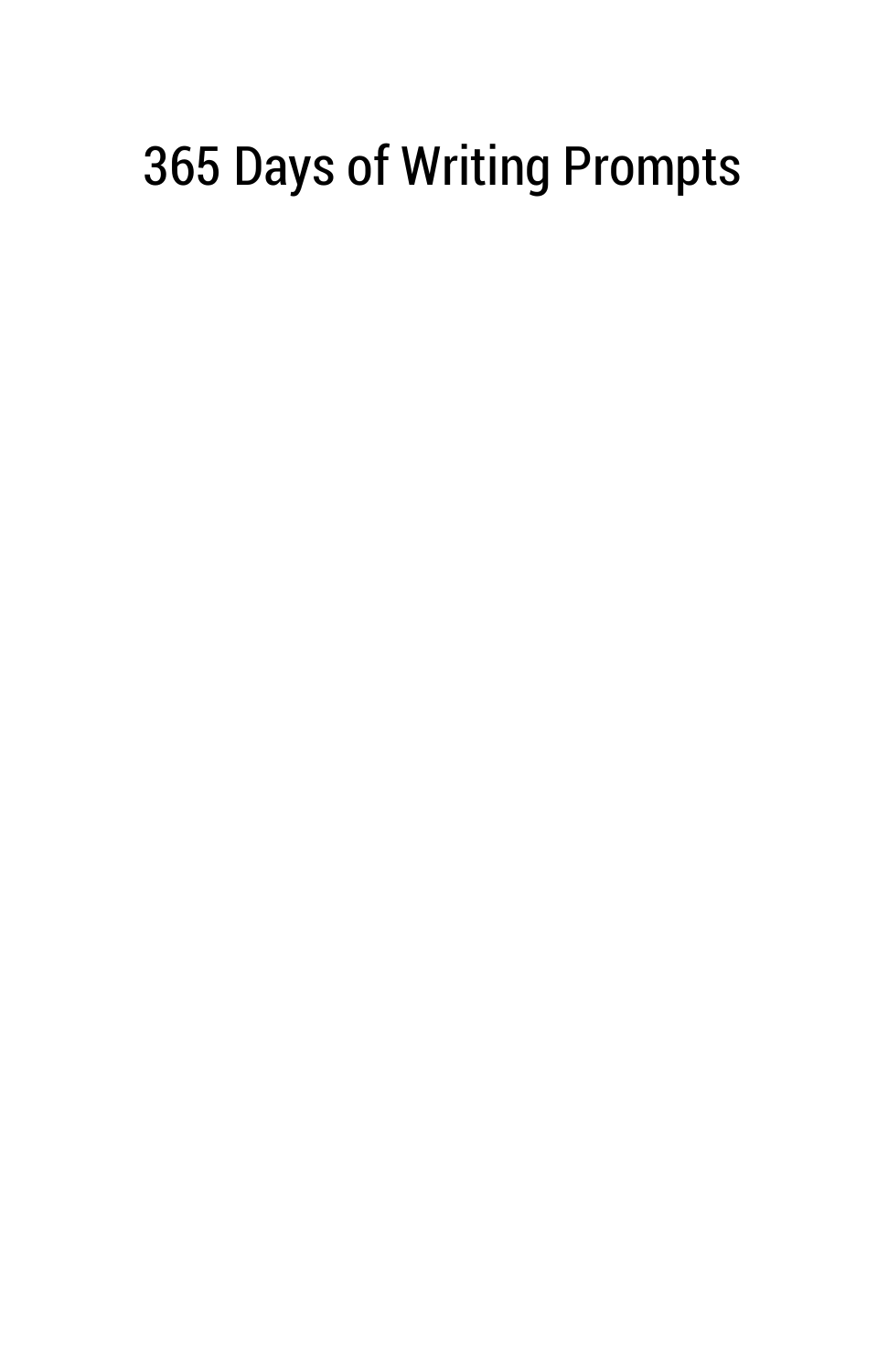# 365 DAYS OF WRITING PROMPTS

A prompt to fire your imagination, each and every day for a year

The Editors, WordPress.com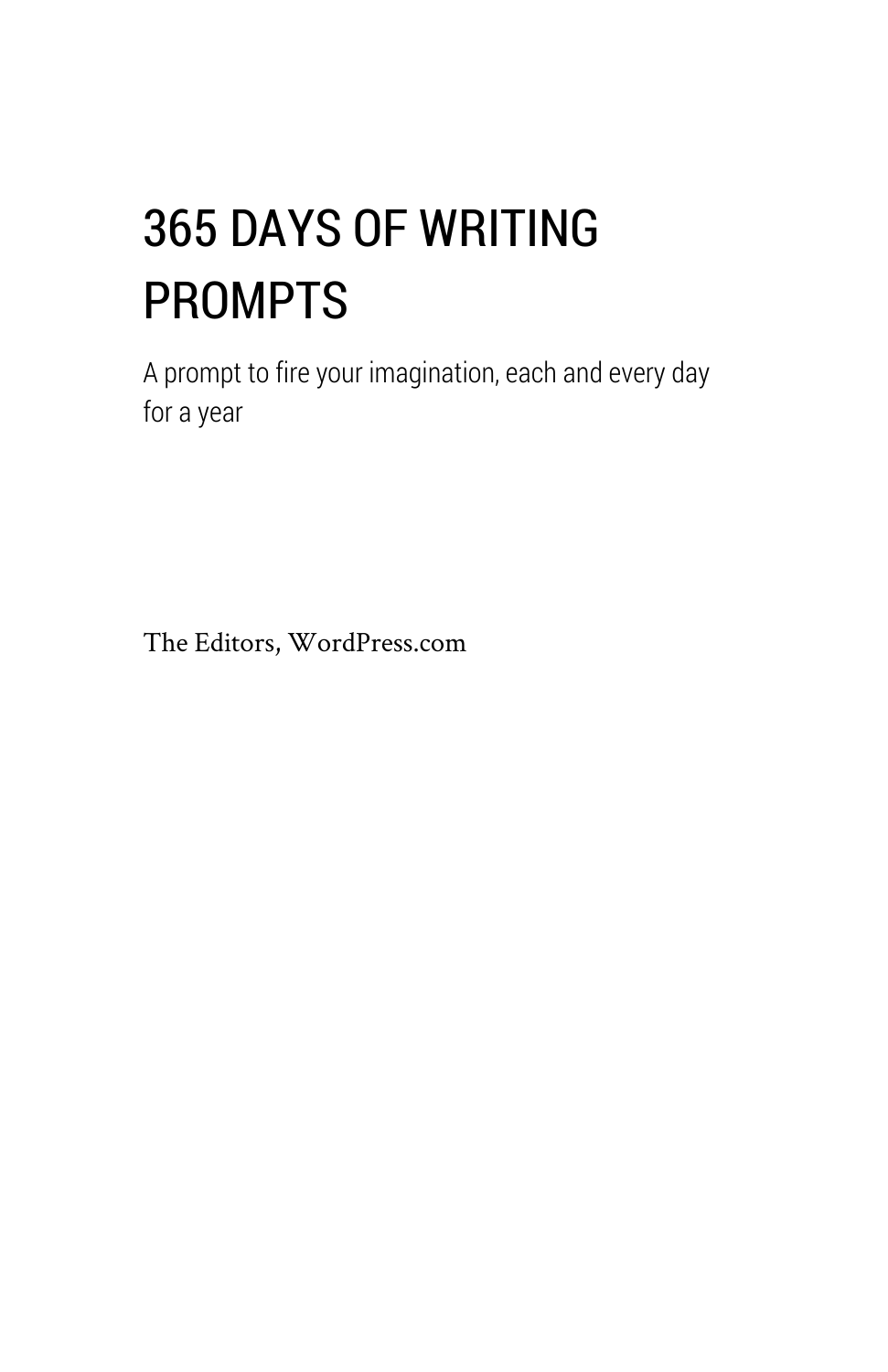365 Days of Writing Prompts Copyright © 2013 by The Daily Post.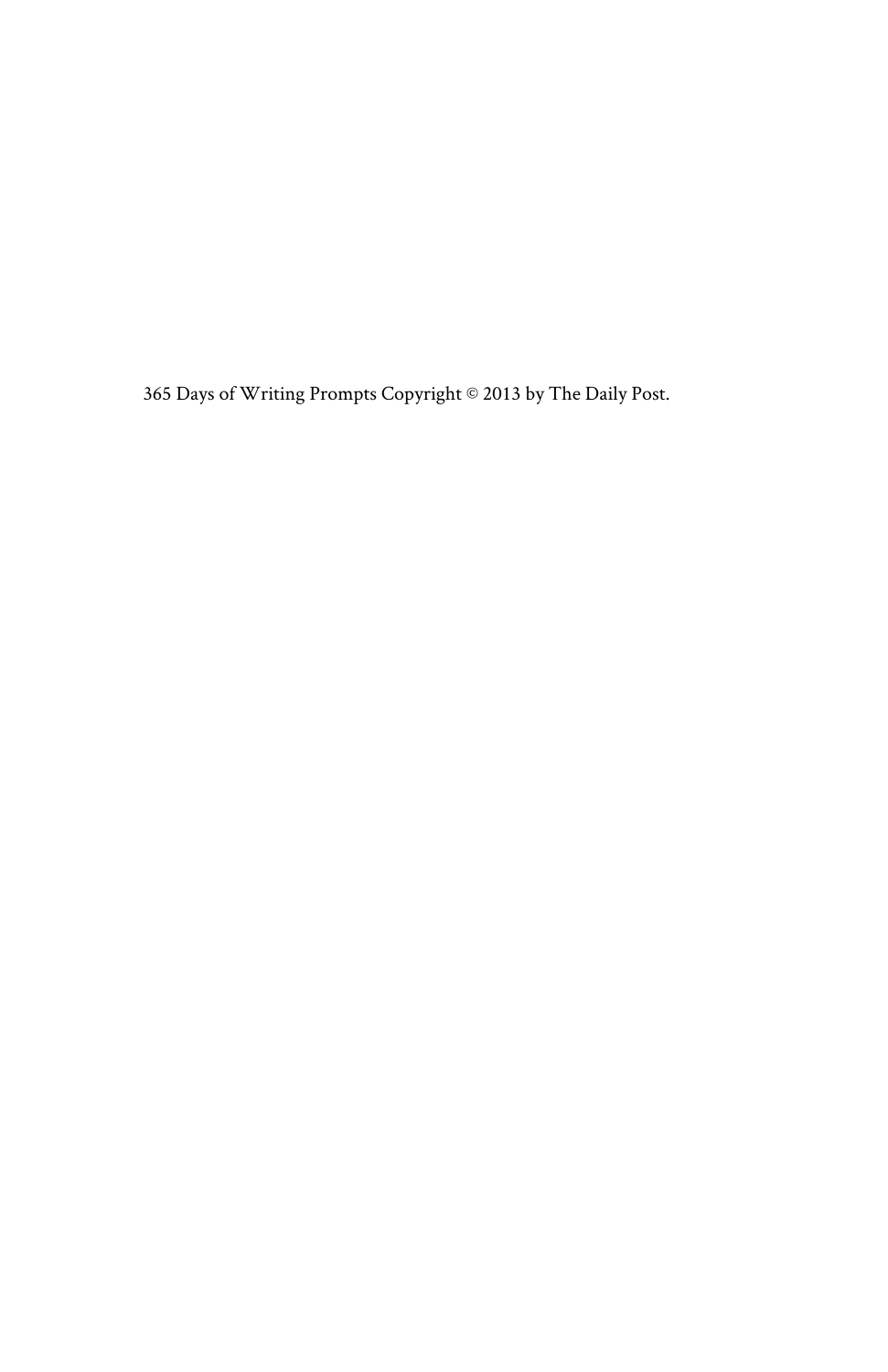## **CONTENTS**

| Write, Every Day of Your Life |              | $\mathbf{1}$     |
|-------------------------------|--------------|------------------|
| 1.                            | January      | $\boldsymbol{2}$ |
| 2.                            | February     | 9                |
| 3.                            | March        | 16               |
| 4.                            | April        | 23               |
| 5.                            | May          | 30               |
| 6.                            | June         | 37               |
| 7.                            | July         | 44               |
| 8.                            | August       | 51               |
| 9.                            | September    | 58               |
| 10.                           | October      | 65               |
| 11.                           | November     | 72               |
|                               | 12. December | 79               |
|                               |              |                  |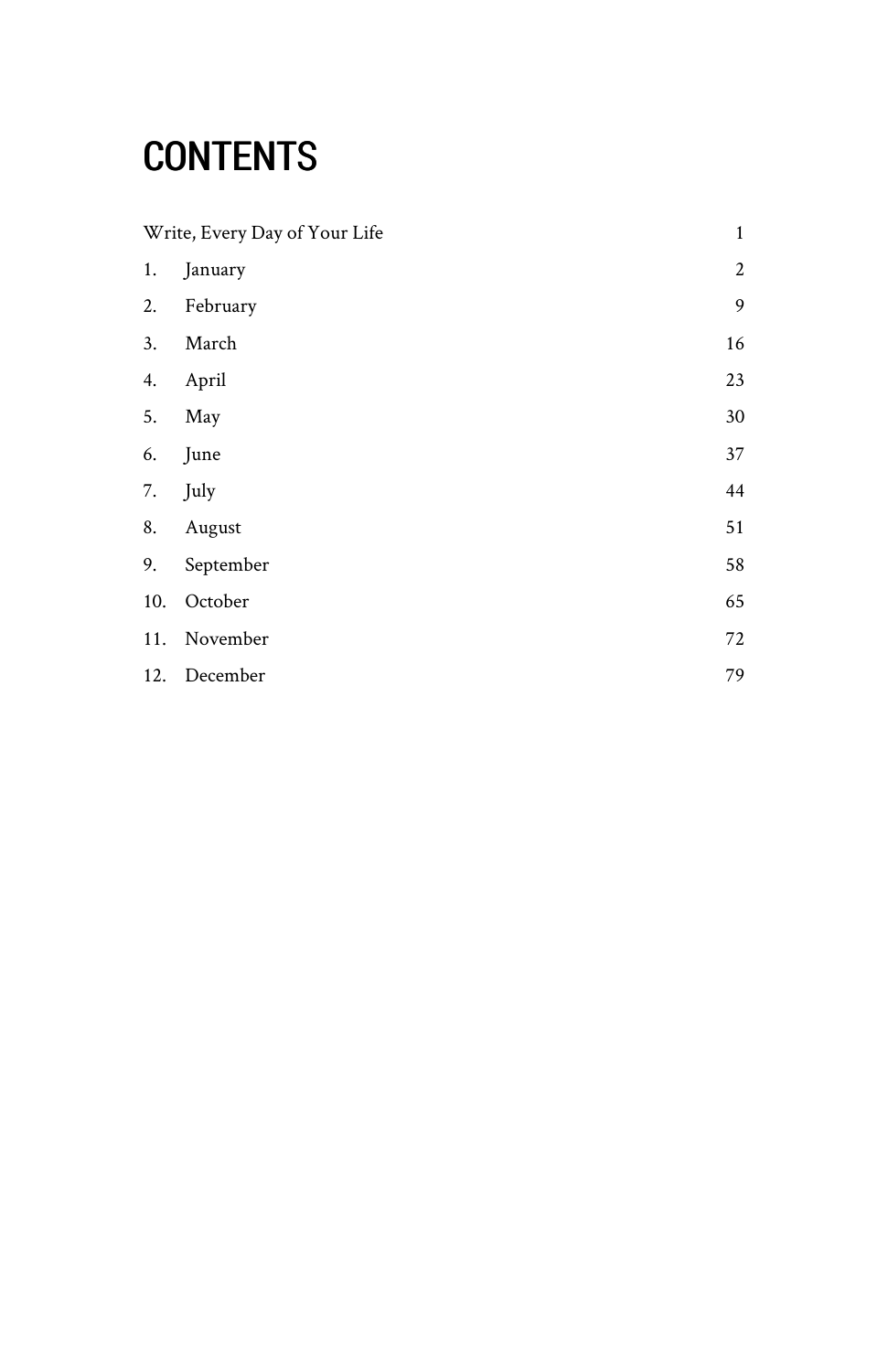# <span id="page-4-0"></span>WRITE, EVERY DAY OF YOUR LIFE

Enjoy this year-long collection of writing prompts geared to get you writing each and every day. We made them for you, with love.

Check out *The [Daily](http://dailypost.wordpress.com/) Post* for writing [inspiration,](http://dailypost.wordpress.com/category/daily-prompts/) tips [and](http://dailypost.wordpress.com/category/general-advice-pro-tips/) [techniques](http://dailypost.wordpress.com/category/general-advice-pro-tips/) on making blogging a habit, and how to nurture your audience and grow your [traffic](http://dailypost.wordpress.com/category/traffic-growth/). You can even get some [friendly moral support](http://dailypost.wordpress.com/category/community-pool/) from the blogging community.

– The Editors, WordPress.com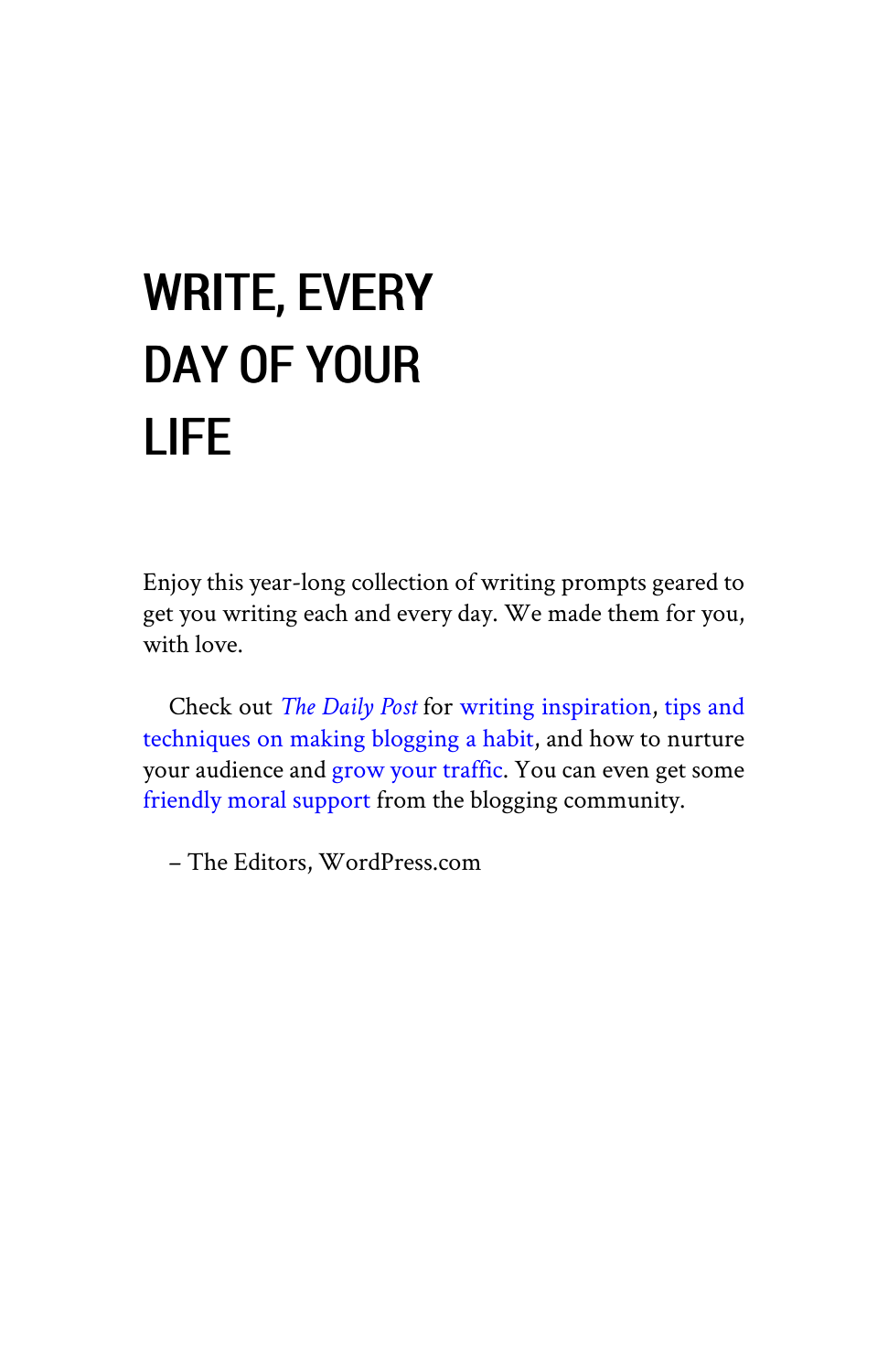# **JANUARY**

## January 1

<span id="page-5-0"></span>1

#### **Stroke of Midnight**

Where were you last night when 2013 turned into 2014? Is that where you'd wanted to be?

## January 2

#### **Resolved**

Have you ever made a New Year's Resolution that you kept?

## January 3

#### **Kick it** What's the 11th item on your bucket list?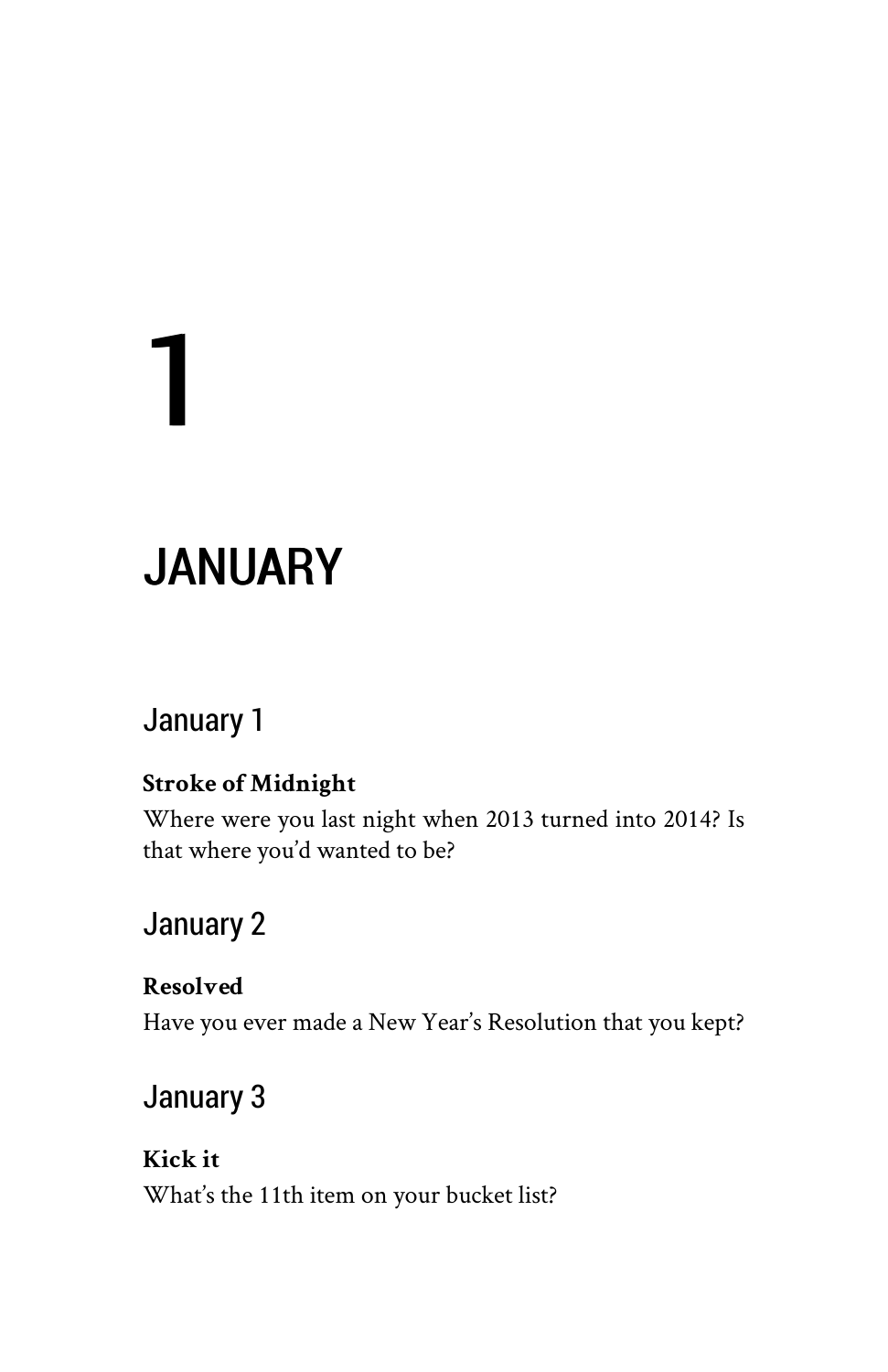#### **Quote me**

Do you have a favorite quote that you return to again and again? What is it, and why does it move you?

## January 5

#### **Call Me Ishmael**

Take the first sentence from your favorite book and make it the first sentence of your post.

#### January 6

#### **My favorite**

What's the most time you've ever spent apart from your favorite person? Tell us about it.

### January 7

#### **Helpless**

Helplessness: that dull, sick feeling of not being the one at the reins. When did you last feel like that –- and what did you do about it?

### January 8

#### **Teacher's pet**

Tell us about a teacher who had a real impact on your life, either for the better or the worse. How is your life different today because of him or her?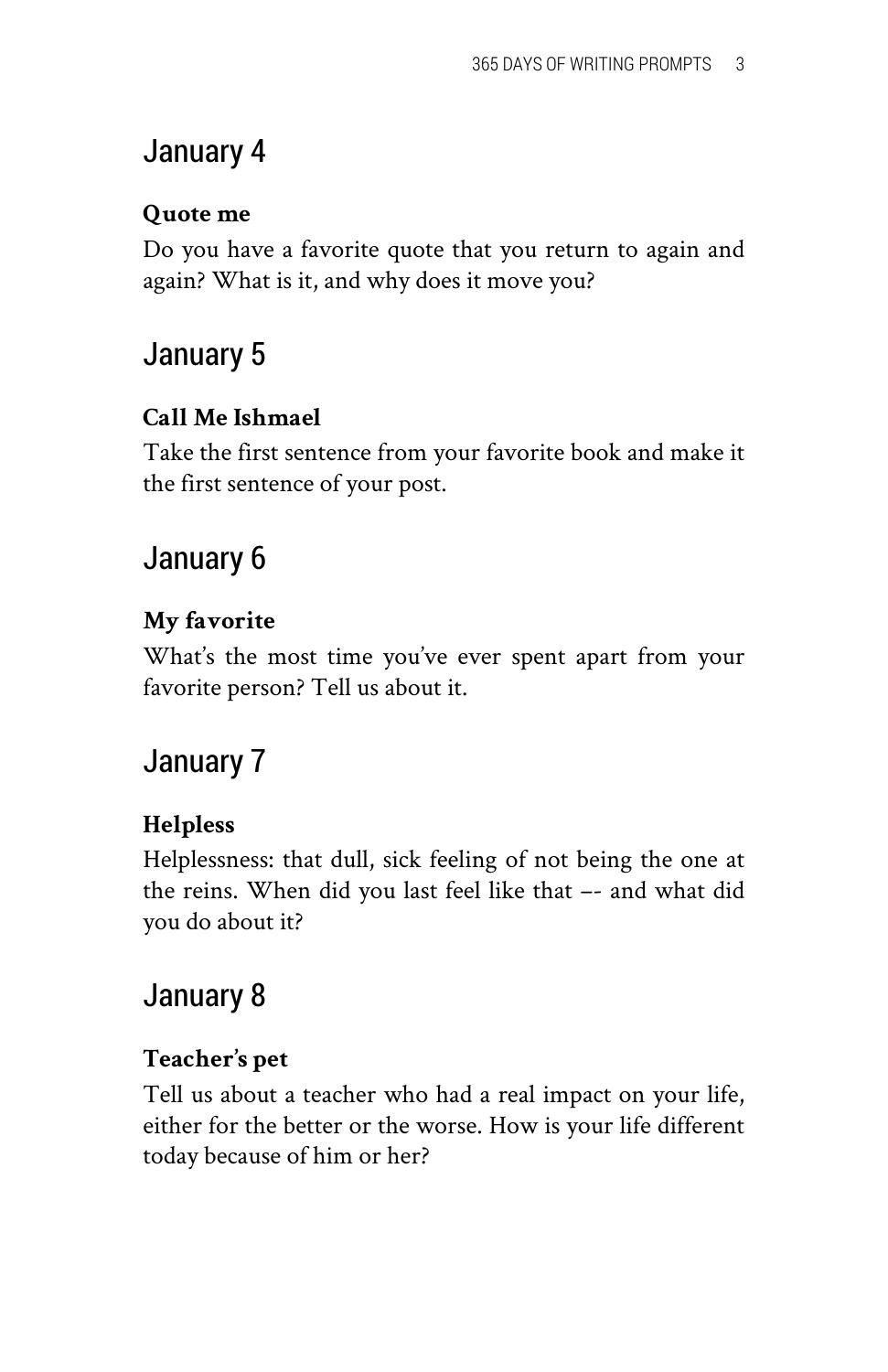#### **1984**

You're locked in a room with your greatest fear. Describe what's in the room.

## January 10

#### **32 flavors**

Vanilla, chocolate, or something else entirely?

## January 11

#### **This is your life**

If you could read a book containing all that has happened and will ever happen in your life, would you? If you choose to read it, you must read it cover to cover.

## January 12

#### **Take two**

Run outside. Take a picture of the first thing you see. Run inside. Take a picture of the second thing you see. Write about the connection between these two random objects, people, or scenes.

## January 13

#### **Clean slate**

Explore the room you're in as if you're seeing it for the first time. Pretend you know nothing. What do you see? Who is the person who lives there?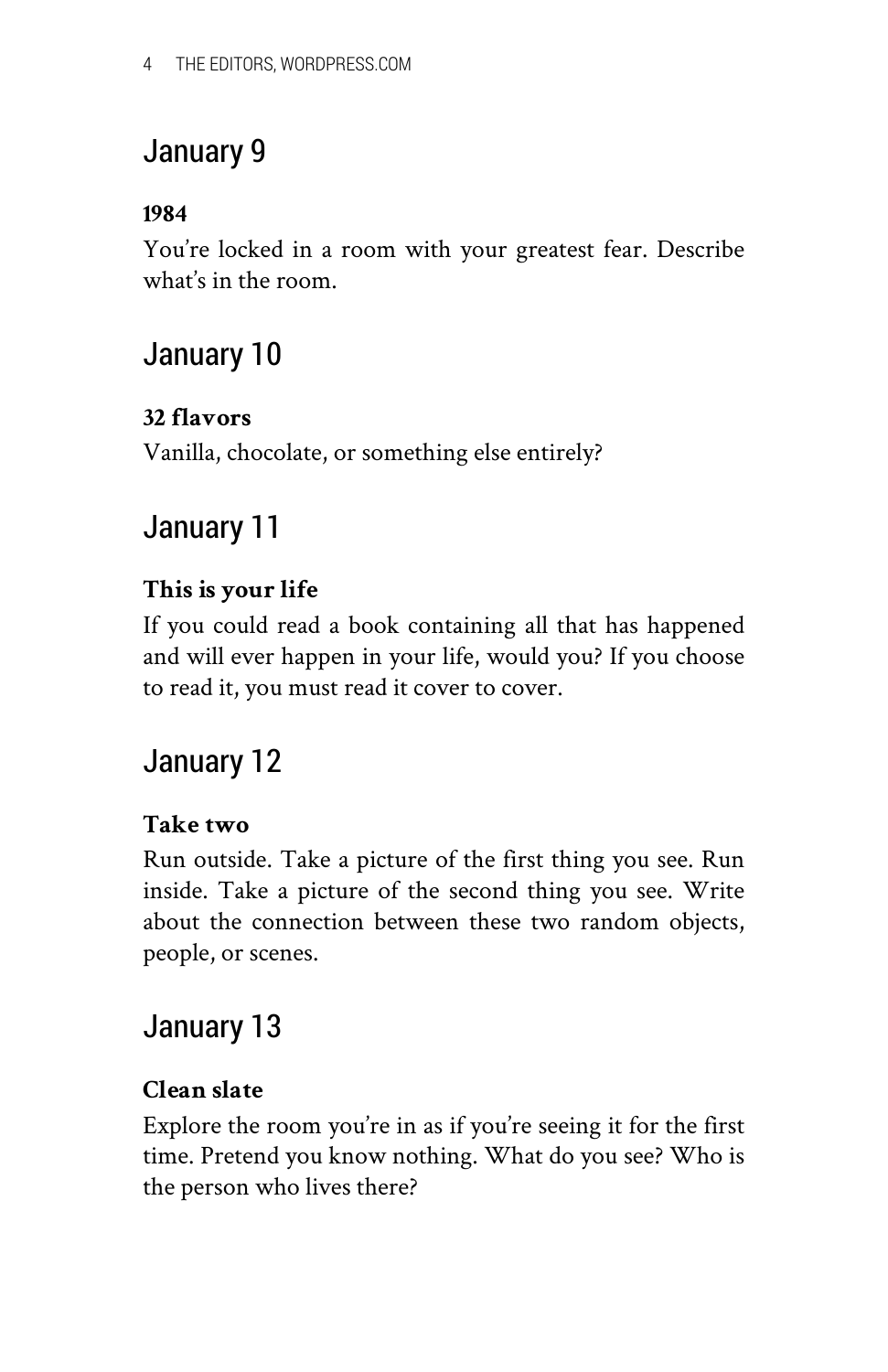#### **Ripped from the headlines**

Head to your favorite online news source. Pick an article with a headline that grabs you. Now, write a short story based on the article.

## January 15

#### **Polite company**

"It's never a good idea to discuss religion or politics with people you don't really know." Agree or disagree?

## January 16

#### **Toot your horn**

Most of us are excellent at being self-deprecating, and are not so good at the opposite. Tell us your favorite thing about yourself.

## January 17

#### **In a crisis**

Honestly evaluate the way you respond to crisis situations. Are you happy with the way you react?

## January 18

#### **Free association**

Write down the first words that comes to mind when we say . . . home. . . soil. . . rain. Use those words in the title of your post.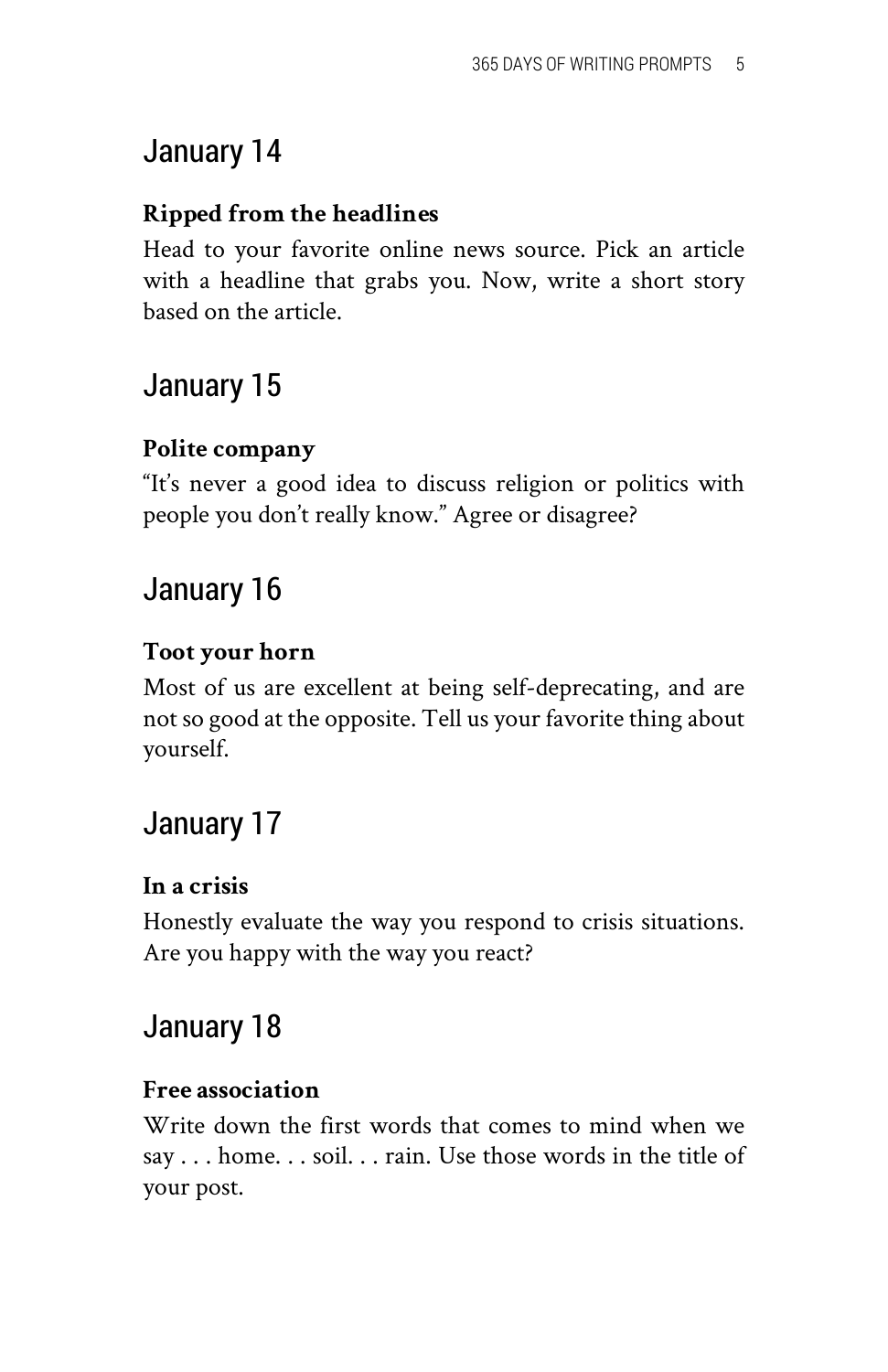#### **Apply yourself**

Describe your last attempt to learn something that did not come easily to you.

## January 20

#### **Breaking the law**

Think about the last time you broke a rule (a big one, not just ripping the tags off your pillows). Were you burned, or did things turn out for the best?

## January 21

#### **Sweet sixteen**

When you were 16, what did you think your life would look like? Does it look like that? Is that a good thing?

## January 22

#### **I got skills**

If you could choose to be a master (or mistress) of any skill in the world, which skill would you pick?

## January 23

#### **Shipwrecked**

Read the story of [Richard](http://en.wikipedia.org/wiki/R_v_Dudley_and_Stephens#Facts) Parker and Tom Dudley. Is what Dudley did defensible? What would you have done?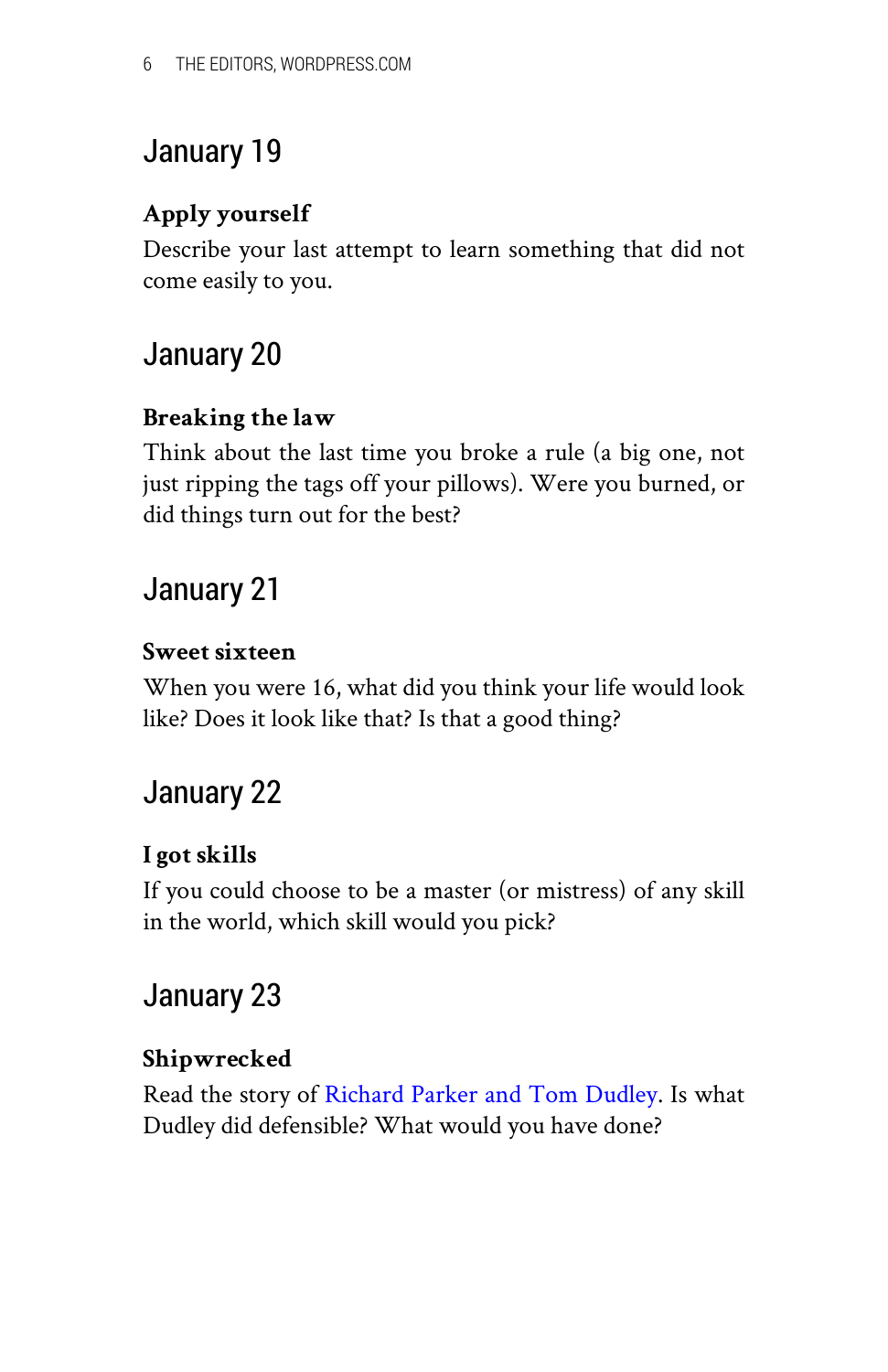#### **Ready, set, go**

Set a timer for ten minutes. Open a new post. Start the timer, and start writing. When the timer goes off, publish.

## January 25

#### **Dearly departed**

Write your own eulogy.

## January 26

**Musical** What role does music play in your life?

## January 27

#### **Sliced bread**

Most of us have heard the saying, "That's the best thing since sliced bread!" What do you think is actually the best thing since sliced bread?

## January 28

#### **Ode to a playground**

A place from your past or childhood, one that you're fond of, is destroyed. Write it a memorial.

## January 29

#### **Through the window**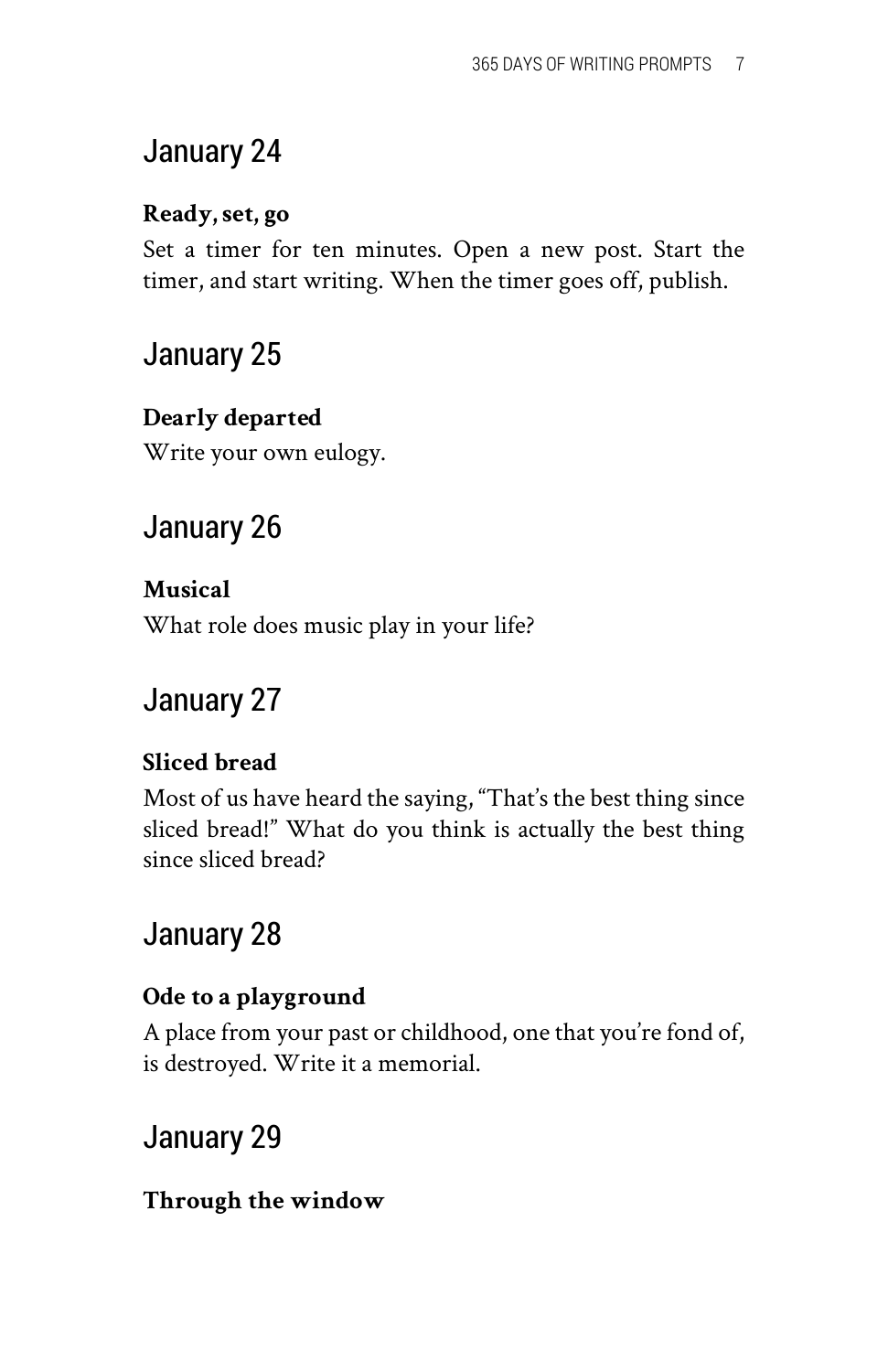Go to the nearest window. Look out for a full minute. Write about what you saw.

## January 30

#### **Burning down the house**

Your home is on fire. Grab five items (assume all people and animals are safe). What did you grab?

#### January 31

#### **Burnt**

Remember yesterday, when your home was on fire and you got to save five items? That means you left a lot of stuff behind. What are the things you wish you could have taken, but had to leave behind?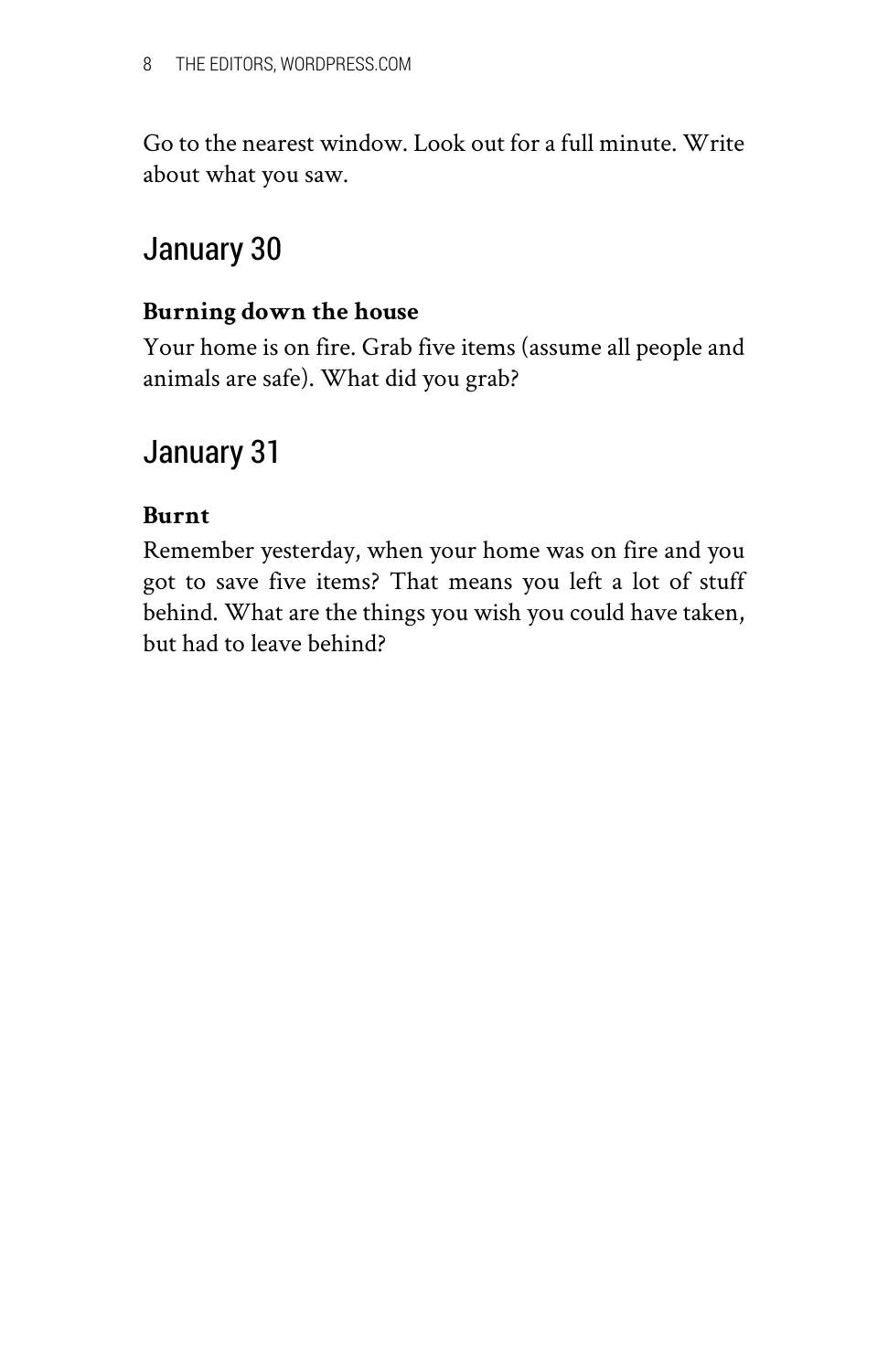# <span id="page-12-0"></span>2

## **FEBRUARY**

## February 1

#### **Flangiprop!**

Invent a definition for the word "flangiprop," then use the word in a post.

## February 2

#### **Think global, act local**

"Think global, act local." Write a post connecting a global issue to a personal one.

## February 3

#### **Writing room**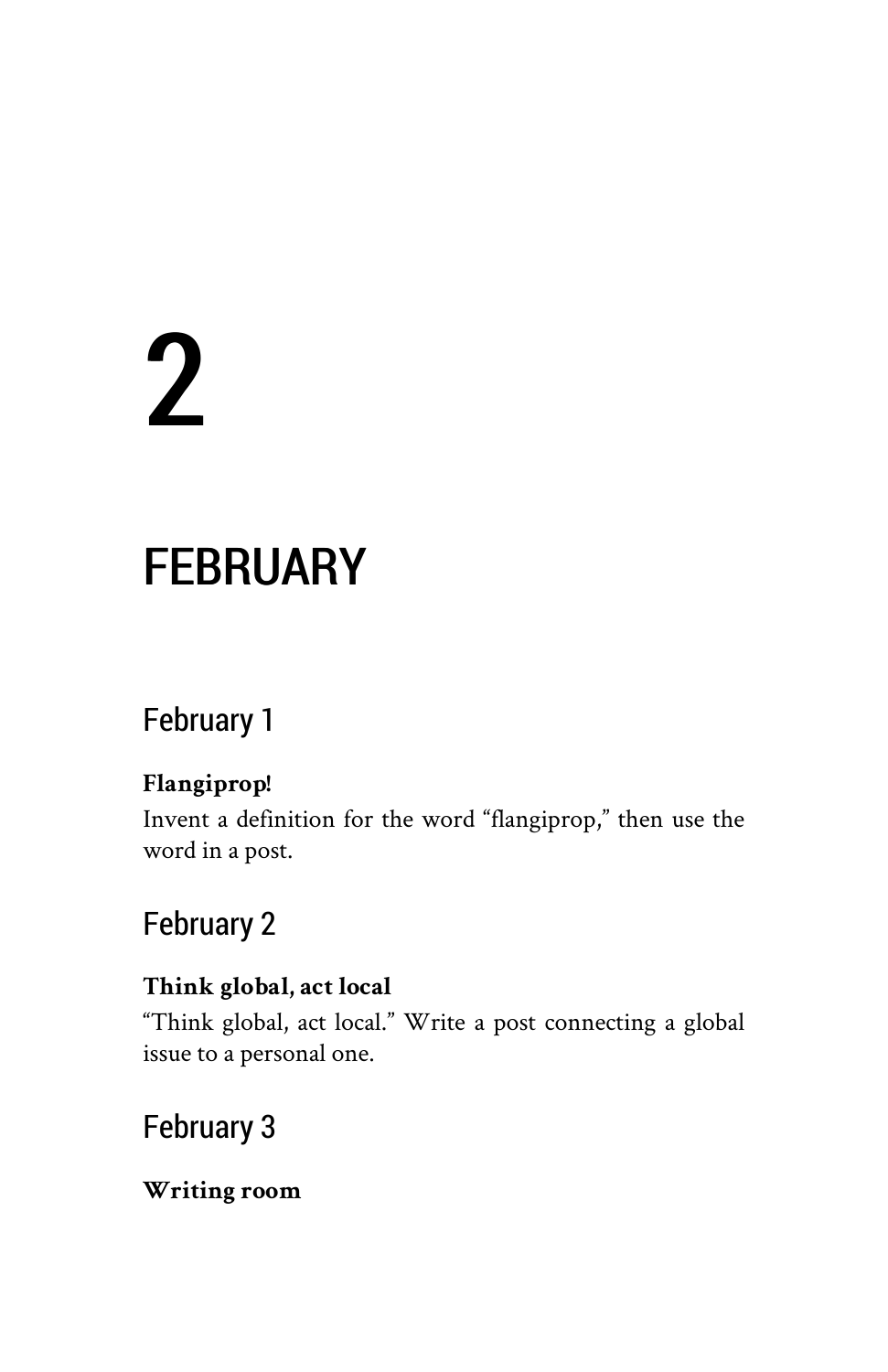A genie has granted your wish to build your perfect space for reading and writing. What's it like?

## February 4

#### **Ch-Ch-Ch-Ch-Changes**

You need to make a major change in your life. Do you make it all at once, cold turkey style, or incrementally?

## February 5

#### **Call me, maybe**

Describe your relationship with your phone. Is it your lifeline, a buzzing nuisance, or something in between?

## February 6

#### **Choose your adventure**

Write a story or post with an open ending, and let your readers invent the conclusion.

## February 7

#### **Right to health**

Is access to medical care something that governments should provide, or is it better left to the private sector? Are there drawbacks to your choice?

## February 8

#### **Karma chameleon**

Reincarnation: do you believe in it?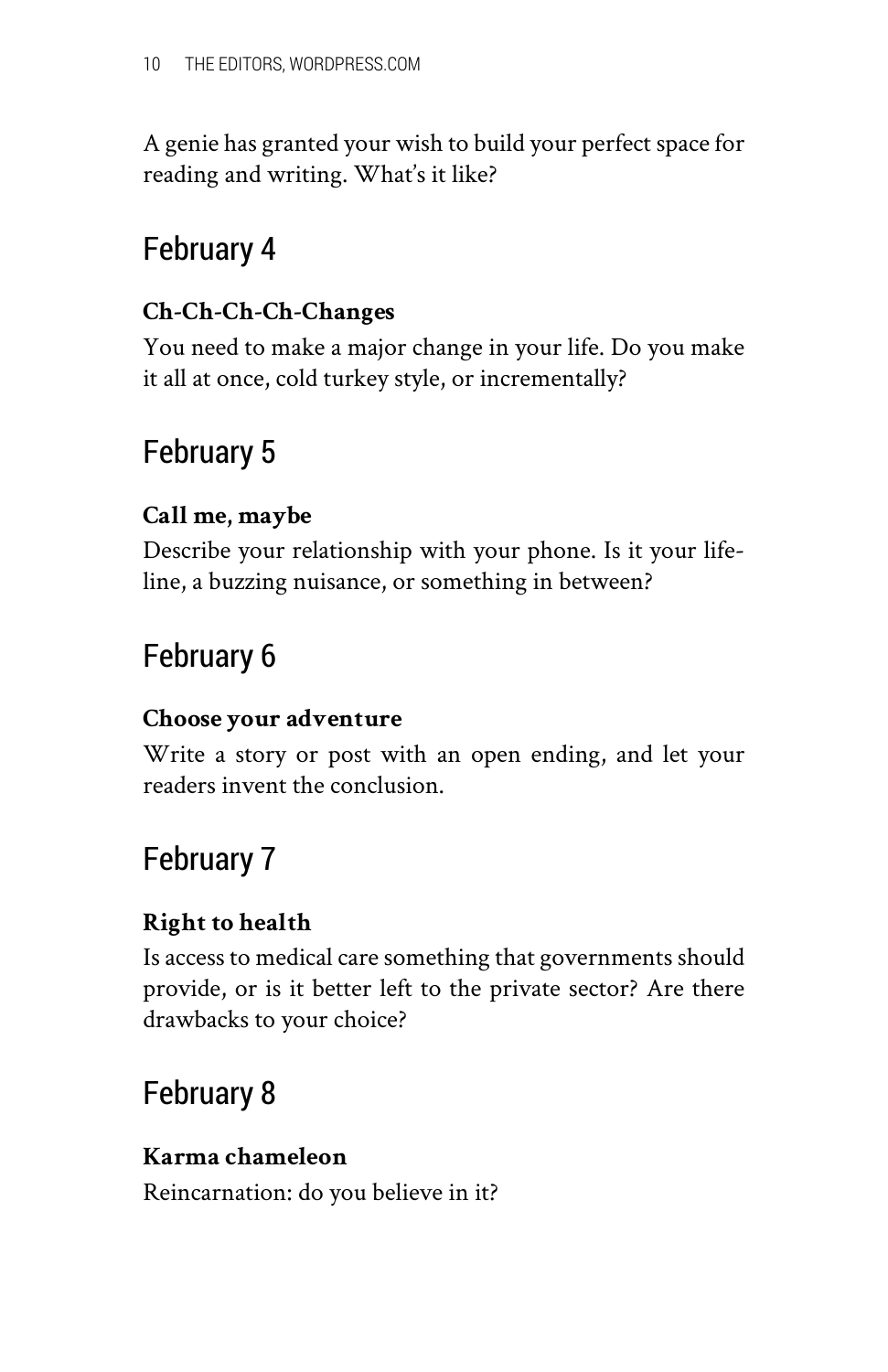#### **Childhood revisted**

Sure, you turned out pretty good, but is there anything you wish had been different about your childhood? If you have kids, is there anything you wish were different for them?

## February 10

#### **Teachable moment**

You have to learn a new skill. Do you prefer to read about it, watch someone else do it, hear someone describe it, or try it yourself?

## February 11

#### **Whoa!**

What's the most surreal experience you've ever had?

## February 12

#### **All about you**

Explain why you chose your blog's title and what it means to you.

## February 13

#### **Shoulda, woulda, coulda**

Tell us about something you know you should do . . . but don't.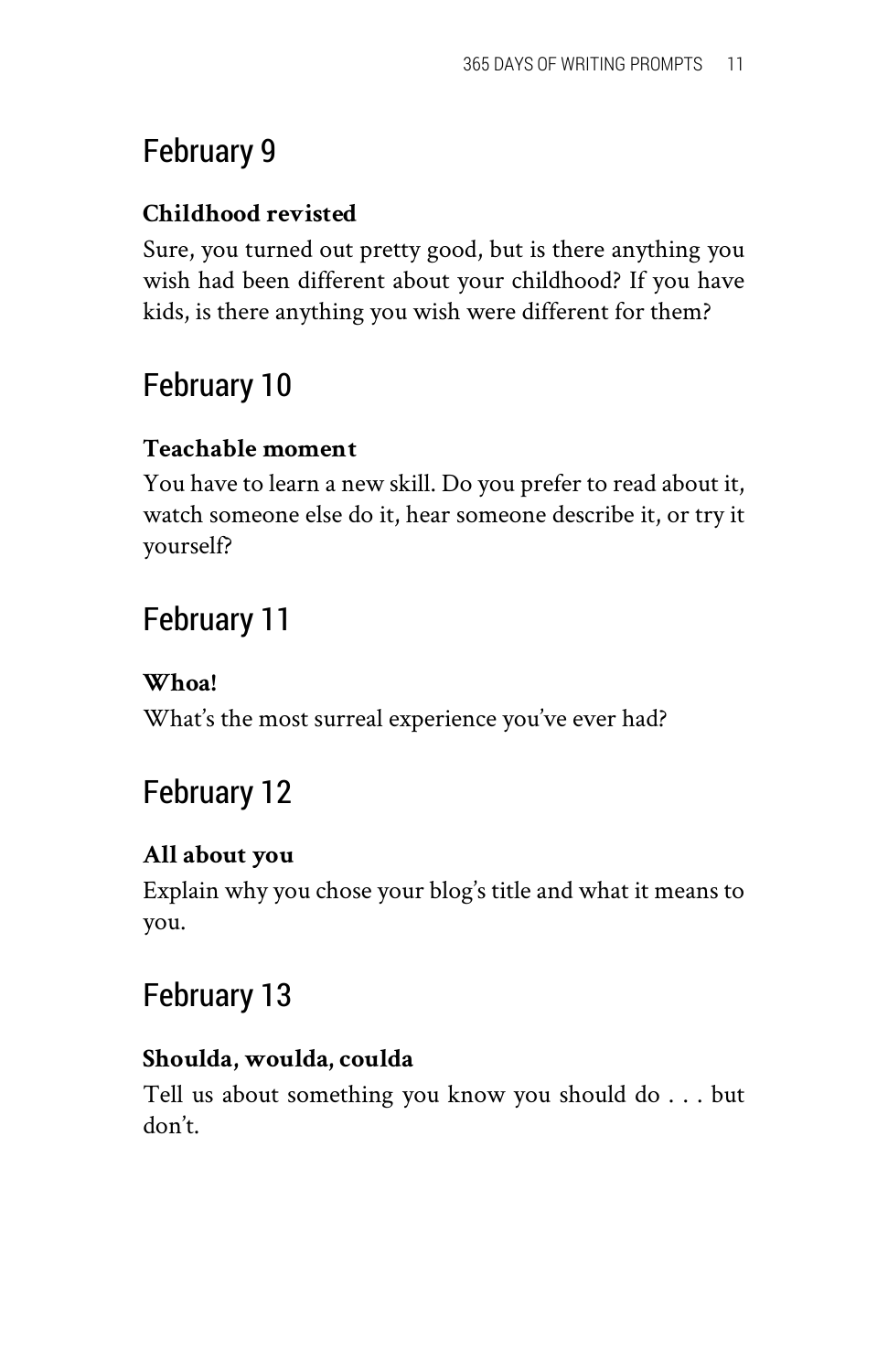#### **Cupid's arrow**

It's Valentine's Day, so write an ode to someone or something you love. Bonus points for poetry!

## February 15

#### **Proud**

When was the last time someone told you they were proud of you?

## February 16

#### **The clock**

Write about anything you'd like. Somewhere in your post, include the sentence, "I heard the car door slam, and immediately looked at the clock."

## February 17

#### **Mentor**

Have you ever had a mentor? What was the greatest lesson you learned from him or her?

## February 18

#### **Far from normal**

Many of us think of our lives as boringly normal, while others live the high life. Take a step back, and take a look at your life as an outsider might. Now, tell us at least six unique, exciting, or just plain odd things about yourself.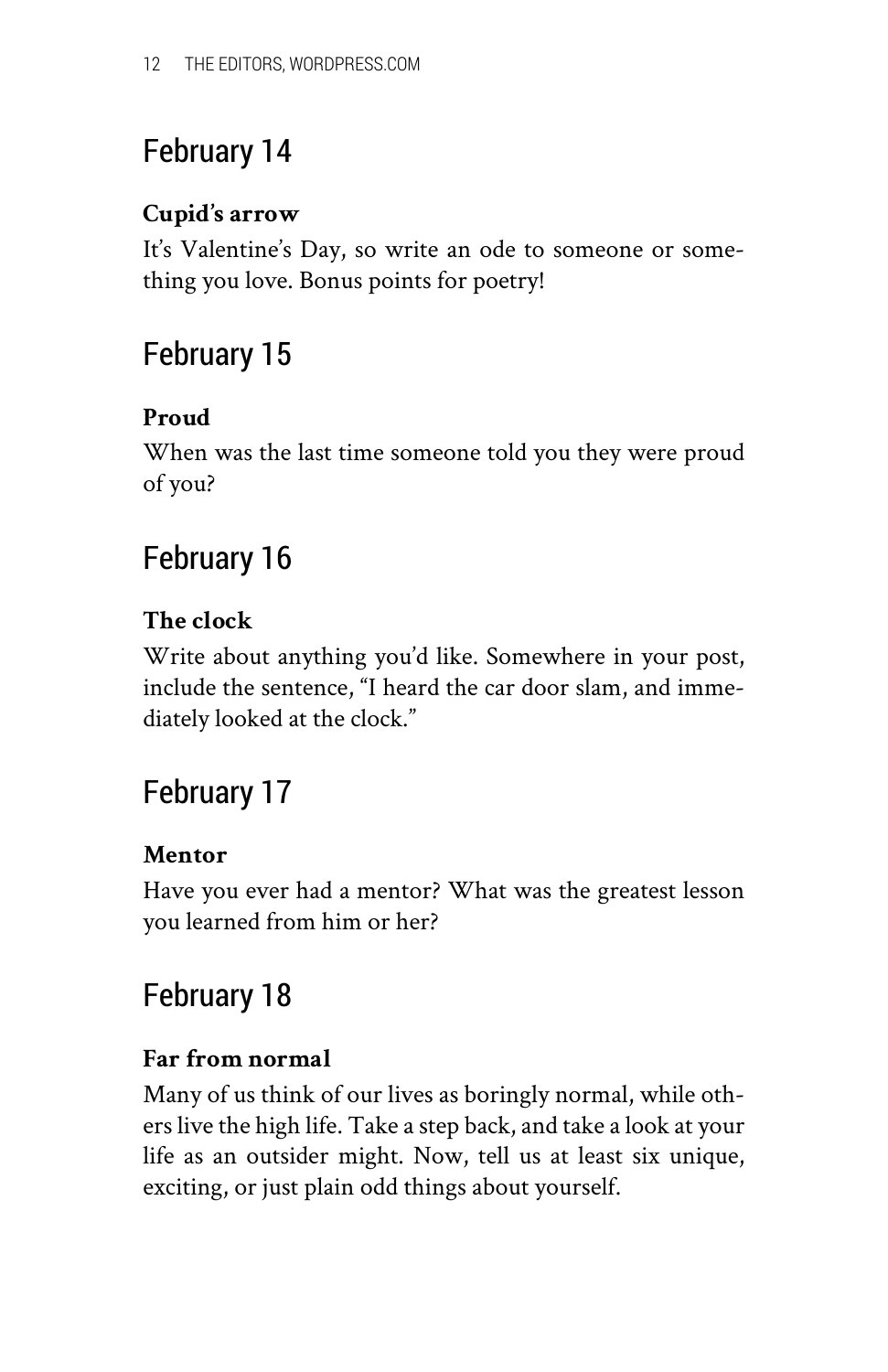#### **Nightmares**

Describe the last nightmare you remember having. What do you think it meant?

## February 20

#### **A plot of earth**

You're given a plot of land and have the financial resources to do what you please. What's the plan?

## February 21

#### **Undo**

If you could un-invent something, what would it be? Discuss why, potential repercussions, or a possible alternative.

## February 22

#### **Seconds**

Describe the most satisfying meal you've ever eaten, in glorious detail.

## February 23

#### **B+**

Write about what you did last weekend as though you're a music critic reviewing a new album.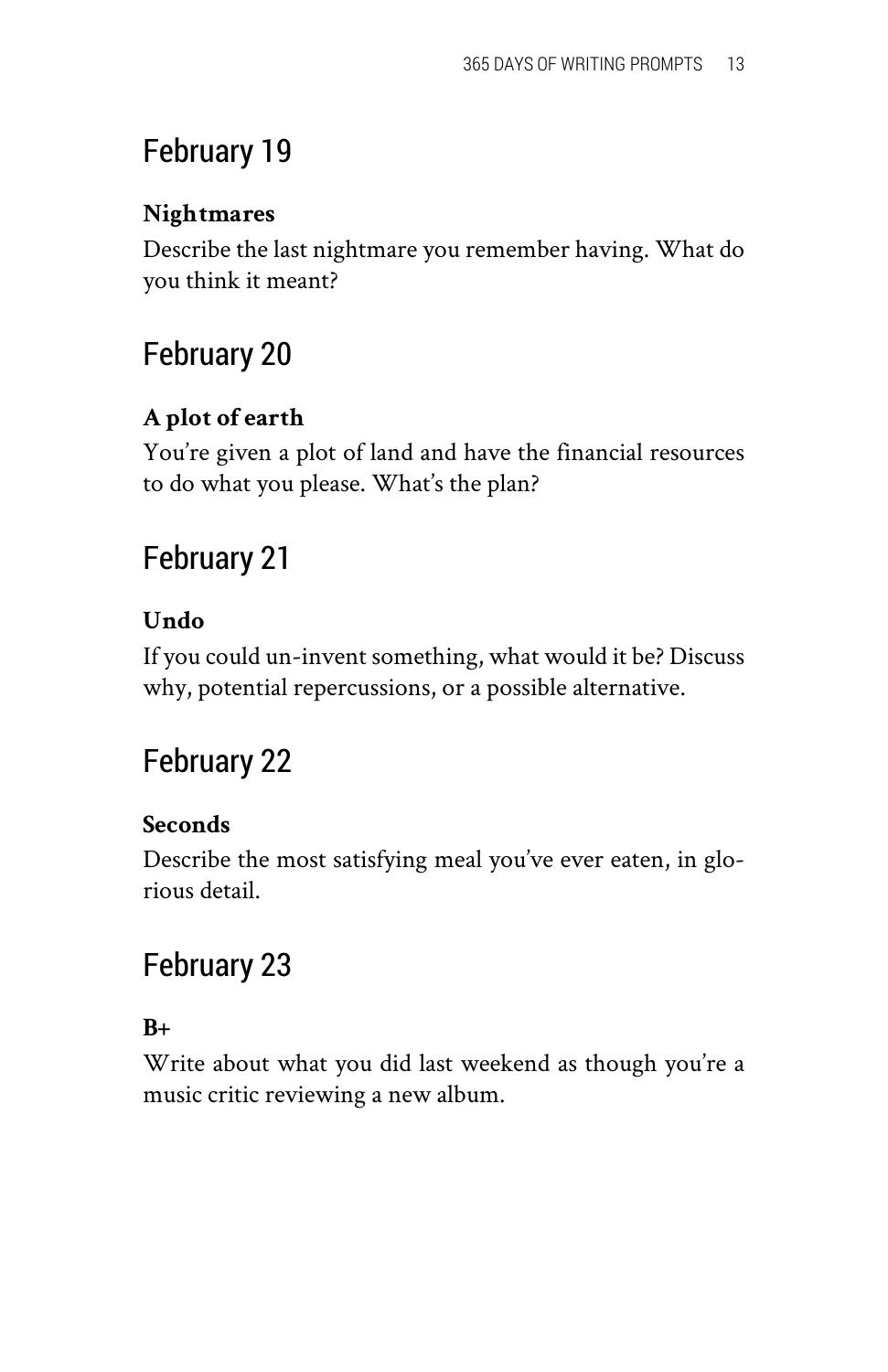#### **Buffalo nickel**

Dig through your couch cushions, your purse, or the floor of your car and look at the year printed on the first coin you find. What were you doing that year?

## February 25

#### **Cliché**

Clichés become clichés for a reason. Tell us about the last time [a bird in the hand was worth two in the bush for you.](http://www.phrases.org.uk/meanings/a-bird-in-the-hand.html)

## February 26

#### **Happily ever after**

"And they lived happily ever after." Think about this line for a few minutes. Are you living happily ever after? If not, what will it take for you to get there?

## February 27

#### **Comedy of errors**

Murphy's Law says, "Anything that can go wrong will go wrong." Write about a time everything did — fiction encouraged here, too!

*Bonus assignment: do you keep a notebook next to your bed? Good. Tomorrow morning, jot down the first thought you have upon waking, whether or not it's coherent.*

## February 28

#### **First light**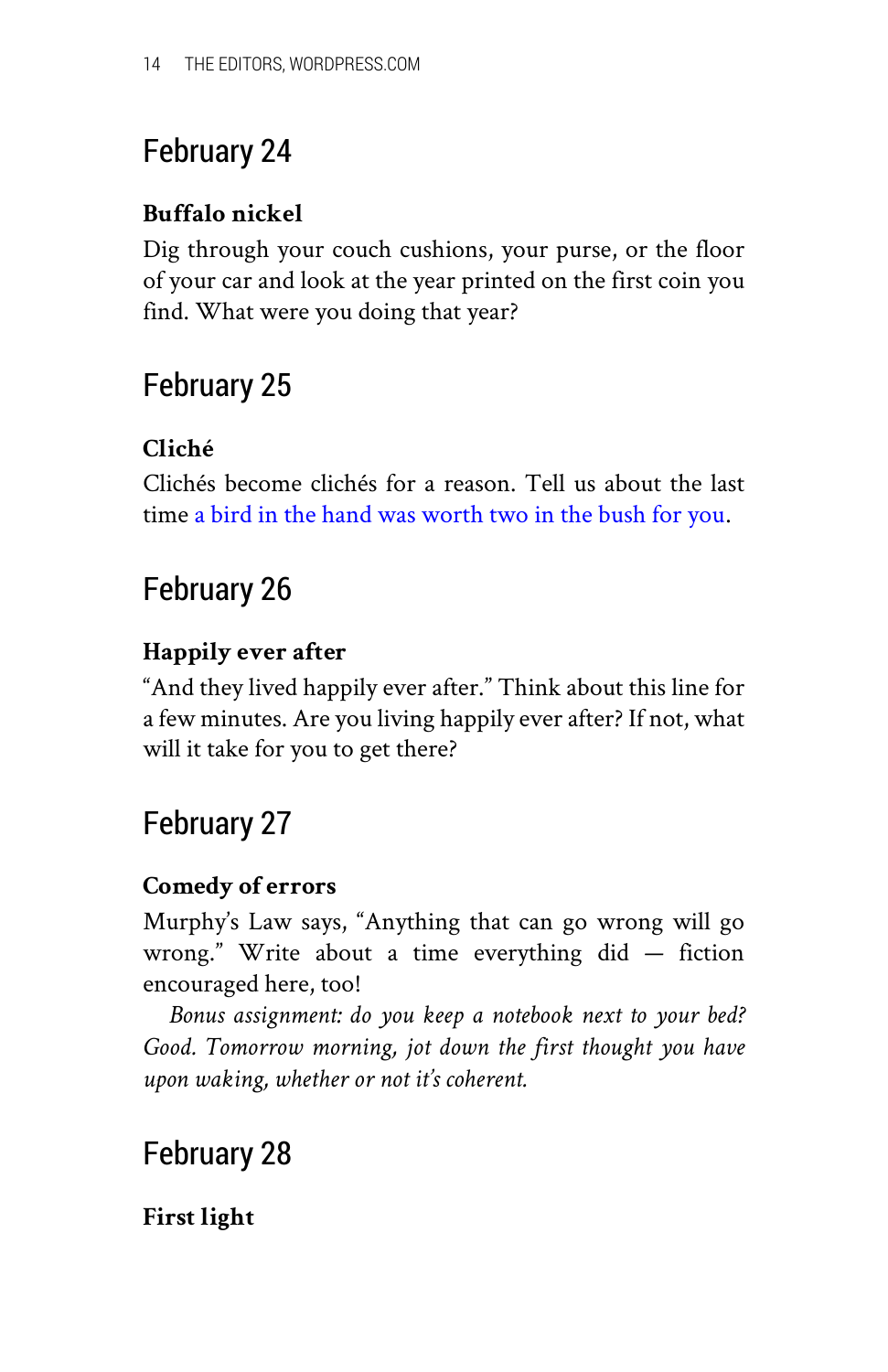Remember yesterday, when you wrote down the first thought you had this morning? Great. Now write a post about it.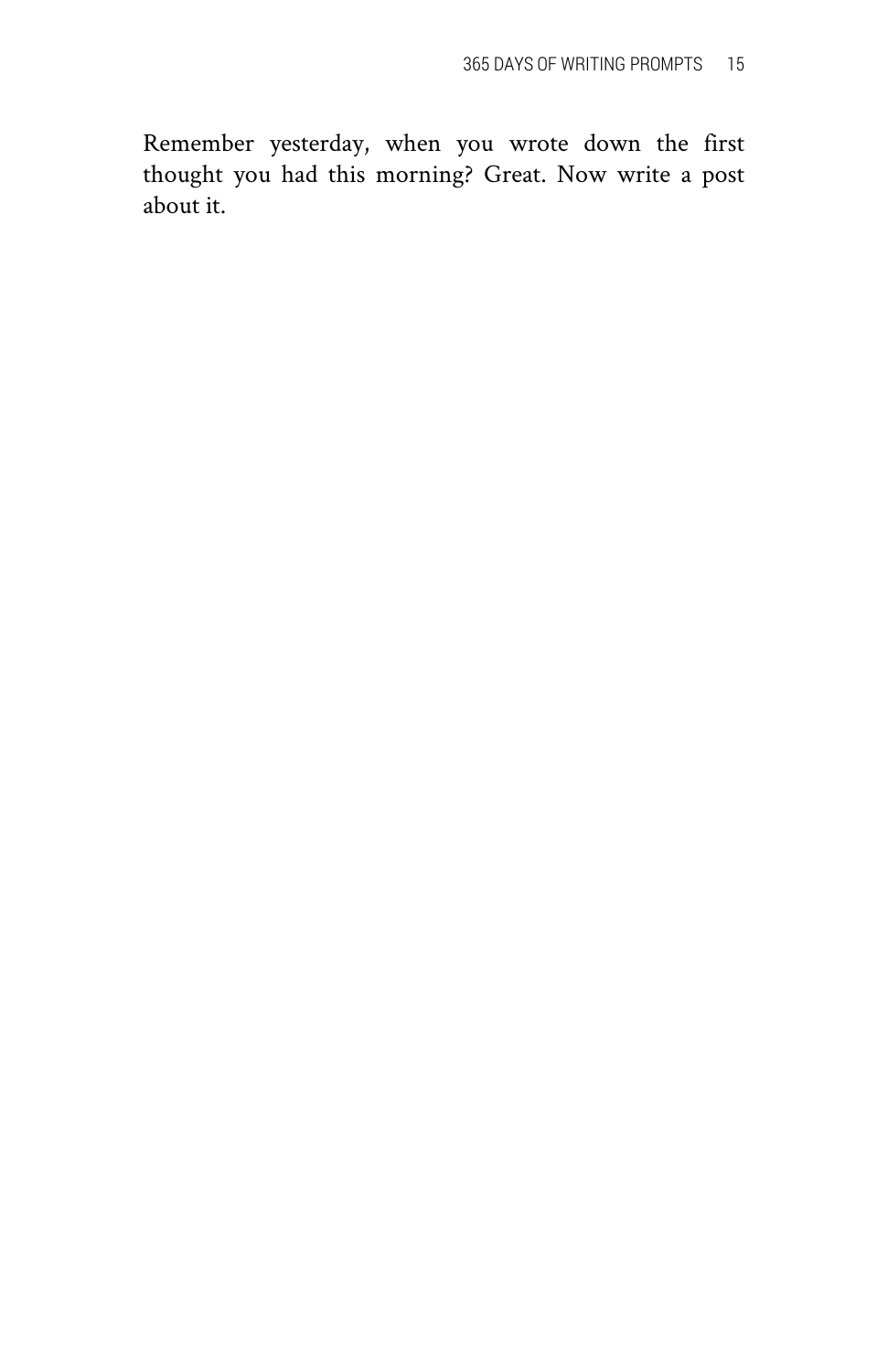# <span id="page-19-0"></span>3

## MARCH

## March 1

#### **Back to the future**

A service has been invented through which you can send messages to people in the future. To whom would you send something, and what would you write?

## March 2

**Places** Beach, mountain, forest, or somewhere else entirely?

## March 3

**No, thanks**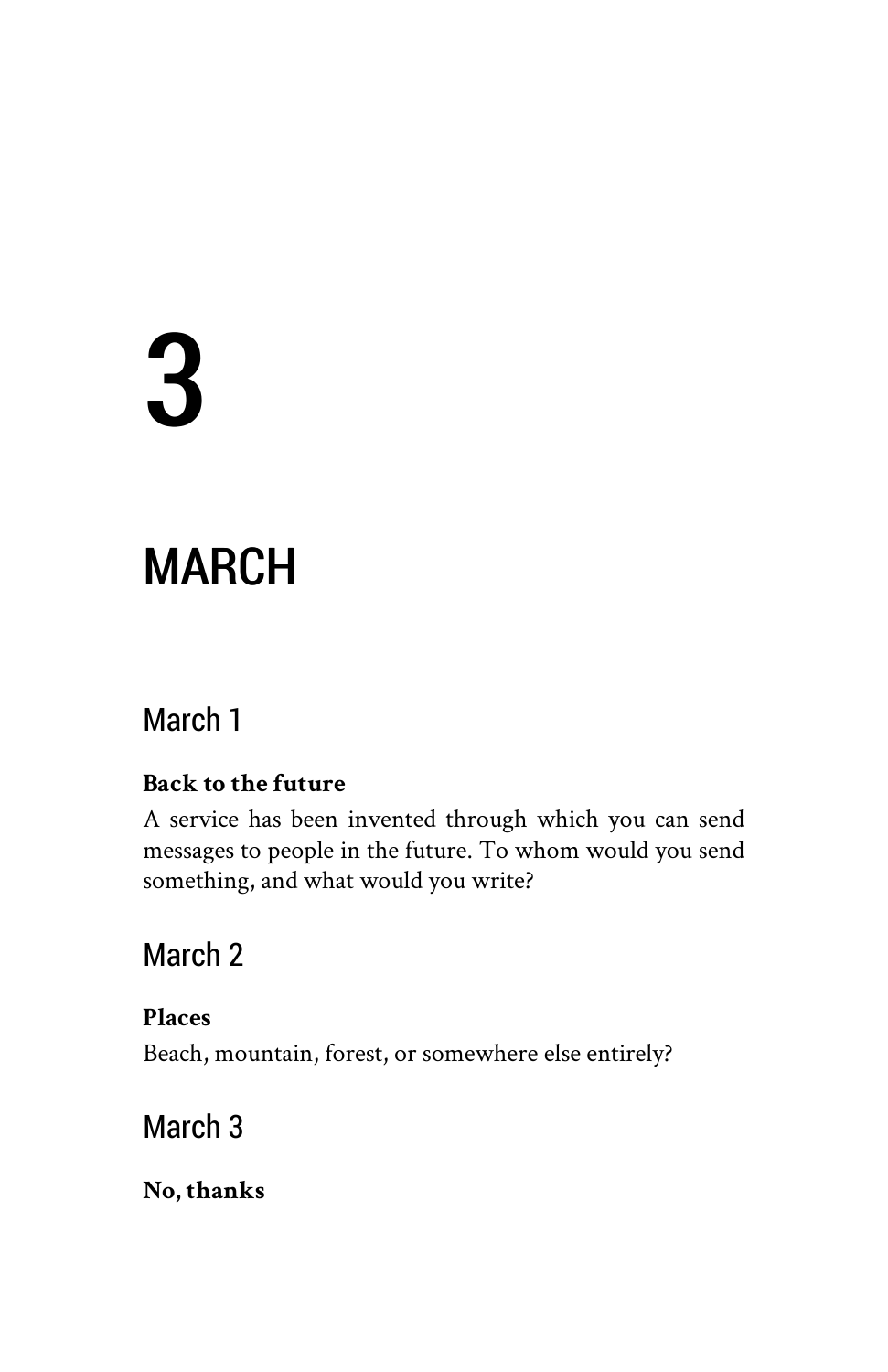Is there a place in the world you never want to visit? Where, and why not?

## March 4

#### **Twenty-five**

There are 26 letters in the English language, and we need every single one of them. Want proof? Choose a letter and write a blog post without using it. (Feeling really brave? Make it a vowel!)

## March 5

#### **Perspective**

Write about the last disagreement you had with a friend or family member — from their perspective.

## March 6

#### **All grown up**

When was the first time you really felt like a grown up (if ever)?

## March 7

#### **Seven days**

You wake up tomorrow morning to find all your plans have been cancelled for the next seven days and \$10,000 on your dresser. Tell us about your week.

## March 8

**Fantasy**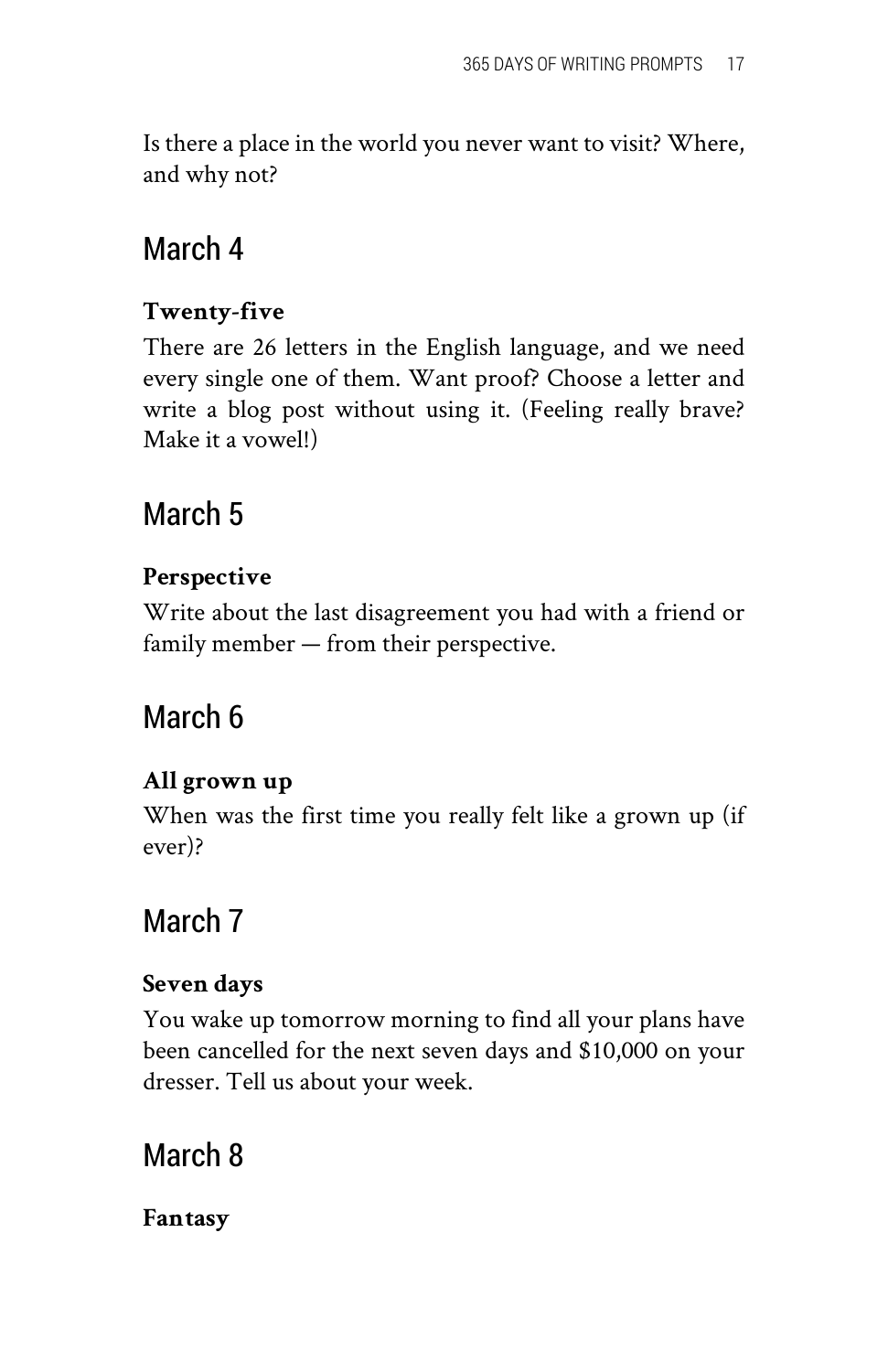The Tooth Fairy (or Easter Bunny, or Santa Claus . . .) : a fun and harmless fiction, or a pointless justification for lying to children?

## March 9

#### **VIP**

Who's the most important person in your life — and how would your day-to-day existence be different without them?

## March 10

#### **Playlist of the week**

Tell us how your week went by putting together a playlist of five songs that represent it.

## March 11

#### **Ghostwriter**

If you could have any author –living or dead – write your biography, who would you choose?

## March 12

#### **Erasure**

You have the choice to erase one incident from your past, as though it never happened. What would you erase and why?

## March 13

#### **Silver screen**

Take a quote from your favorite movie — there's the title of your post. Now, write!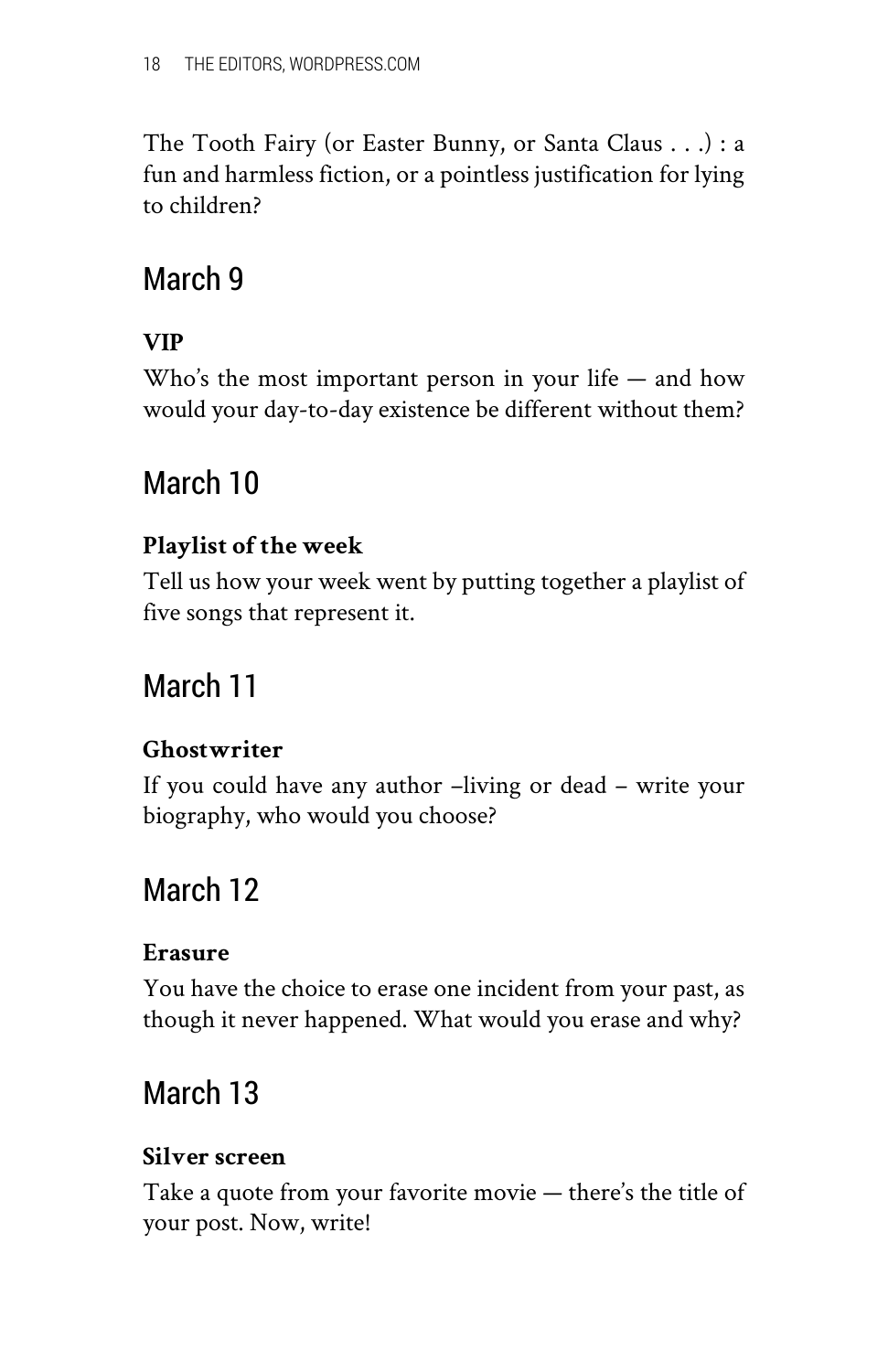## March 14

#### **180 degrees**

Tell us about a time you did a 180 — changed your views on something, reversed a decision, or acted in a way you ordinarily don't.

## March 15

#### **Comfort zone**

What are you more comfortable with — routine and planning, or laissez-faire spontaneity?

## March 16

#### **Show and tell**

You've been asked to do a five-minute presentation to a group of young schoolchildren on the topic of your choice. Describe your presentation.

## March 17

#### **Bone of contention**

Pick a contentious issue about which you care deeply — it could be the same-sex marriage debate, or just a disagreement you're having with a friend. Write a post defending the opposite position, and then reflect on what it was like to do that.

## March 18

#### **Impossible**

"Why, sometimes I've believed as many as six impossible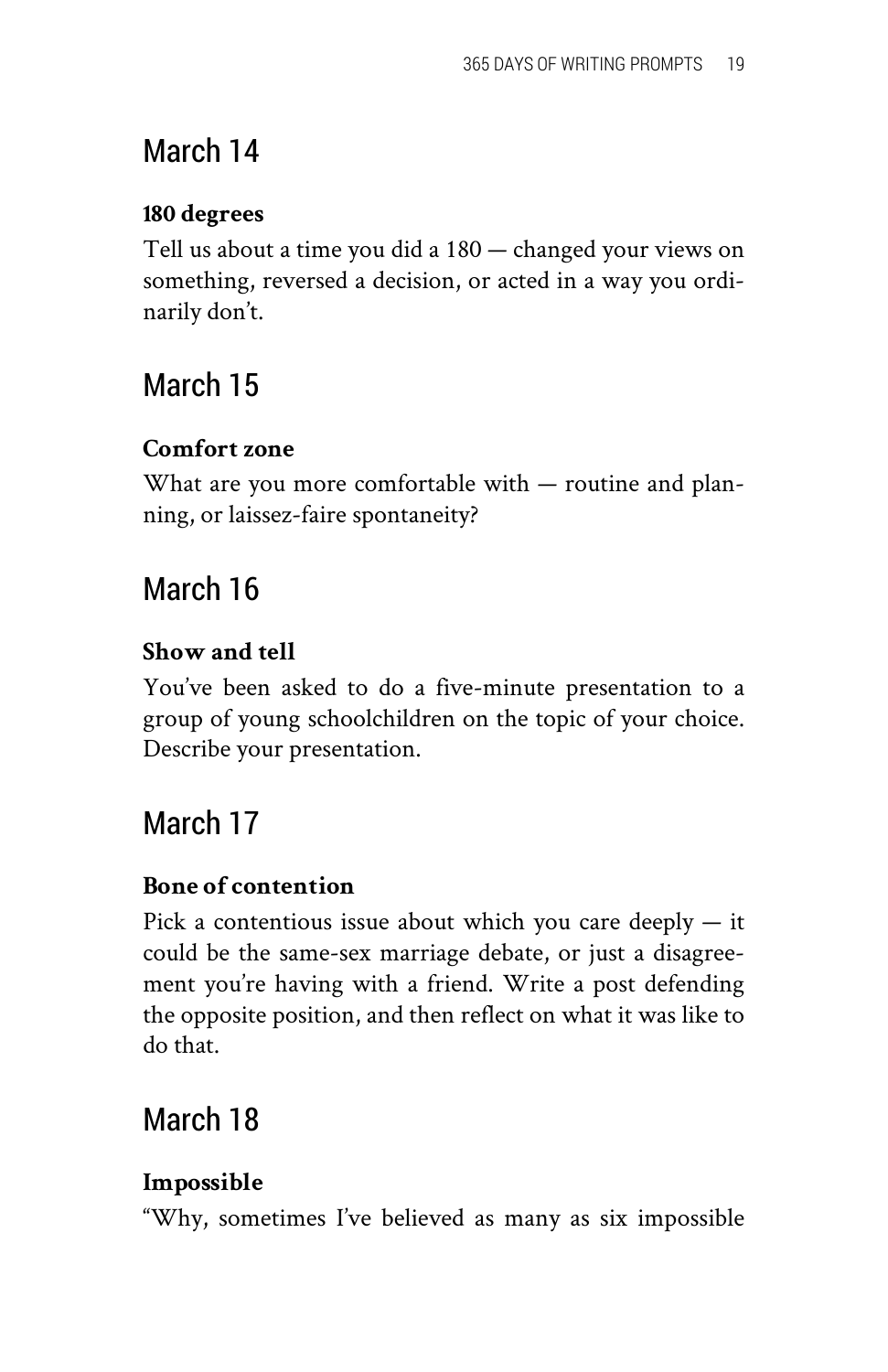things before breakfast." – *the White Queen, Alice in Wonderland*.

What are the six impossible things you believe in? (If you can only manage one or two, that's also okay.)

## March 19

#### **Menagerie**

Do you have animals in your life? If yes, what do they mean to you? If no, why have you opted not to?

## March 20

#### **INTJ**

Do parties and crowds fill you with energy, or send you scurrying for peace and quiet?

## March 21

#### **Bedtime stories**

What was your favorite book as a child? Did it influence the person you are now?

## March 22

#### **Stranded**

You're stranded in a foreign city for a day with no money and no friends. Where do you go; what do you do?

## March 23

#### **Local flavor**

Write a piece about a typically "local" experience from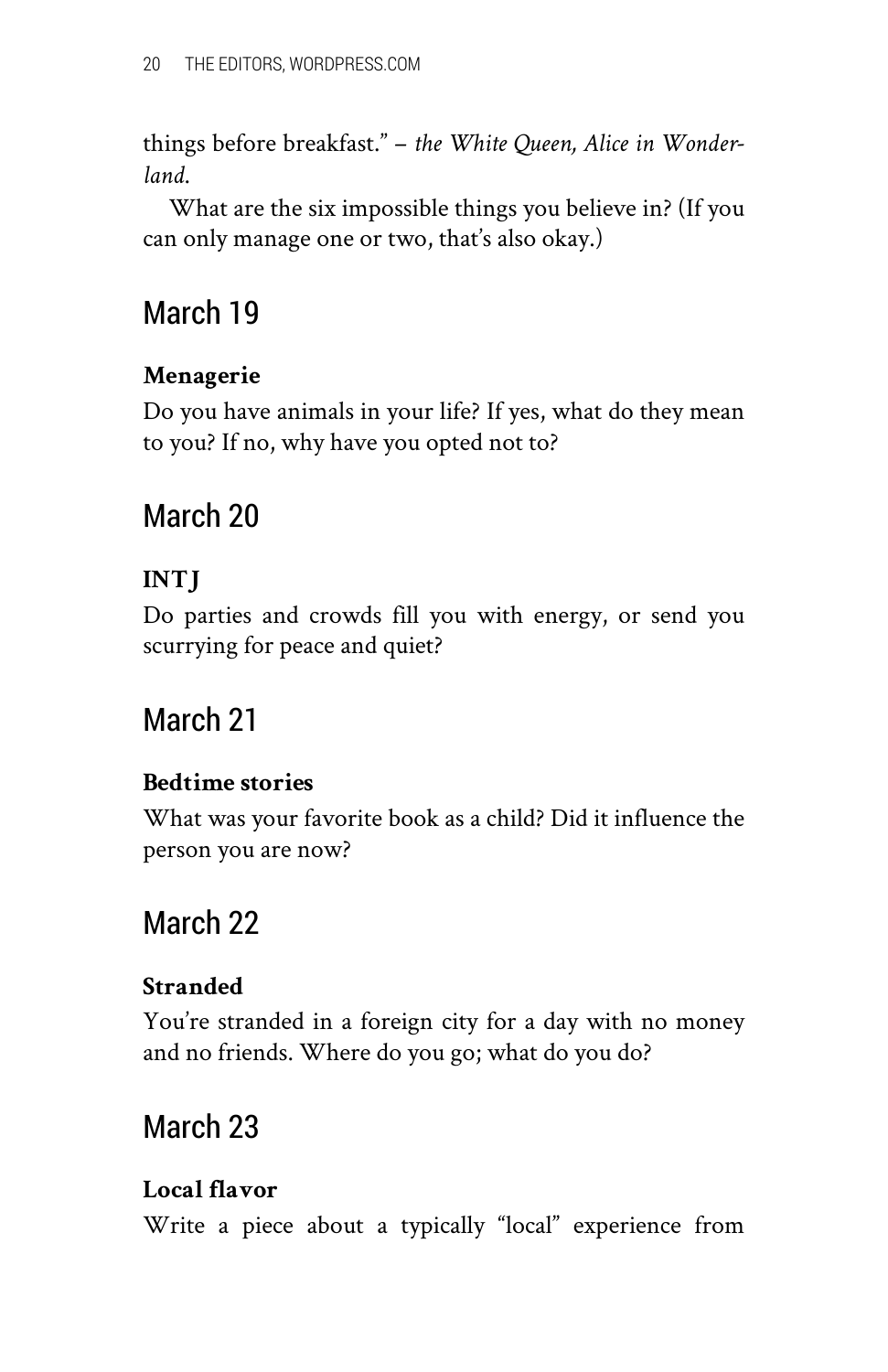where you come from as though it's an entry in a travel guide.

### March 24

#### **Competition**

What activity, task, or game most brings out your competitive streak?

### March 25

#### **Idyllic**

What does your ideal community look like? How is it organized, and how is community life structured? What values does the community share?

## March 26

#### **Déjà vu**

Have you ever truly felt [déjà](http://en.wikipedia.org/wiki/D%C3%A9j%C3%A0_vu) vu, the sensation that you've already had the experience you're currently having?

## March 27

#### **Judgment day**

If you were to judge your favorite book by its cover, would you still read it?

## March 28

#### **Happy happy joy joy**

We cry for lots of reasons: sadness, pain, fear . . . and happiness. When was the last time you shed tears of joy?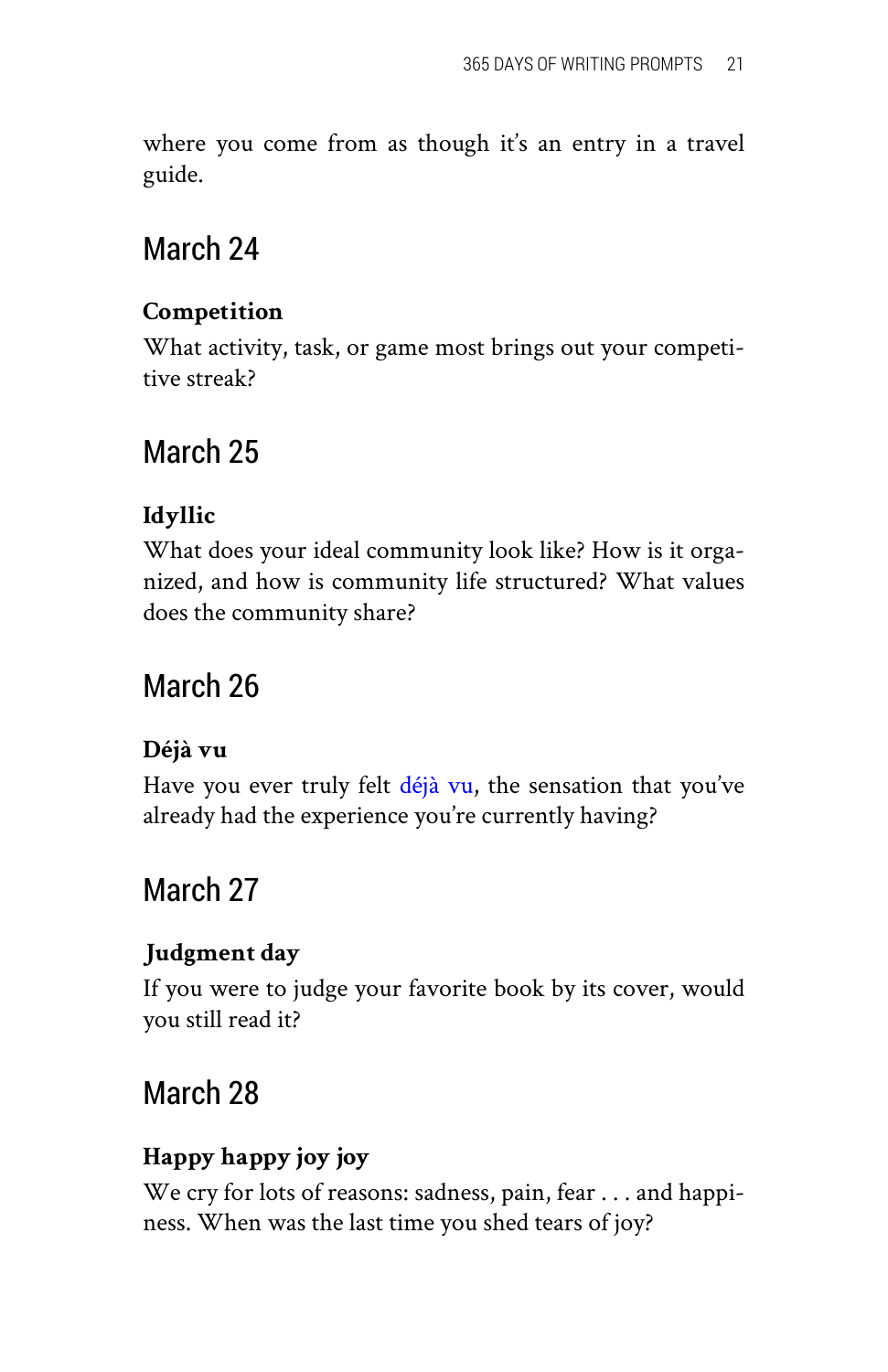## March 29

#### **Trading spaces**

Have you ever wondered what it would be like to be a member of the opposite sex for a day? What do you think life would be like?

## March 30

#### **Five a day**

You've being exiled to a private island, and your captors will only supply you with five foods. What do you pick?

## March 31

#### **Odd couple**

Does a messy home (or office) make you anxious and cranky, or is cleaning something you just do before company comes over?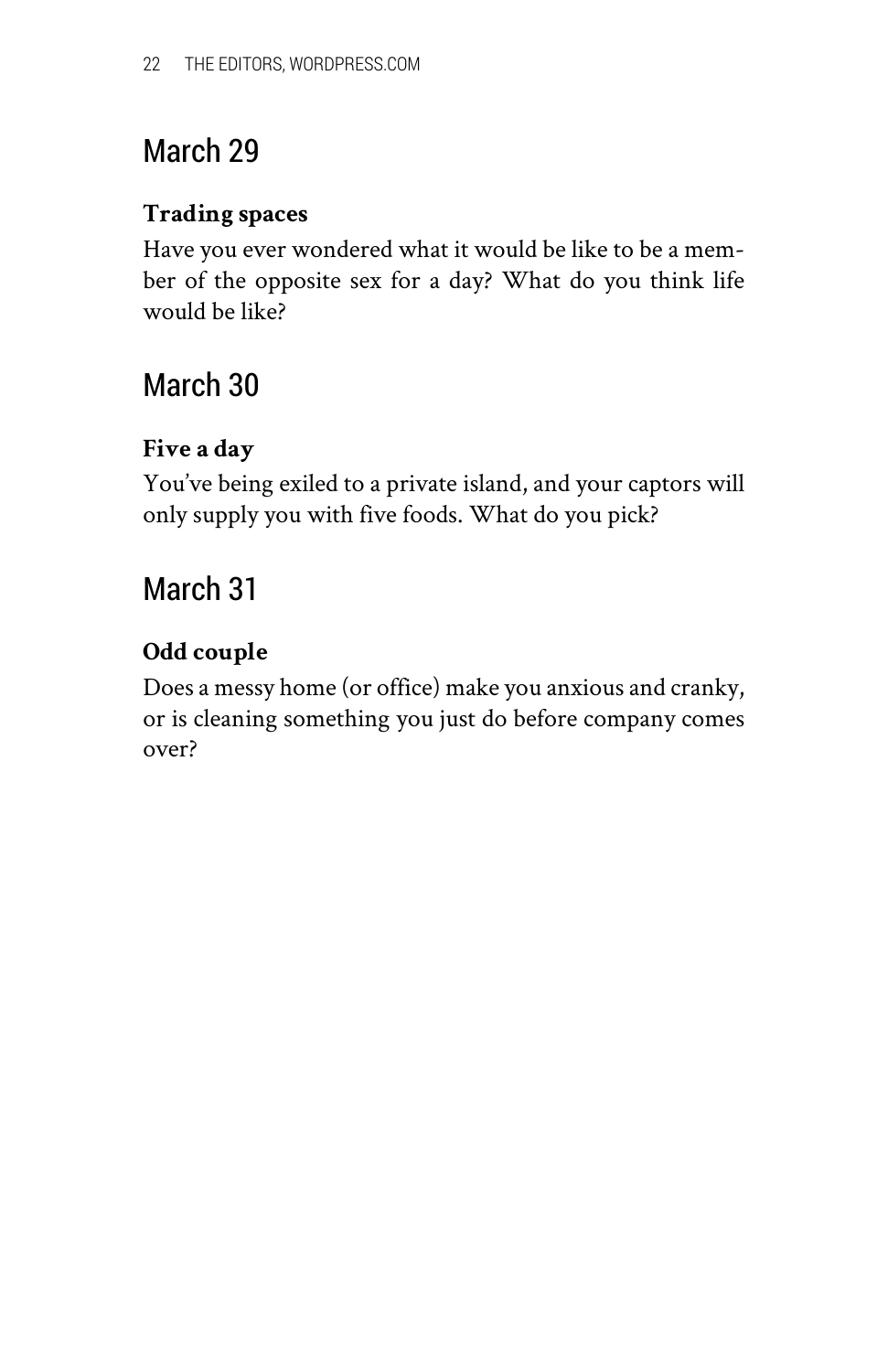# <span id="page-26-0"></span>4

# APRIL

## April 1

#### **The social network**

Do you feel like you "get" social media, or do you just use it because that's where all your friends and family are?

## April 2

#### **Prized possession**

Describe an item you were incredibly attached to as a child. What became of it?

## April 3

**Escape!**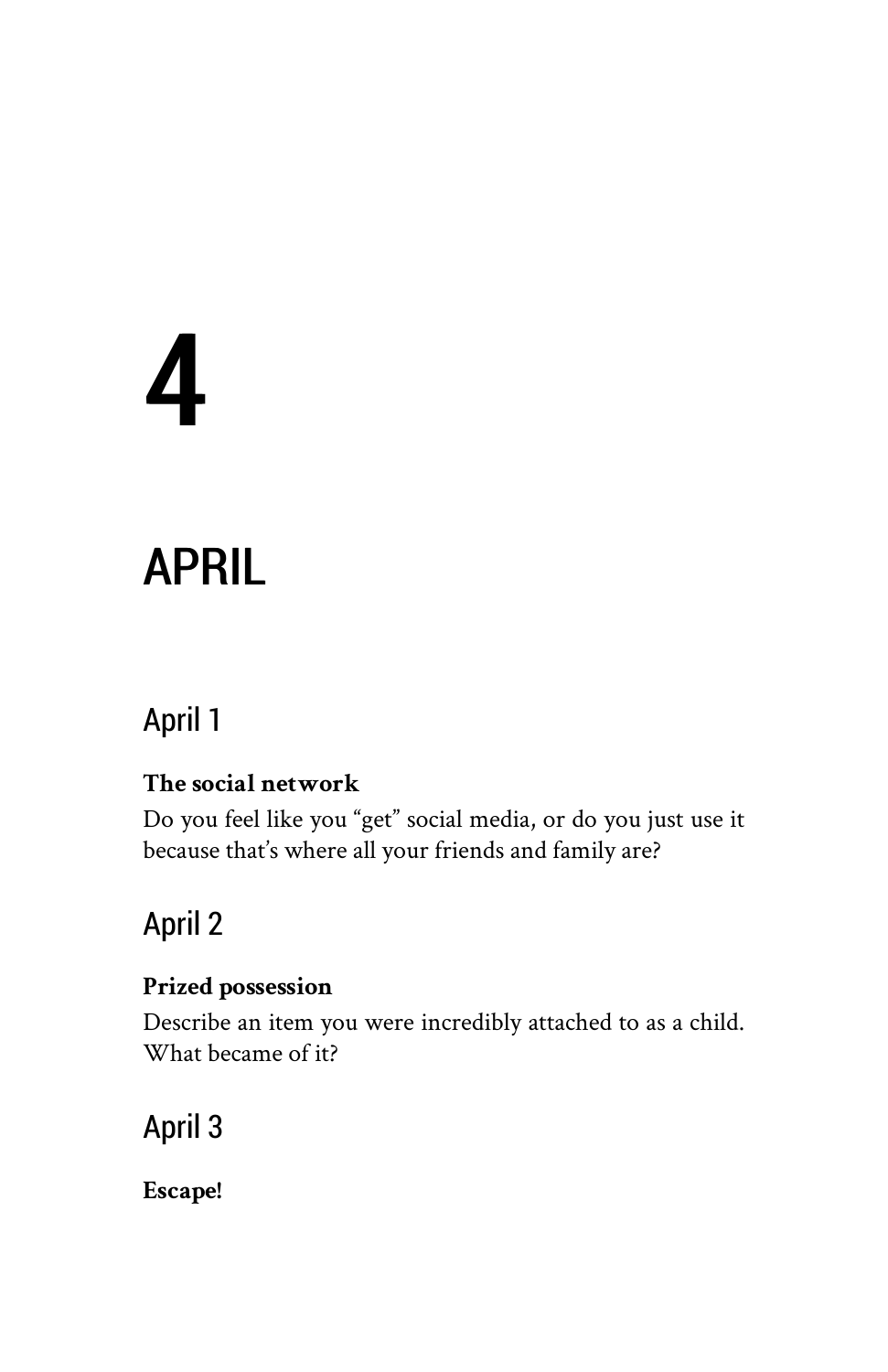Describe your ultimate escape plan (and tell us what you're escaping from).

## April 4

#### **The transporter**

Tell us about a sensation  $-$  a taste, a smell, a piece of music — that transports you back to childhood.

## April 5

#### **Share the love**

Tell us about another blogger who has influenced your own online journey.

## April 6

#### **Third from the top**

Head to your favorite blog. Scroll down to the third post in the list. Take the third sentence in the post, and work it into a new post of your own.

## April 7

#### **Alma mater**

You've been asked to speak at your high school alma mater — about the path of life. (Whoa.) Draft the speech.

## April 8

#### **Turn, turn, turn**

For many of us, winter is blooming into spring, or fall hard-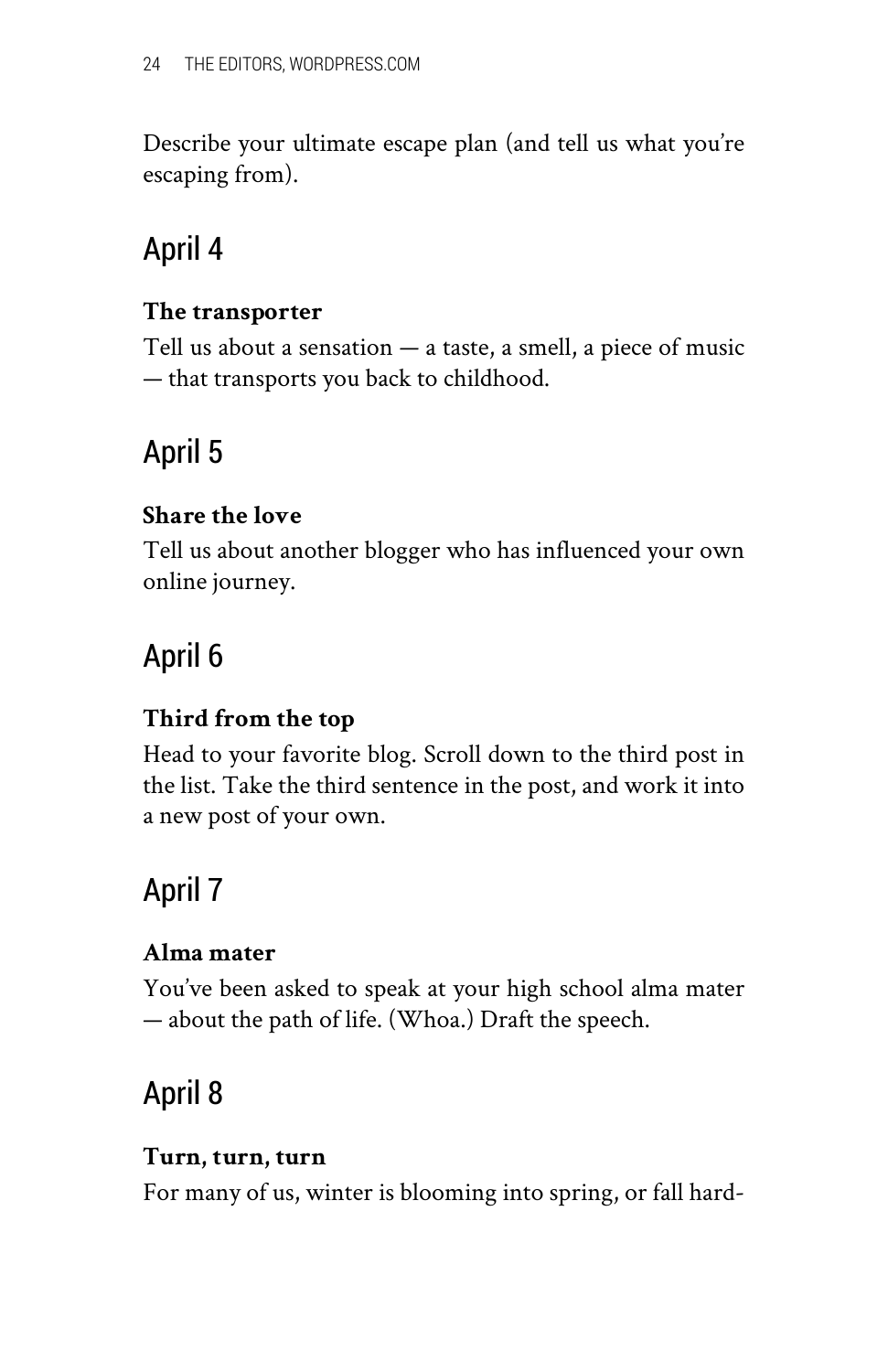ening into winter. Which season do you most look forward to?

## April 9

#### **Do-over**

Go back to a blog post you always thought could be better, or were unsatisfied with — now, fix it.

## April 10

#### **Imperfection**

Imperfections — in things, in people, in places — add character to life. Tell us about an imperfection that you cherish.

## April 11

#### **Press it**

Give some love to three blog posts you've read and loved in the past week, and tell us why they're worth reading.

## April 12

#### **Decisions, decisions**

How are you more likely to make an important decision by reasoning through it, or by going with your gut?

## April 13

#### **Charitable**

You've inherited \$5 million, with instructions that you must give it all away — but you can choose any organizations you like to be the beneficiaries. Where does the money go?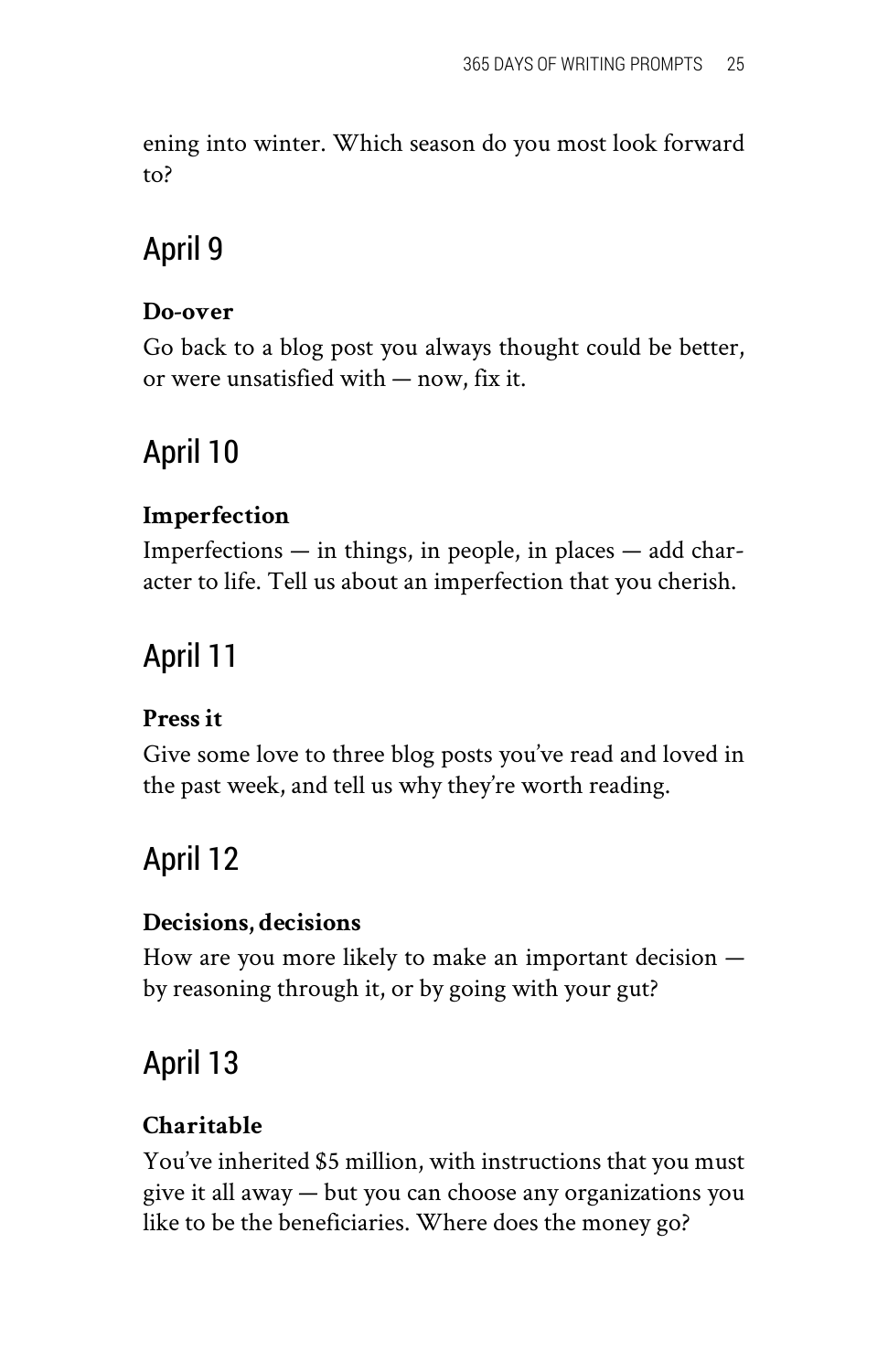#### **S/he said**

Pause whatever you're doing, and ask the person nearest you what they're thinking about (call someone if you have to). Write a post based on it.

## April 15

#### **The satisfaction of a list**

Who doesn't love a list? So write one! Top five slices of pizza in your town, ten reasons disco will never die, the three secrets to happiness — go silly or go deep, just go list-y.

## April 16

#### **History of language**

Write a piece of fiction describing the incident that gave rise to the phrase, "third time's the charm."

## April 17

#### **Million-dollar question**

Why do you blog?

## April 18

#### **Unknown caller**

You receive a call from an unexpected person. Who is it, and what is the conversation about? Go!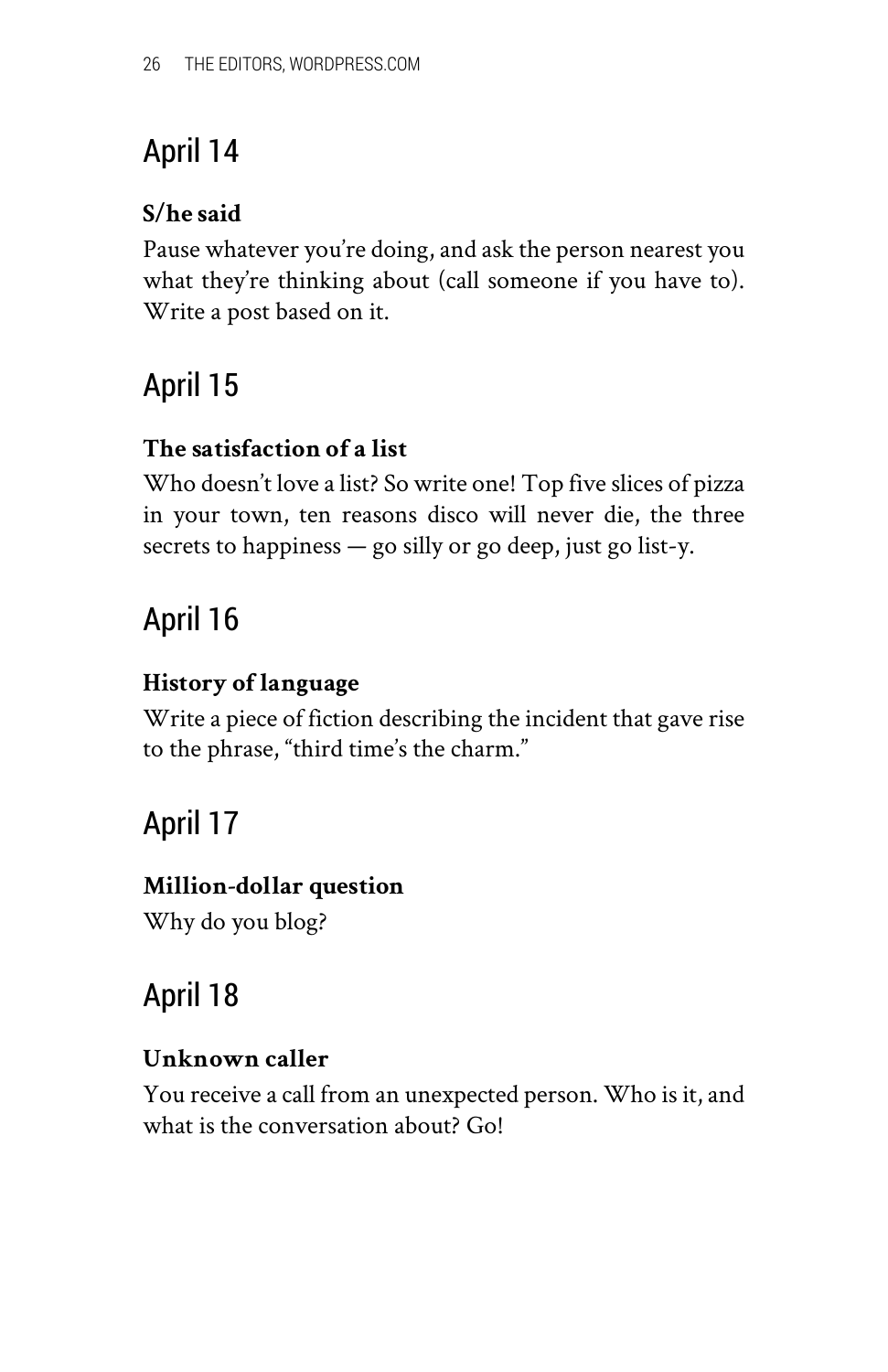#### **Freaky Friday**

If you could be someone else for a day, who would you be, and why? If that seems too easy, try this one: who would you like to have spend a day as you and what do you hope they'd learn from the experience?

## April 20

#### **The bizarro world**

In the DC comics universe, a planet called "Htrae" ("Earth" spelled backwards) is populated with bizarre versions of superheroes. A Seinfeld episode made the idea of this Bizarro World popular, where the characters encountered their opposite selves. Craft a scene in which you meet an opposite version of yourself — or a story in a bizarre, backwards world.

## April 21

#### **Companionable**

Head to one of your favorite blogs. Write a companion piece to their penultimate post.

## April 22

#### **Critical eye**

Write about the subject you usually blog about as if you were a music critic.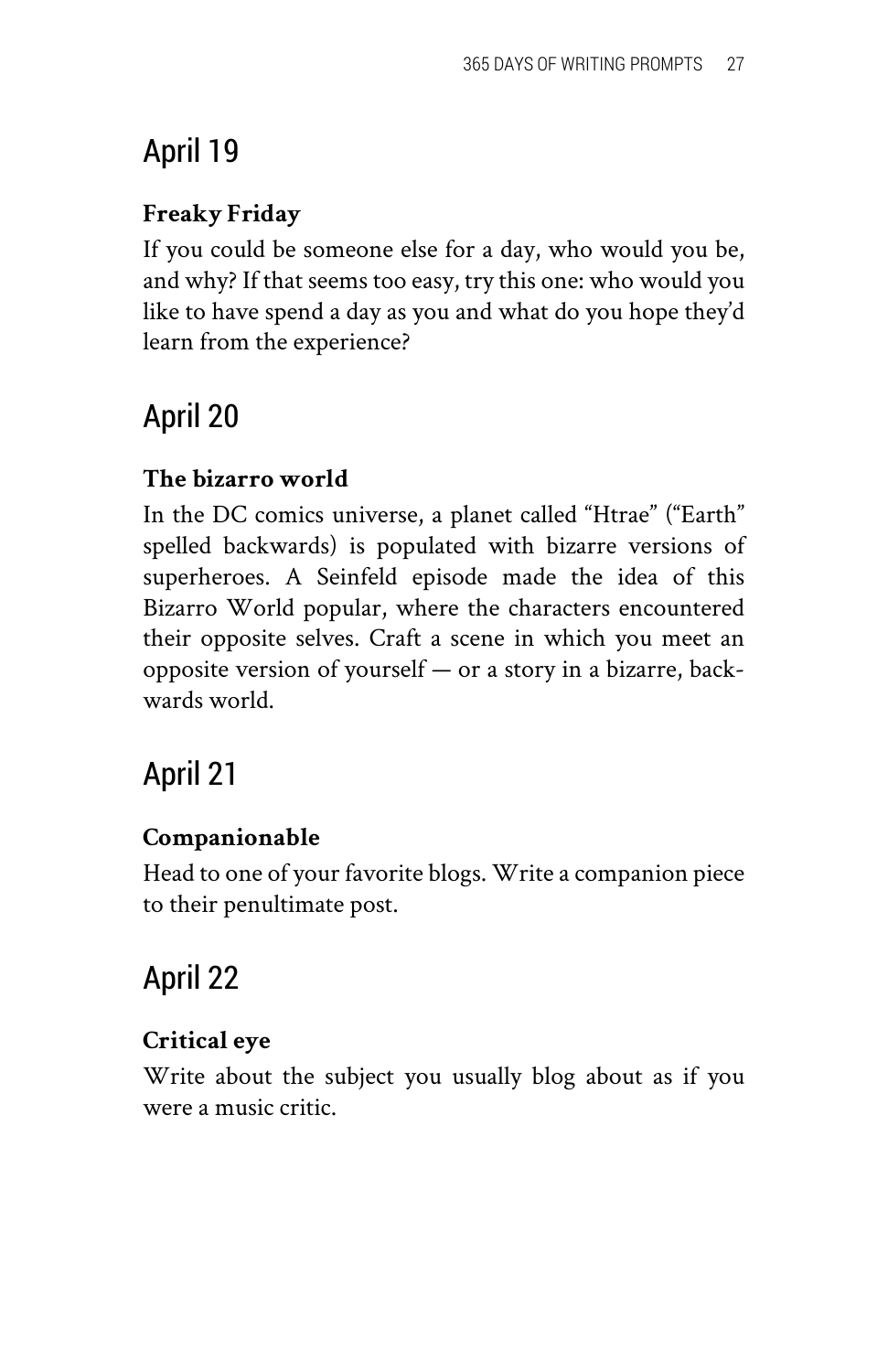#### **Earworm**

What song is stuck in your head (or on permanent rotation in your CD or MP3 player) these days? Why does it speak to you?

## April 24

#### **Stranger**

Have you ever had a random encounter or fleeting moment with a stranger that stuck with you?

## April 25

#### **Clone wars**

If you could clone yourself, how would you split up your responsibilities?

## April 26

#### **Second time around**

Tell us about a book you can read again and again without getting bored — what is it that speaks to you?

## April 27

#### **Wall to wall**

What do you display on the walls of your home — photos, posters, artwork, nothing? How do you choose what to display? What mood are you trying to create?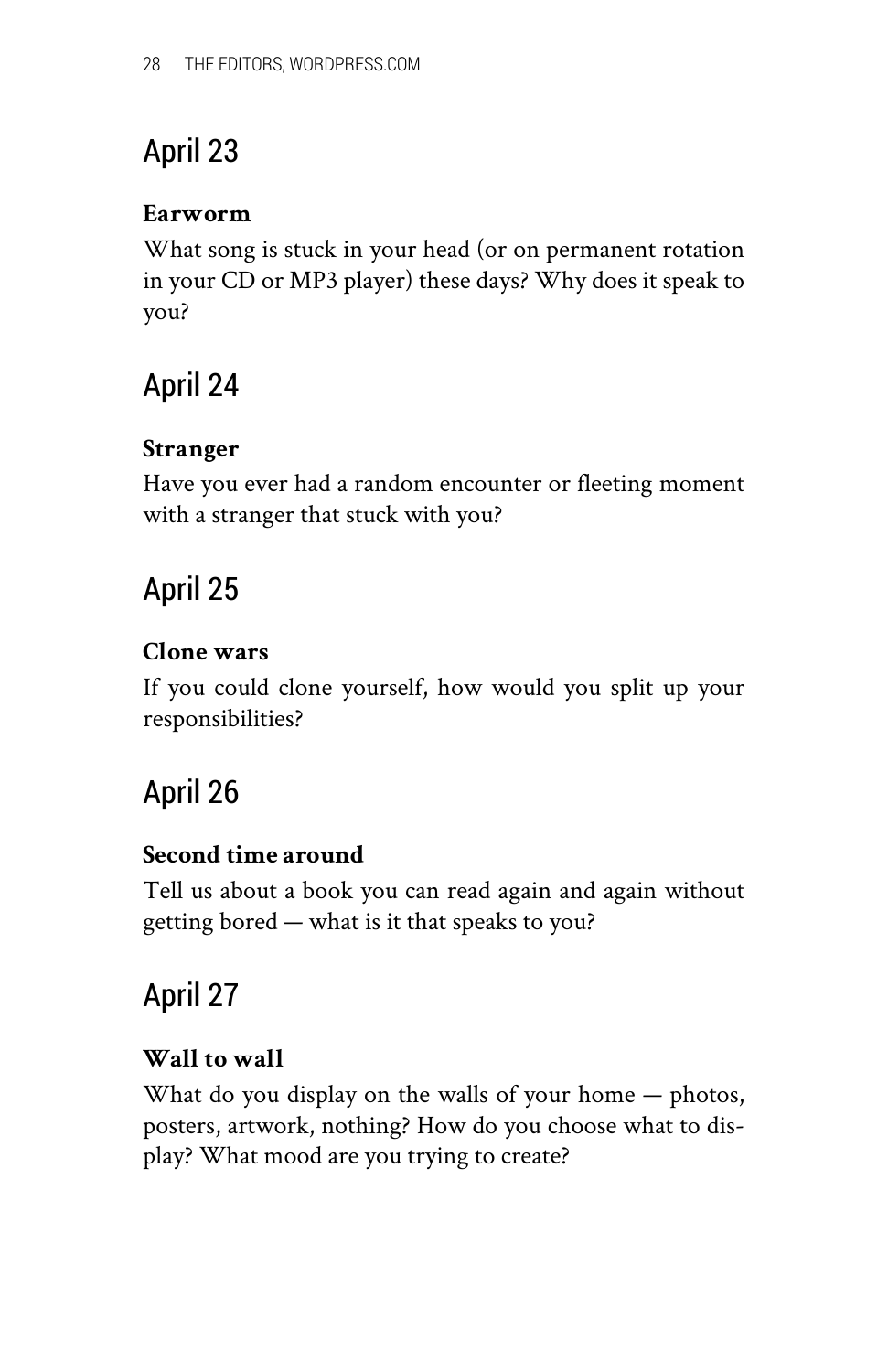#### **Your time to shine**

Early bird, or night owl?

## April 29

#### **Cringe-worthy**

Do you feel uncomfortable when you see someone else being embarrassed? What's most likely to make you squirm?

## April 30

#### **Art appreciation**

Do you need to agree with an artist's lifestyle or politics to appreciate their art? To spend money on it?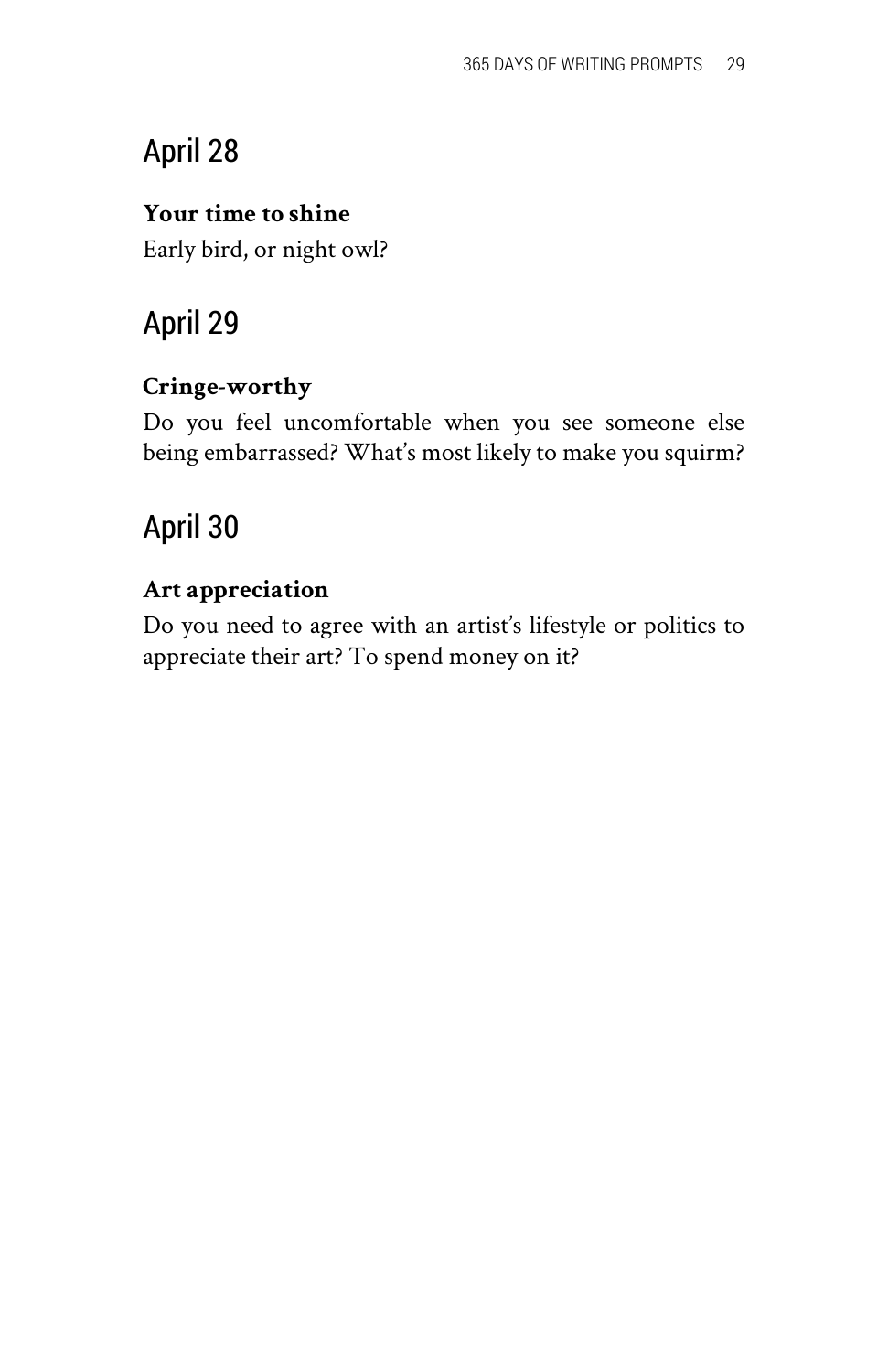# <span id="page-33-0"></span>5

## MAY

## May 1

#### **Personal space**

To what extent is your blog a place for your own selfexpression and creativity vs. a site designed to attract readers? How do you balance that? If sticking to certain topics and types of posts meant your readership would triple, would you do it?

## May 2

#### **Mad Libs**

Turn to your co-workers, kids, Facebook friends, family anyone who's accessible — and ask them to suggest an article, an adjective, and a noun. There's your post title! Now write.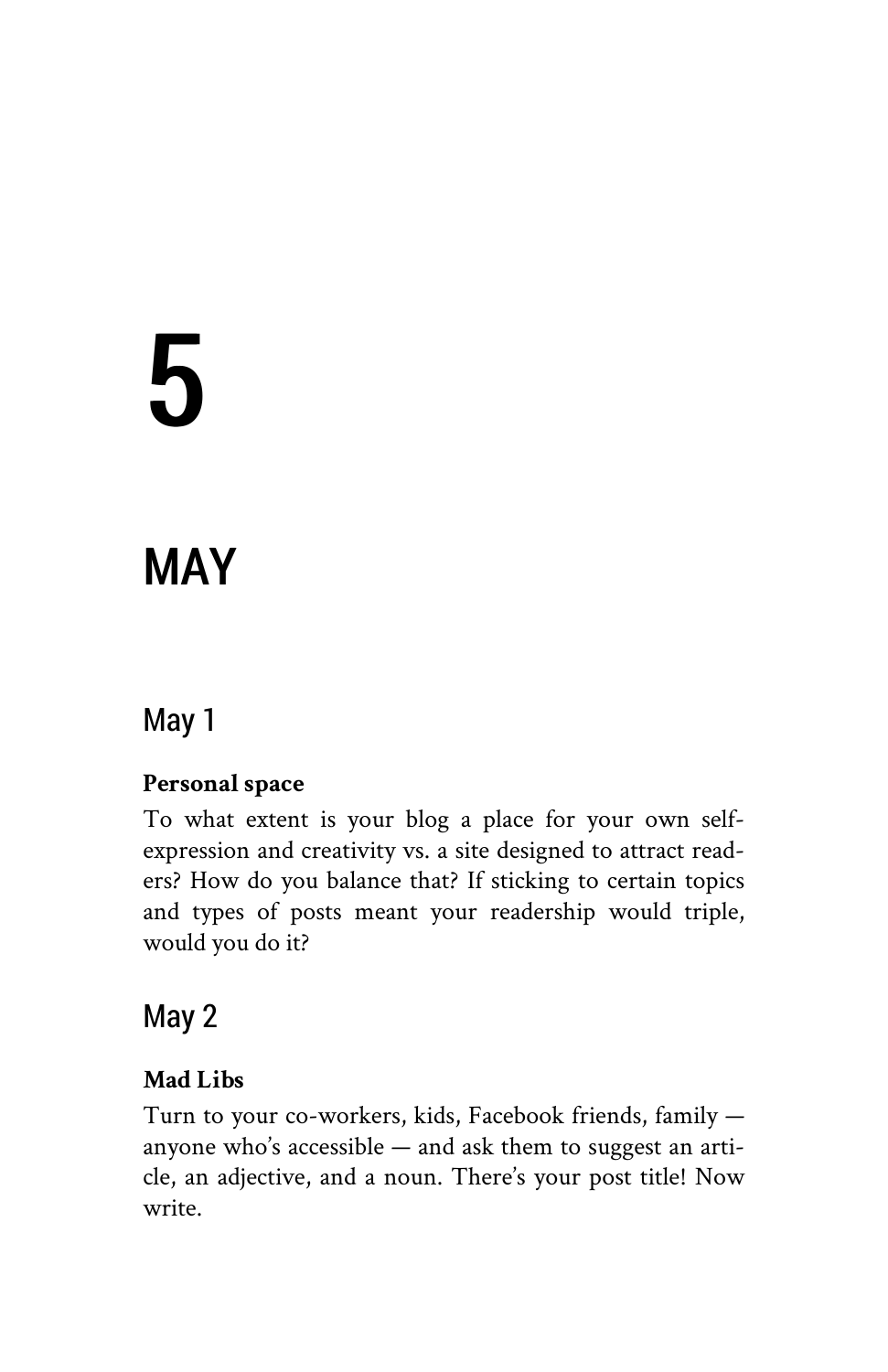## May 3

#### **The little things**

Describe a little thing  $-$  one of the things you love that defines your world but is often overlooked.

## May 4

#### **It's a text, text, text world**

How do you communicate differently online than in person, if at all? How do you communicate emotion and intent in a purely written medium?

## May 5

#### **The glass?**

Is the glass half-full, or half-empty?

## May 6

#### **Evasive action**

What's the most significant secret you've ever kept? Did the truth ever come out?

## May 7

#### **Key takeaway**

Give your newer sisters and brothers-in-WordPress one piece of advice based on your experiences blogging. If you're a new blogger, what's one question you'd like to ask other bloggers?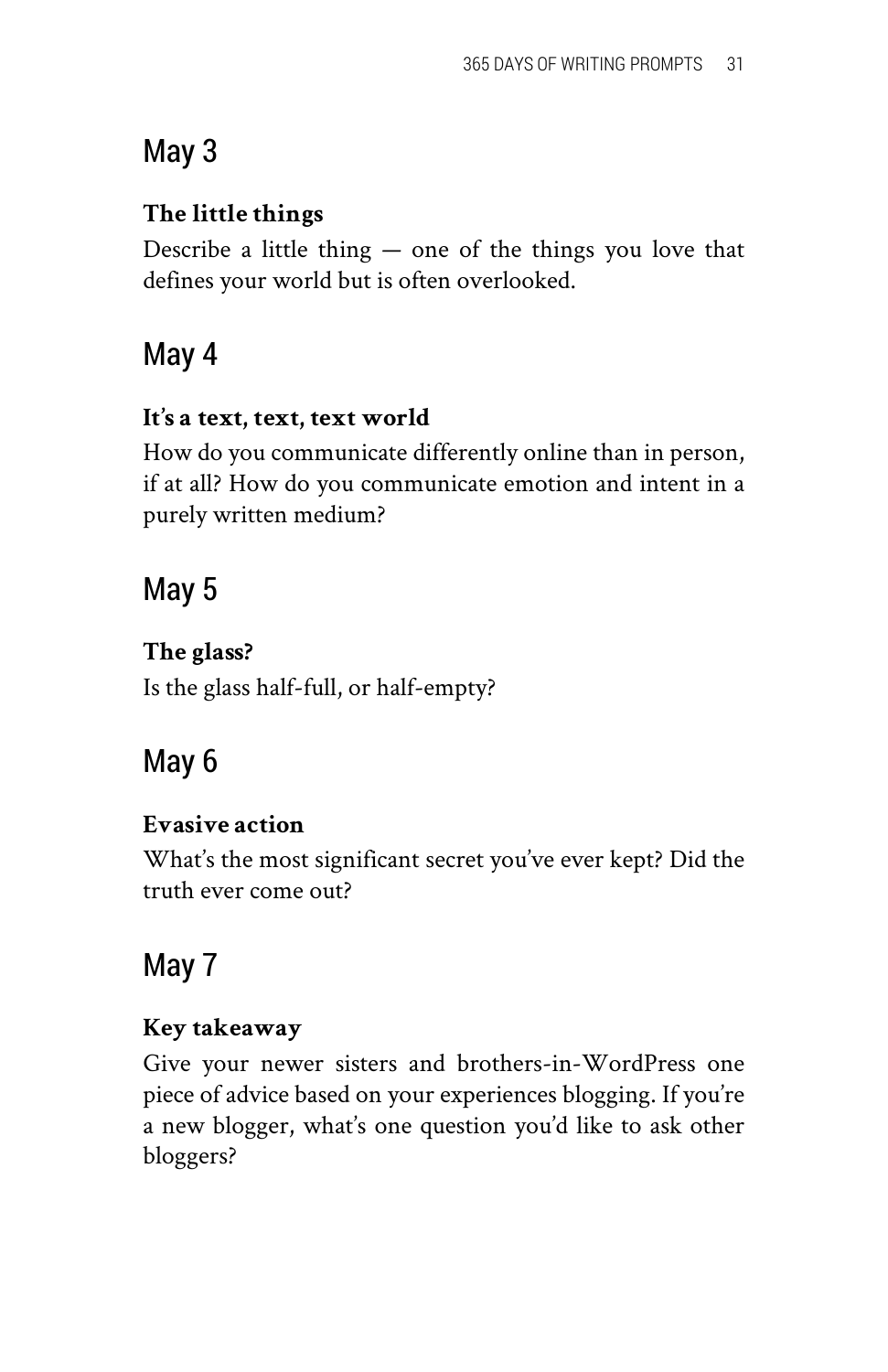## May 8

#### **Success**

Tell us about a time where everything you'd hoped would happen actually did.

## May 9

#### **Landscape**

When you gaze out your window — real or figurative — do you see the forest first, or the trees?

## May 10

#### **Morphing**

Language evolves. The meaning of a word can shift over time as we use it differently — think of "cool," "heavy," or even "literally." Today, give a word an evolutionary push: give a common word a new meaning, explain it to us, and use it in the title of your post.

## May 11

#### **I want to know what love is**

We each have many types of love relationships — parents, children, spouses, friends. And they're not always with people; you may love an animal, or a place. Is there a single idea or definition that runs through all the varieties of "love"?

## May 12

#### **Fill in the blank**

Three people walk into a bar . . .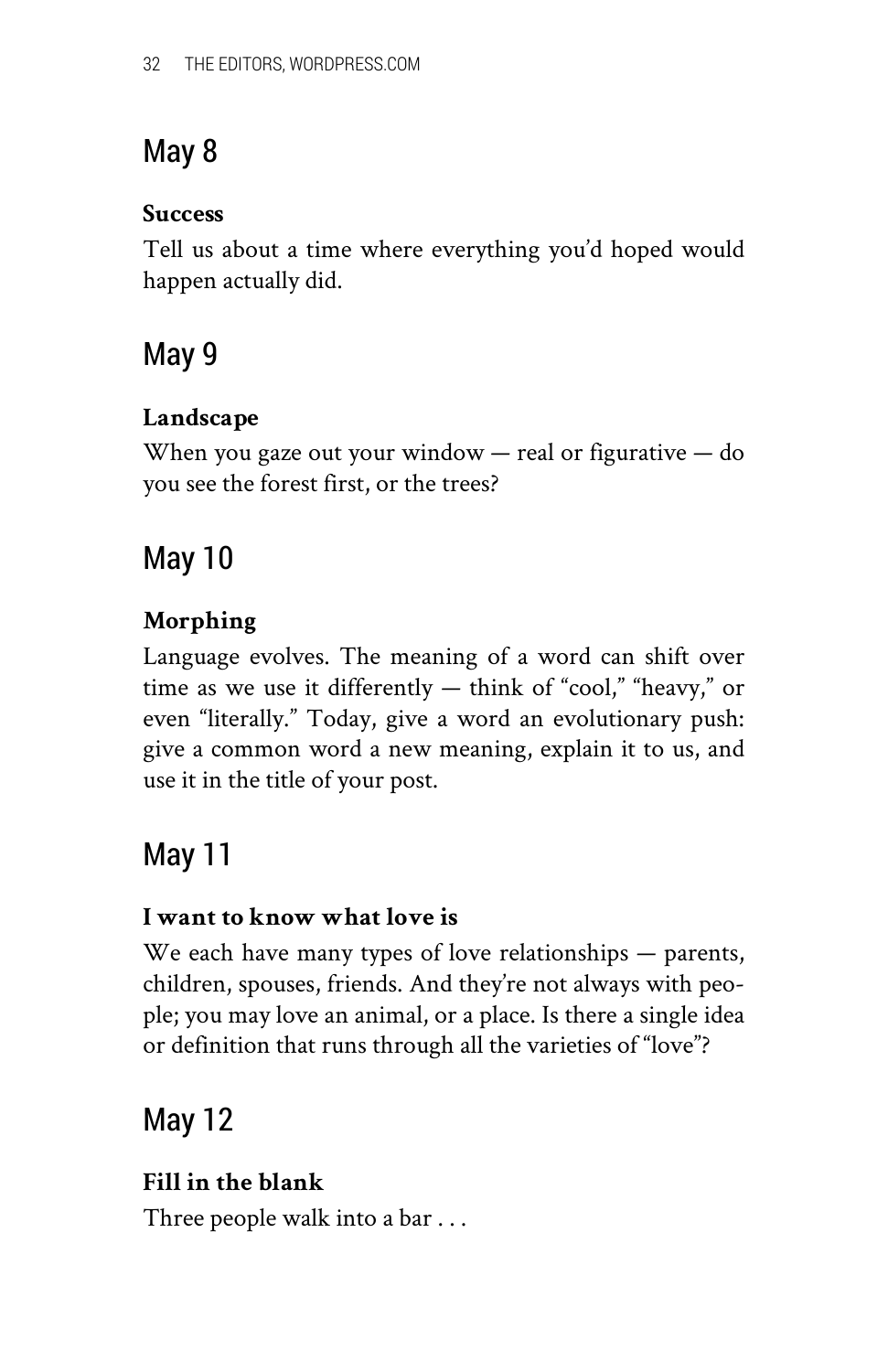## May 13

#### **Unconventional love**

Over the weekend, we explored different ways to love. Today, tell us about the most unconventional love in your life.

## May 14

#### **The interview**

Interview your favorite fictional character.

## May 15

#### **Memories for sale**

On a weekend road trip, far away from home, you stumble upon a garage sale in a neighborhood you're passing through. Astonished, you find an object among the belongings for sale that you recognize. Tell us about it.

## May 16

#### **Too big to fail**

Tell us about something you would attempt if you were guaranteed not to fail (and tell us why you haven't tried it yet).

## May 17

#### **Feed your senses**

Write down the first sight, sound, smell, and sensation you experienced on waking up today. Pick the one you're most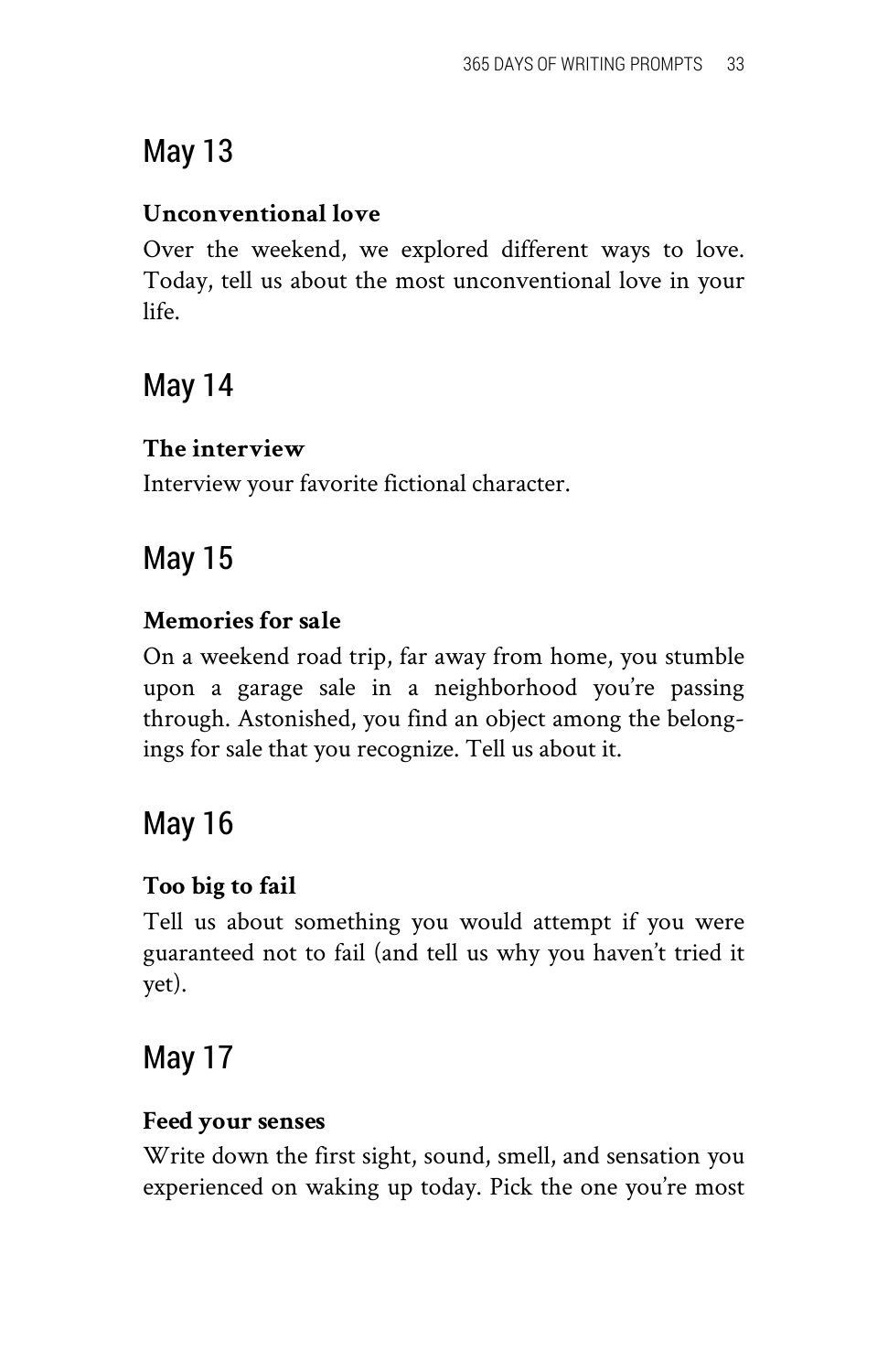drawn to, and write. (For a bigger challenge, pick the one you're least drawn to.)

## May 18

#### **Helping hand**

Tell us about the most surprising helping hand you've ever received.

## May 19

#### **Dulled**

You encounter a mysterious man offering you a magic potion that, once sipped, will make one of your senses (sight, hearing, taste, smell, touch) super sharp — but dull the others. Will you sip it, and if so, what sense do you choose?

## May 20

#### **Bittersweet memories**

You receive a gift that is bittersweet and makes you nostalgic. What is it?

## May 21

#### **Goals**

When you started your blog, did you set any goals? Have you achieved them? Have they changed at all?

## May 22

**Green-eyed**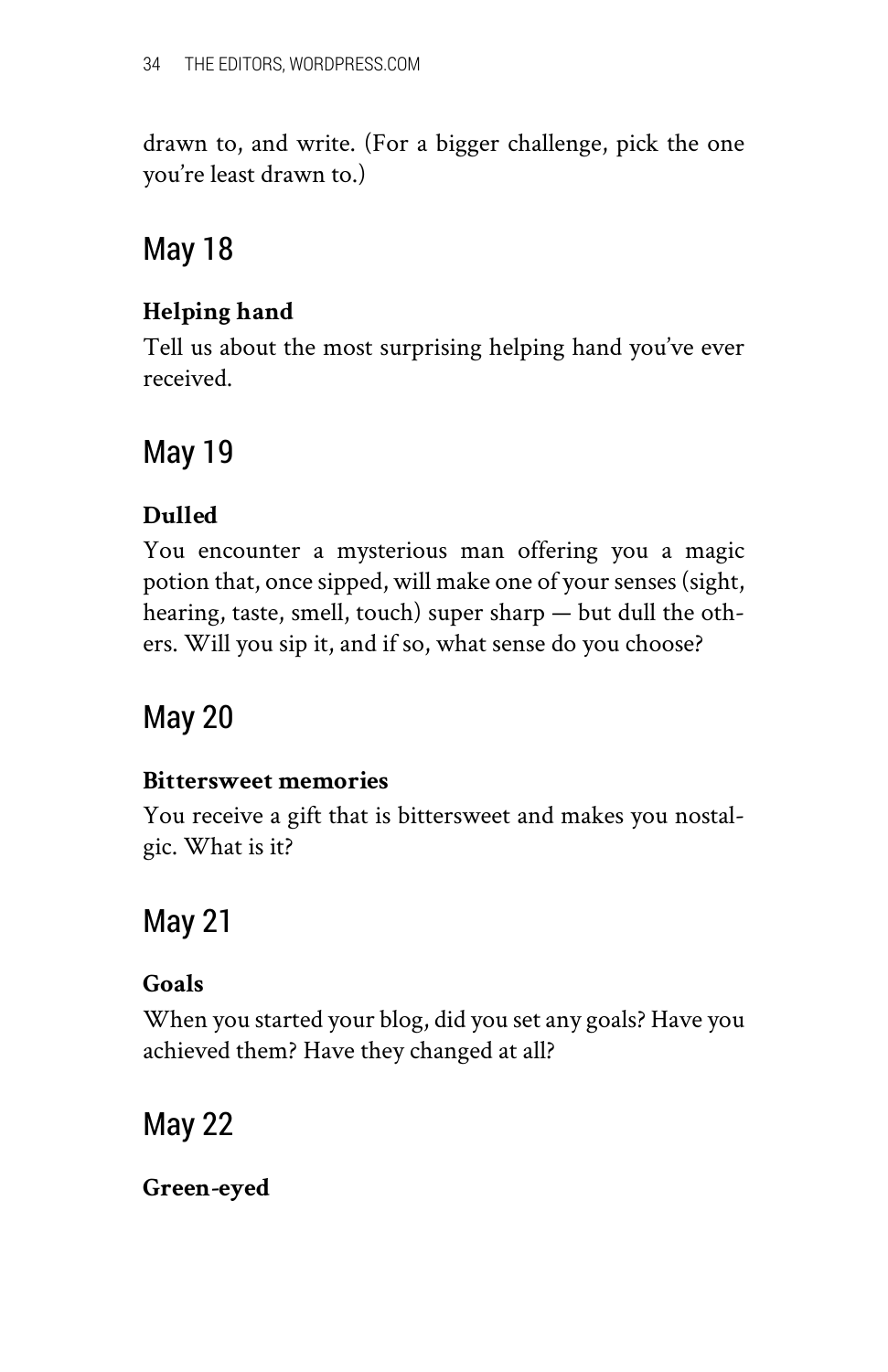Tell us about the last time you were really, truly jealous of someone. Did you act on it? Did it hurt your relationship?

## May 23

#### **Fictional elevator**

You're stuck in an elevator with an intriguing stranger. Write this scene.

## May 24

#### **The next big thing**

What will the next must-have technological innovation be? Jetpacks? Hoverboards? Wind-powered calculators?

## May 25

#### **Tell us your story**

Tell us about a journey — whether a physical trip you took, or an emotional one.

## May 26

#### **Switcheroo**

If you could switch blogs with any blogger for a week, with whom would you switch and why?

## May 27

#### **Say your name**

Write about your first name: Are you named after someone or something? Are there any stories or associations attached to it? If you had the choice, would you rename yourself?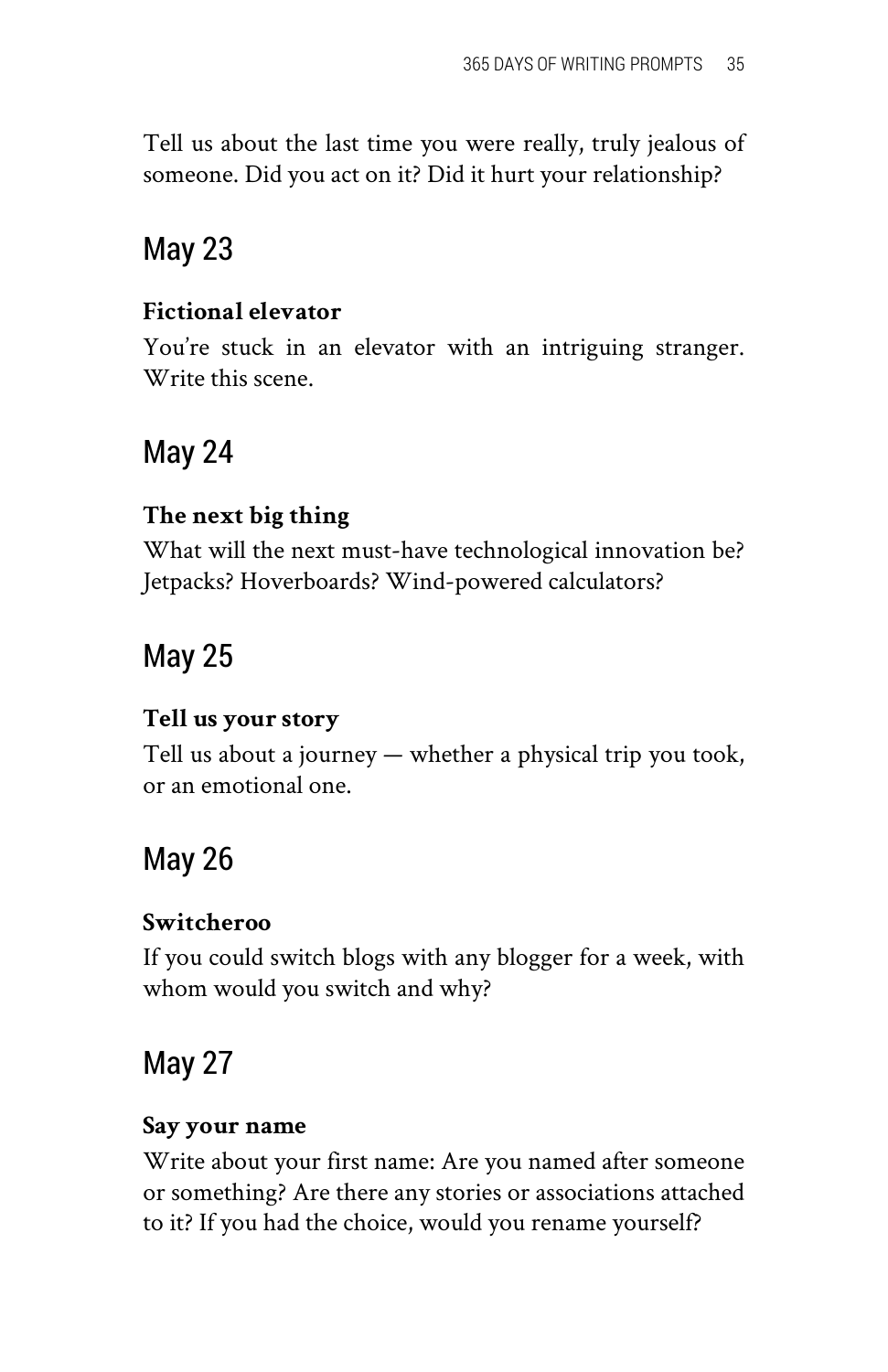## May 28

#### **Elevator from the past**

You're stuck in an elevator with a person from your past. Write this scene.

## May 29

#### **Weaving the threads**

Draft a post with three parts, each unrelated to the other, but create a common thread between them by including the same item — an object, a symbol, a place — in each part.

## May 30

#### **Fight or flight**

When faced with confrontation, do you head for the hills or walk straight in? Was there ever a time you wished you'd had the opposite reaction?

## May 31

#### **Teleport**

If you could travel to any location in the universe — where would you travel and why?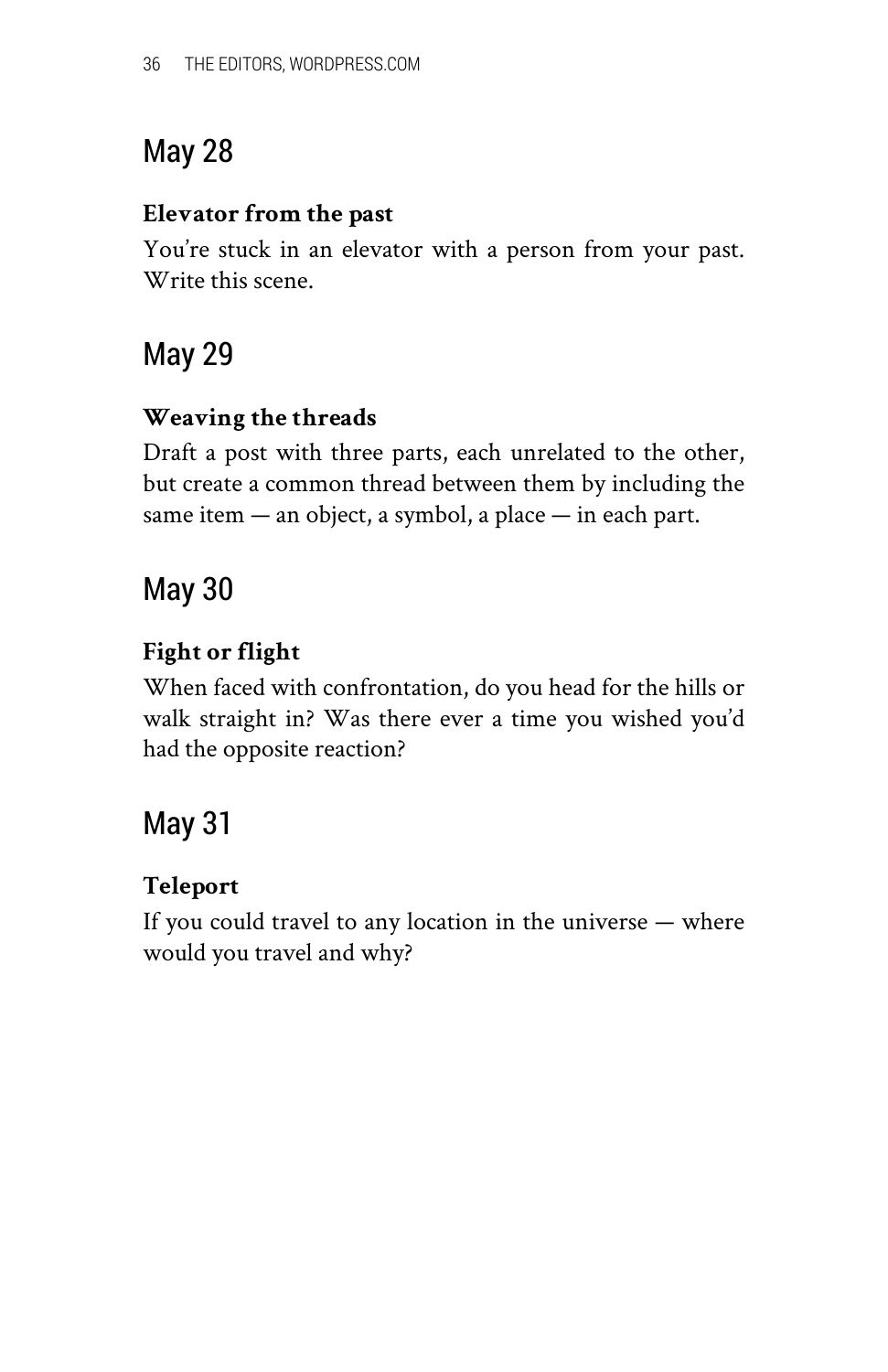# 6

## JUNE

## June 1

#### **Silver linings**

Write about something you consider "ugly" — war, violence, failure, hatred — but try to find beauty, or a sense of hope, in your thoughts.

## June 2

#### **The zone**

Tell us about your favorite way to get lost in a simple activity — running, chopping vegetables, folding laundry, whatever. What's it like when you're in "the zone"?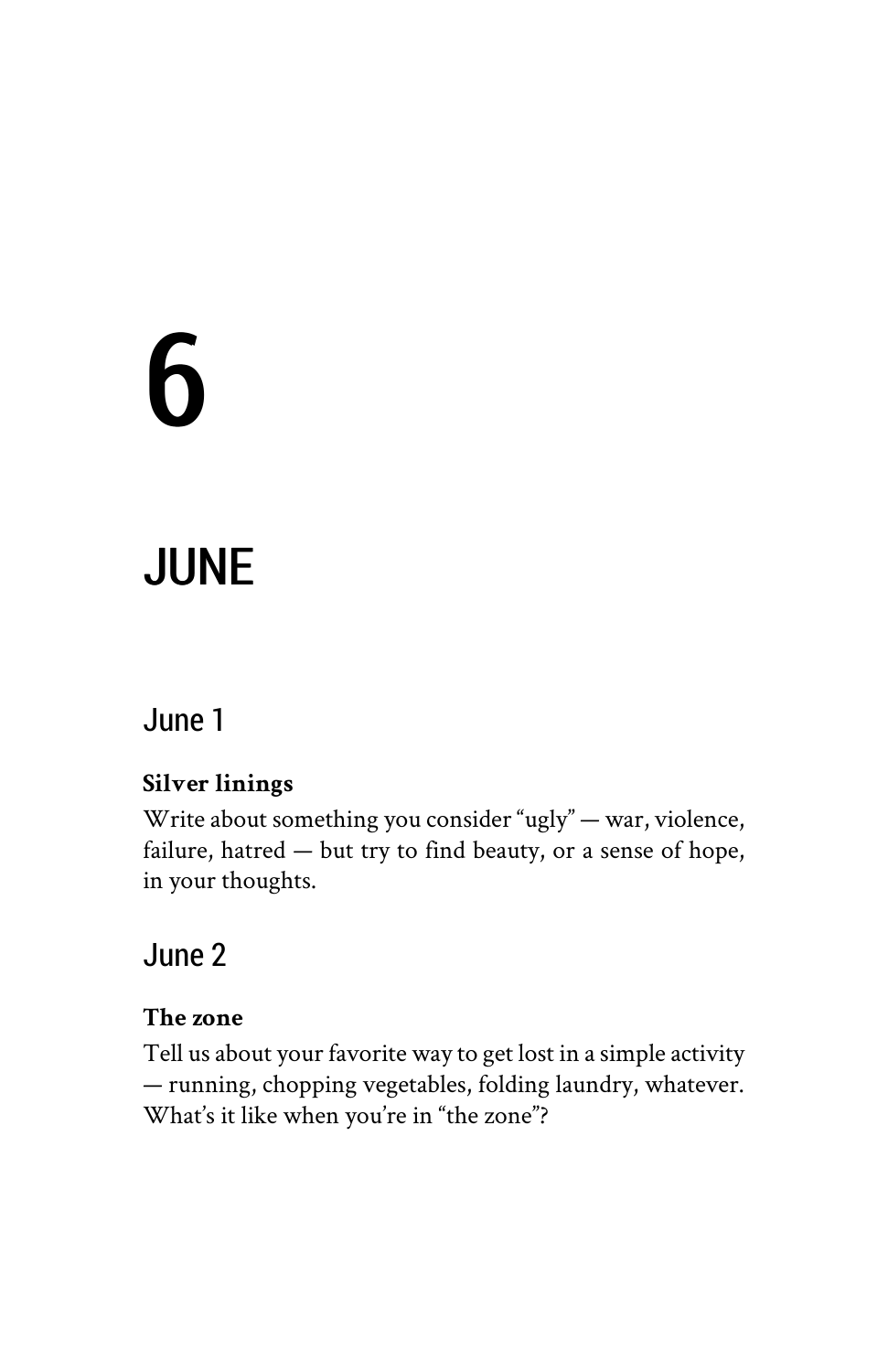#### **Tourist trap**

What's your dream tourist destination — either a place you've been and loved, or a place you'd love to visit? What about it speaks to you?

## June 4

#### **Red pill, blue pill**

If you could get all the nutrition you needed in a day with a pill — no worrying about what to eat, no food preparation — would you do it?

## June 5

#### **Never**

Tell us about a thing you'll never write about.

## June 6

#### **Four stars**

Write a review of your life — or the life of someone close to you — as if it were a movie or a book.

## June 7

#### **RSVP**

Plan the ultimate celebration for the person you're closest to, and tell us about it. Where is it? Who's there? What's served? What happens?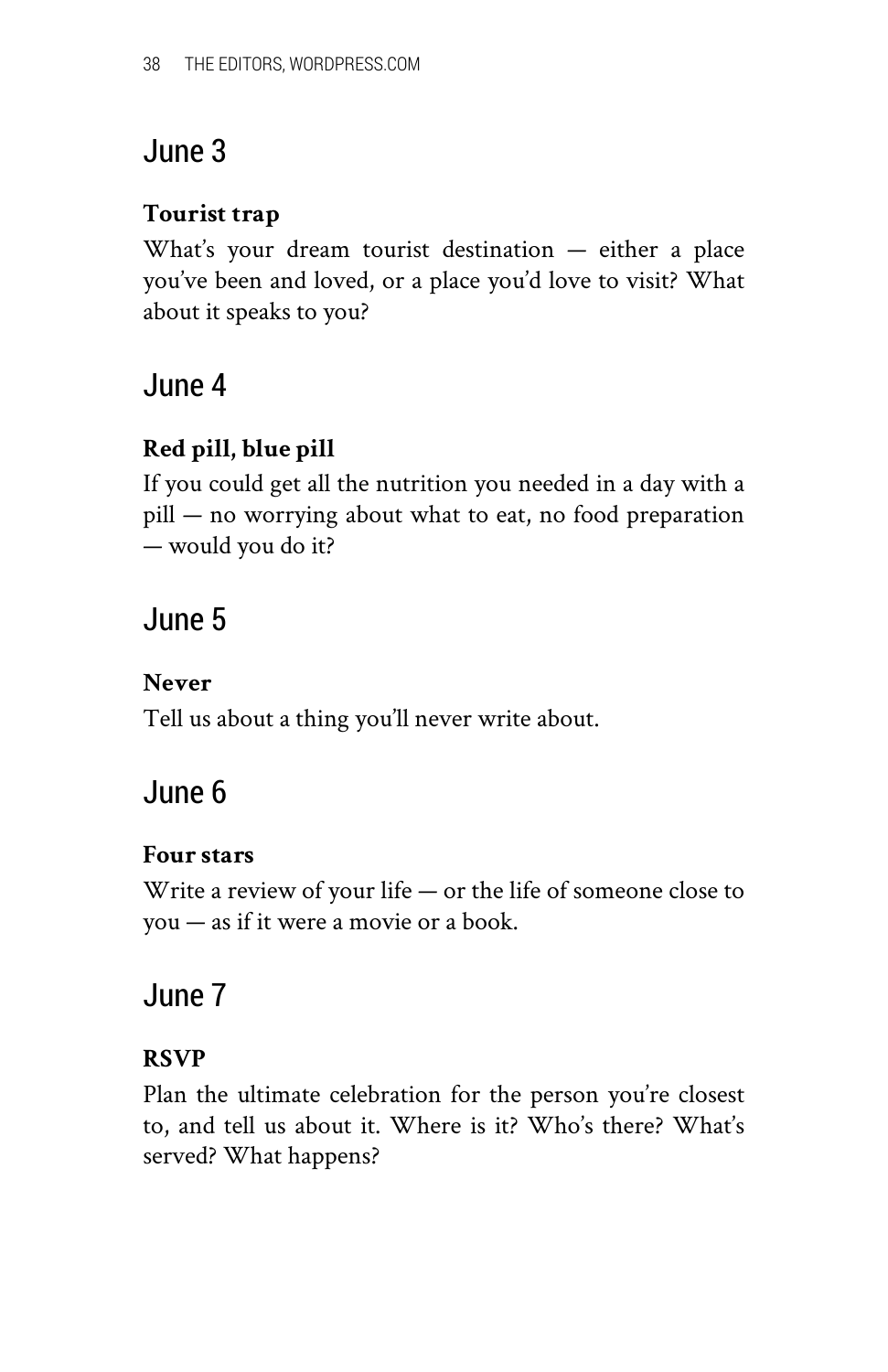#### **Do not disturb**

How do you manage your online privacy? Are there certain things you won't post in certain places? Information you'll never share online? Or do you assume information about you is accessible anyway?

## June 9

#### **The normal**

Is being "normal" — whatever that means to you — a good thing, or a bad thing? Neither?

## June 10

#### **Ripped into the headline**

Write about something that happened over the weekend as though it's the top story on your local paper.

## June 11

#### **Take care**

When you're unwell, do you allow others to take care of you, or do you prefer to soldier on alone? What does it take for you to ask for help?

## June 12

#### **You've got the power**

You have the power to enact a single law. What would it be?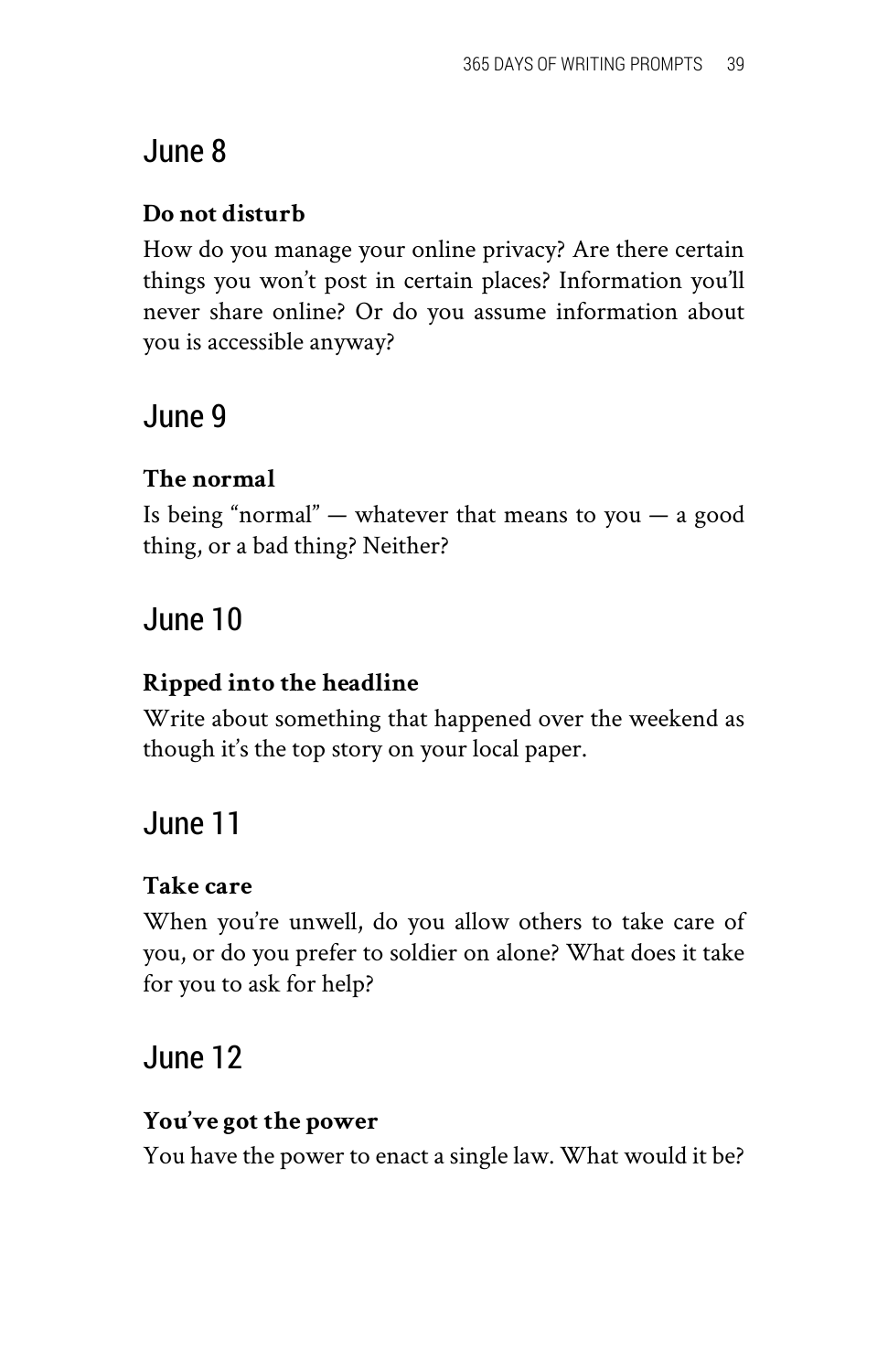#### **Person of the year**

You're asked to nominate someone for TIME's Person of the Year. Who would it be, and why?

## June 14

#### **In good faith**

Describe a memory or encounter in which you considered your faith, religion, spirituality  $-$  or lack of  $-$  for the first time.

### June 15

#### **Singin' in the rain**

Safe inside, toasty warm, while water pitter-patters on the roof…describe your perfect, rainy afternoon.

## June 16

#### **Bookworm**

Tell us about the last book you read (Why did you choose it? Would you recommend it?). To go further, write a post based on its subject matter.

#### June 17

#### **Shape up or ship out**

Write a letter to the personality trait you like least, convincing it to shape up or ship out. Be as threatening, theatrical, or thoroughly charming as is necessary to get the job done.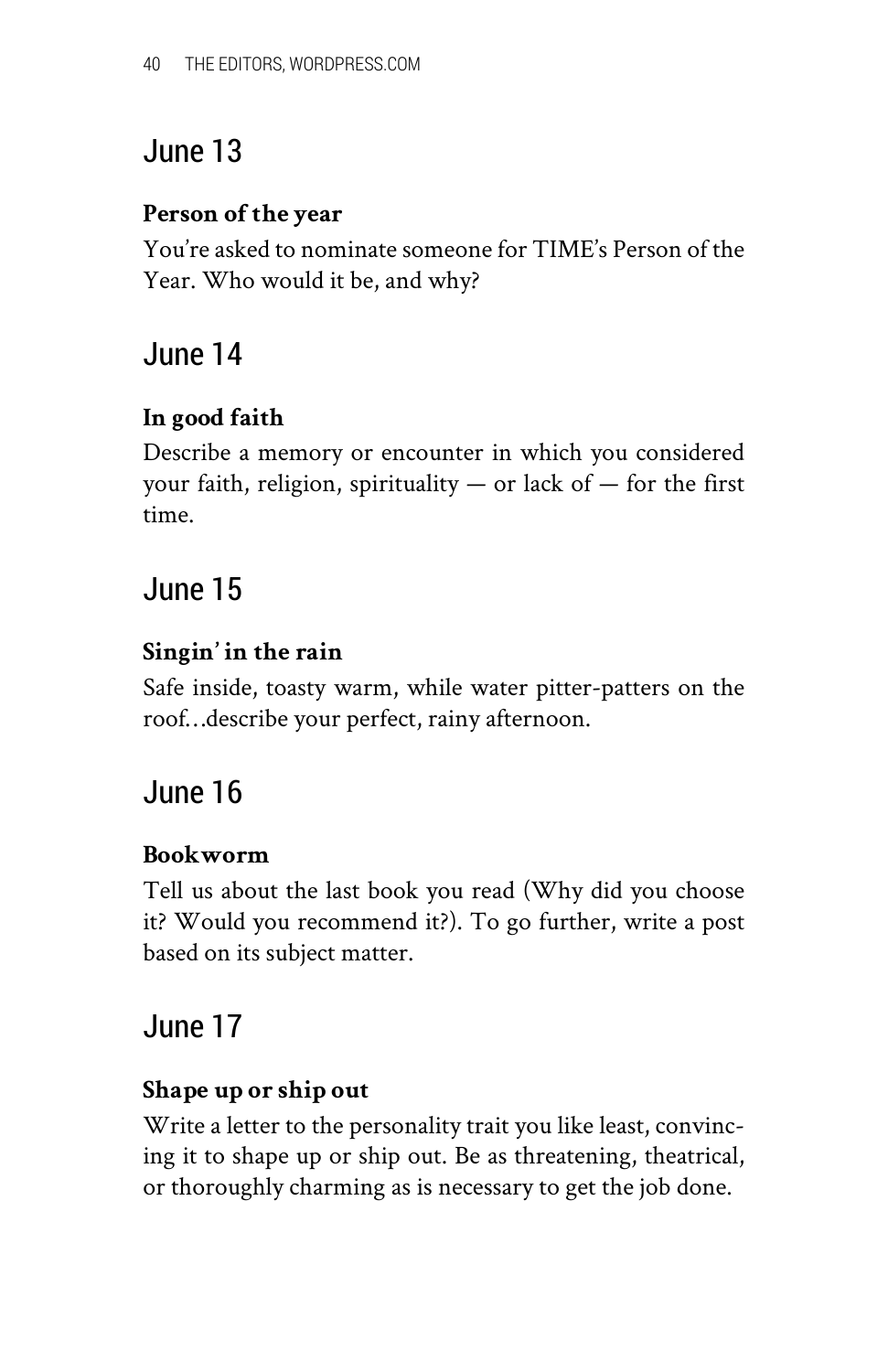#### **Might as well jump**

What's the biggest risk you'd like to take — but haven't been able to? What would have to happen to make you comfortable taking it?

## June 19

#### **Tagline**

Often, our blogs have taglines. But what if humans did, too? What would your tagline be?

## June 20

#### **Moment of kindess**

Describe a moment of kindness, between you and someone else — loved one or complete stranger.

## June 21

#### **Ha ha ha**

Tell us a joke! Knock-knock joke, long story with a unexpected punchline, great zinger — all jokes are welcome!

## June 22

#### **No, thank you**

If you could permanently ban a word from general usage, which one would it be? Why?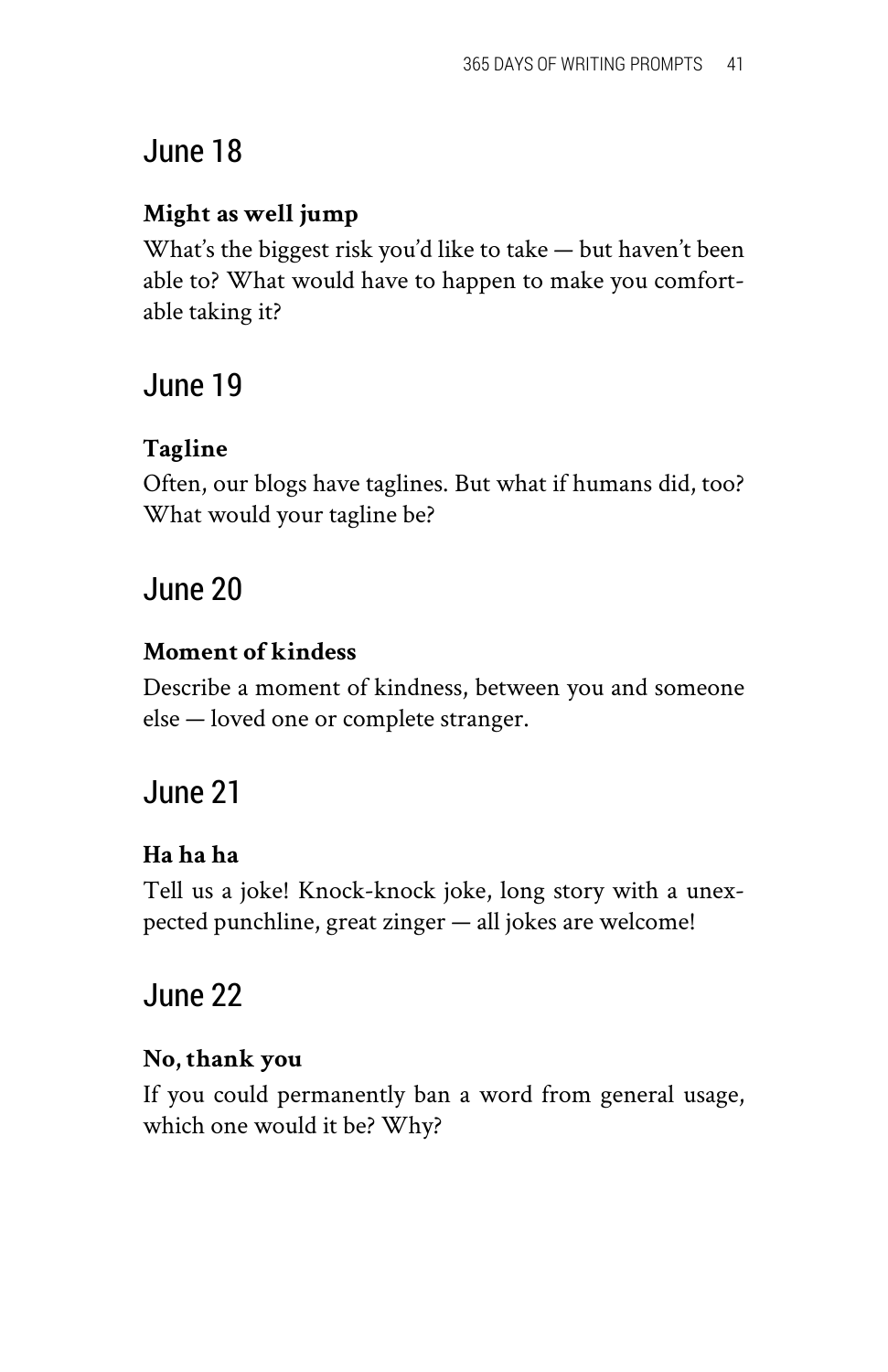#### **Island of misfit posts**

We all have something we'd like to write about, but that doesn't really "fit" our blog. Write it anyway.

## June 24

#### **Morality play**

Where do your morals come from — your family? Your faith? Your philosophical worldview? How do you deal with those who don't share them, or derive them from a different source?

## June 25

#### **21st century citizen**

Do you belong in this day and age? Do you feel comfortable being a citizen of the 21st-century? If you do, explain why and if you don't, when in human history would you rather be?

## June 26

#### **Planes, trains, and automobiles**

You're going on a cross-country trip. Airplane, train, bus, or car? (Or something else entirely — bike? Hot air balloon?)

## June 27

#### **The artist's eye**

Is there a painting or sculpture you're drawn to? What does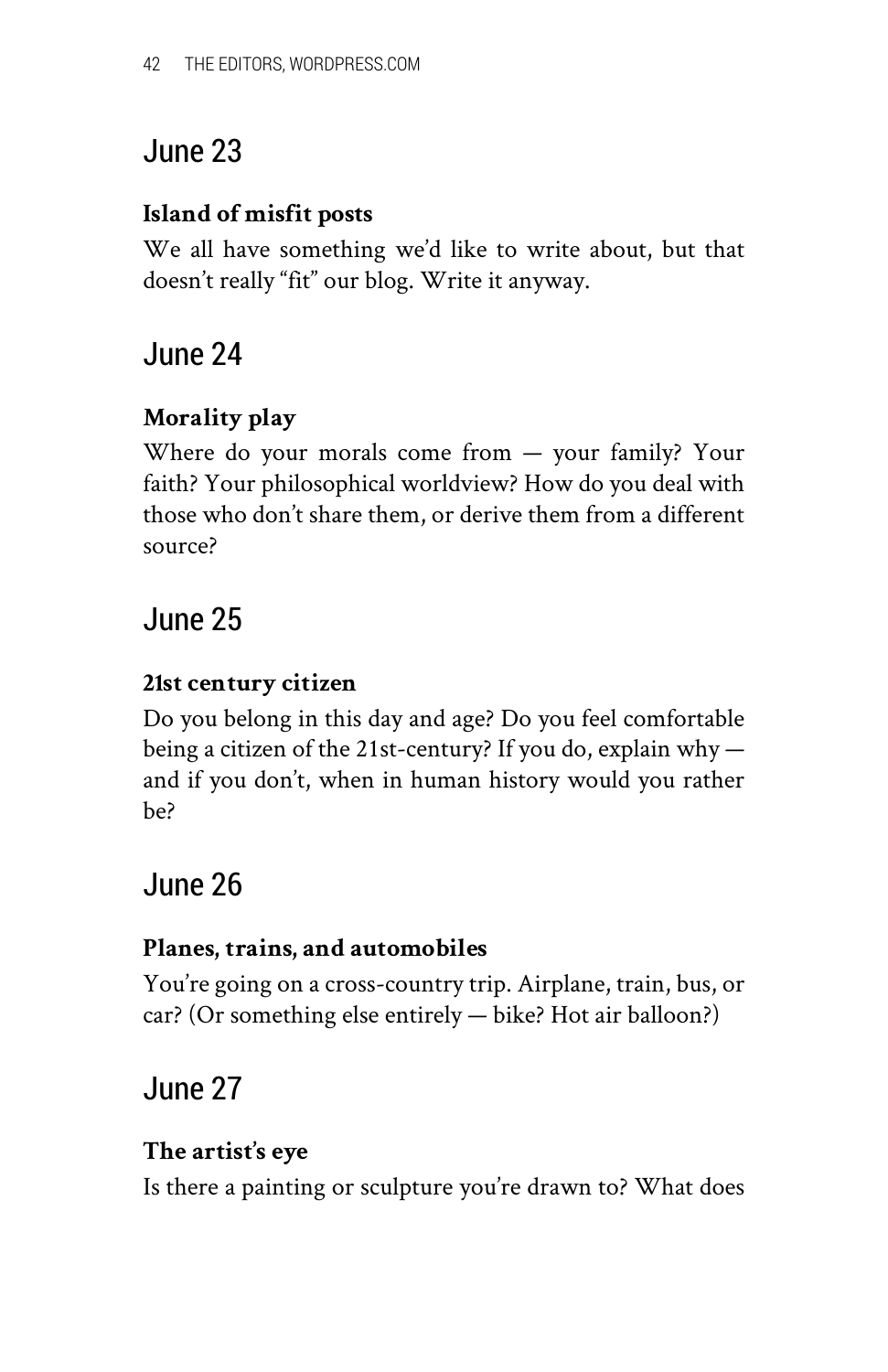it say to you? Describe the experience. (Or, if art doesn't speak to you, tell us why.)

## June 28

#### **We can be taught**

Tell us a moment or an incident that you treasure — not necessarily because it brought you happiness, but because it taught you something about yourself.

## June 29

#### **No longer a mere mortal**

You've imbibed a special potion that makes you immortal. Now that you've got forever, what changes will you make in your life? How will you live life differently, knowing you'll always be around to be accountable for your actions?

## June 30

#### **The natural world**

Describe your first memorable experience exploring and spending time in nature. Were you in awe? Or were you not impressed? Would you rather spend time in the forest or the city?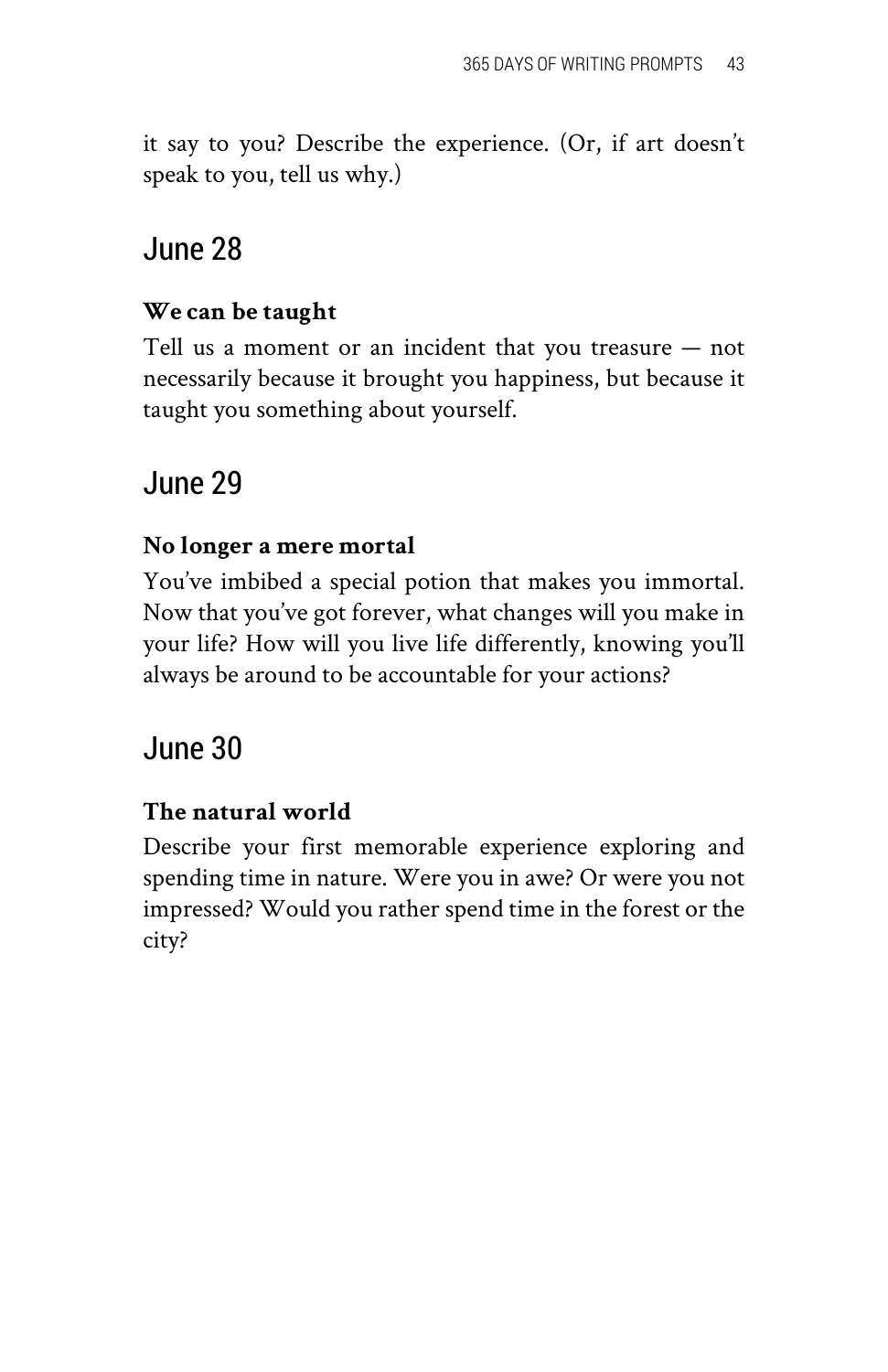# 7

## JULY

## July 1

#### **Great or greatest**

What makes a blog great? What makes you follow a blog or "Like" a post?

## July 2

#### **The road less traveled**

Pinpoint a moment in your past where you had to make a big decision. Write about that other alternate life that could have unfolded.

## July 3

#### **A mystery wrapped in an enigma**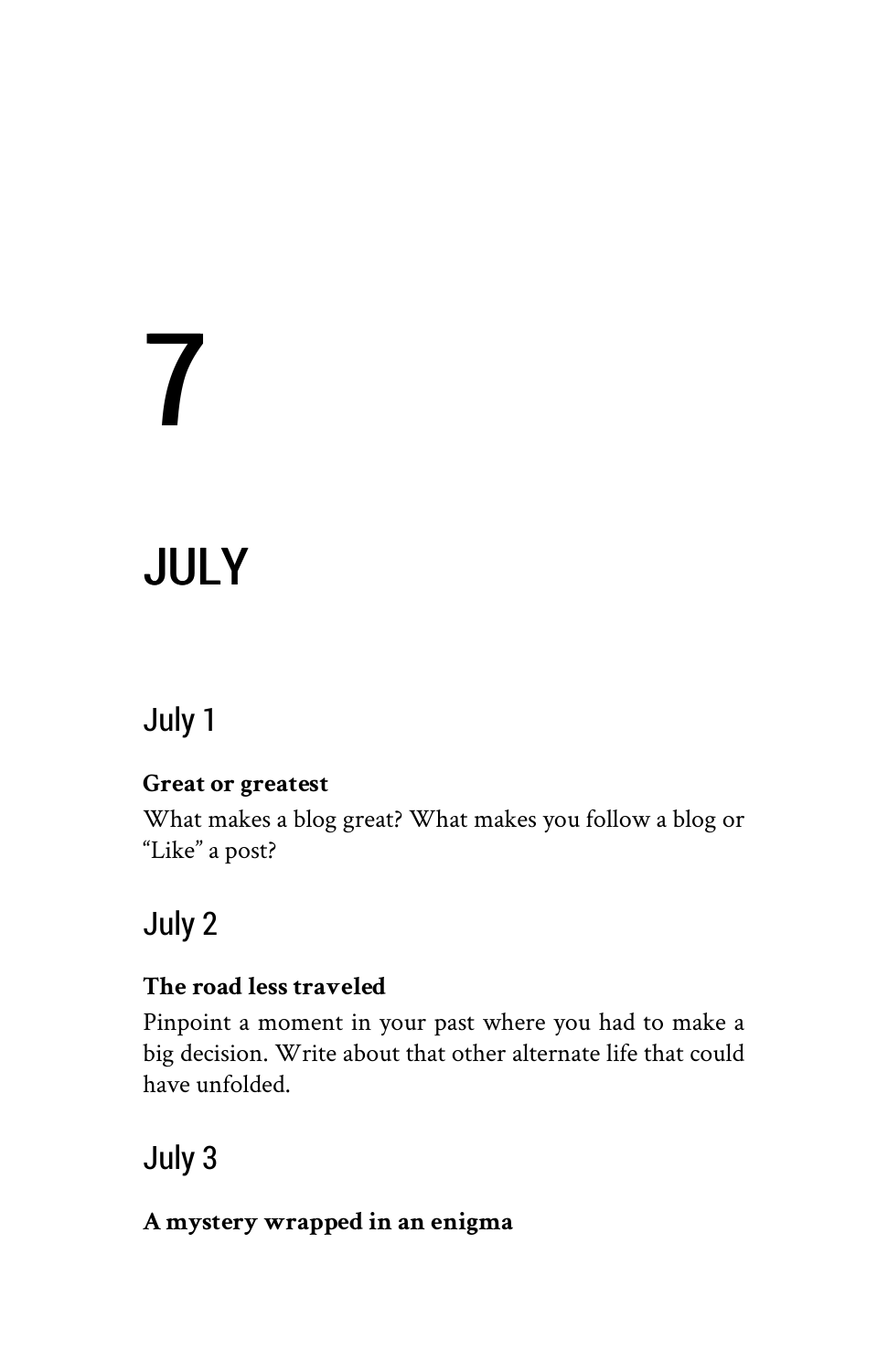Tell us something most people probably don't know about you.

## July 4

#### **From the gut**

Tell us about the last time you had a real, deep, crying-fromlaughing belly laugh.

## July 5

#### **Mirror, mirror**

Finish this sentence: "When I look in the mirror, I . . ."

## July 6

#### **Tables turned**

Are as comfortable in front of a camera as behind one? Being written about, as well as writing?

## July 7

#### **Rolling stone**

If you could live a nomadic life, would you? Where would you go? How would you decide? What would life be like without a "home base"?

## July 8

#### **Barter system**

If the world worked on a barter system, how would you fare? Would you have services to barter? Would you be successful, or would you struggle?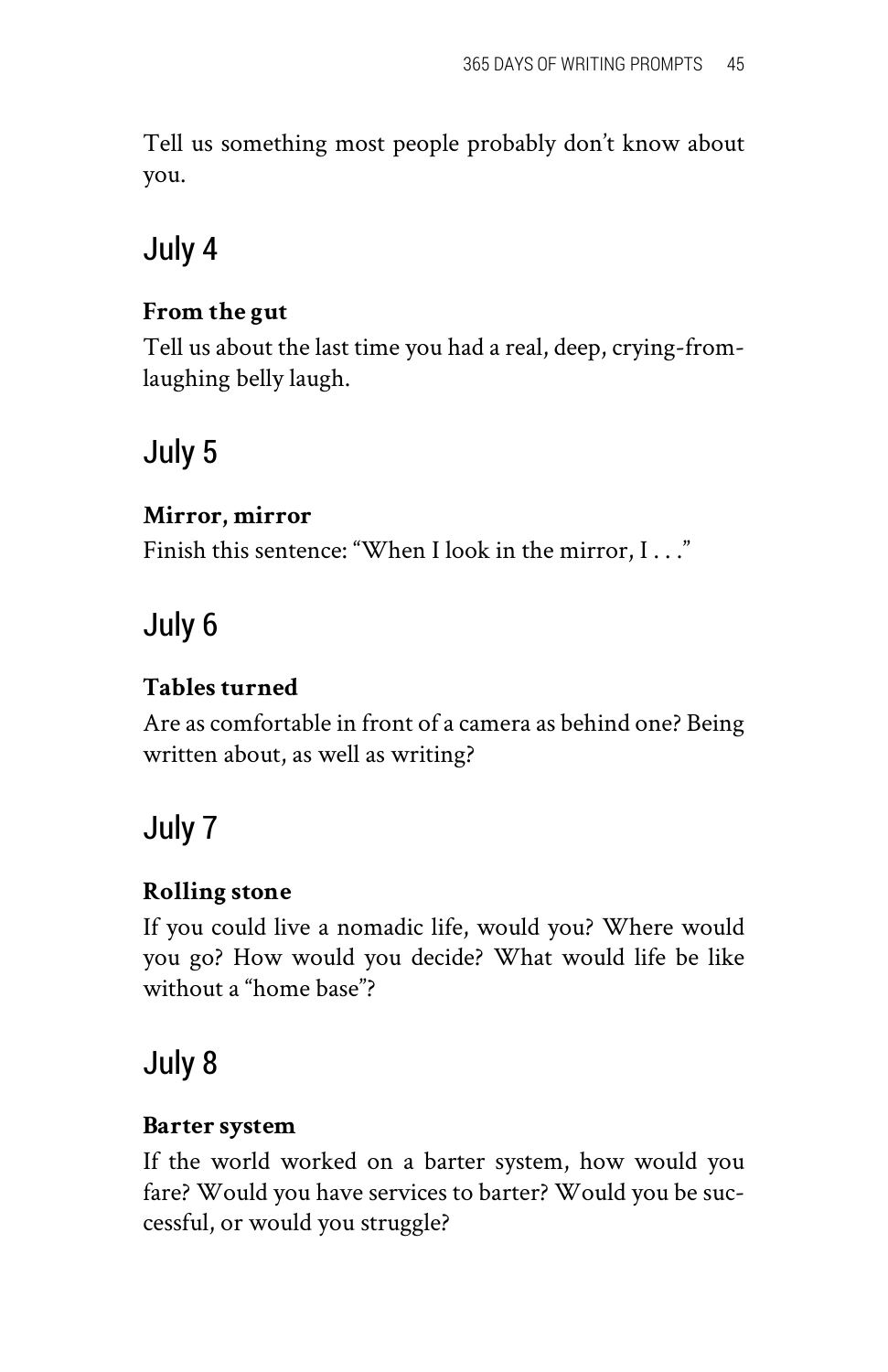#### **Keep out**

Who is the one person you hope isn't reading your blog? Why?

## July 10

#### **Earworm**

Write whatever you normally write about, and weave in a book quote, film quote, or song lyric that's been sticking with you this week.

## July 11

#### **Fandom**

Are you a sports fan? Tell us about fandom. If you're not, tell us why not.

## July 12

#### **Singular sensation**

If one experience or life change results from you writing your blog, what would you like it to be?

## July 13

#### **Your life, the book**

From a famous writer or celebrity, to a WordPress.com blogger or someone close to you — who would you like to be your biographer?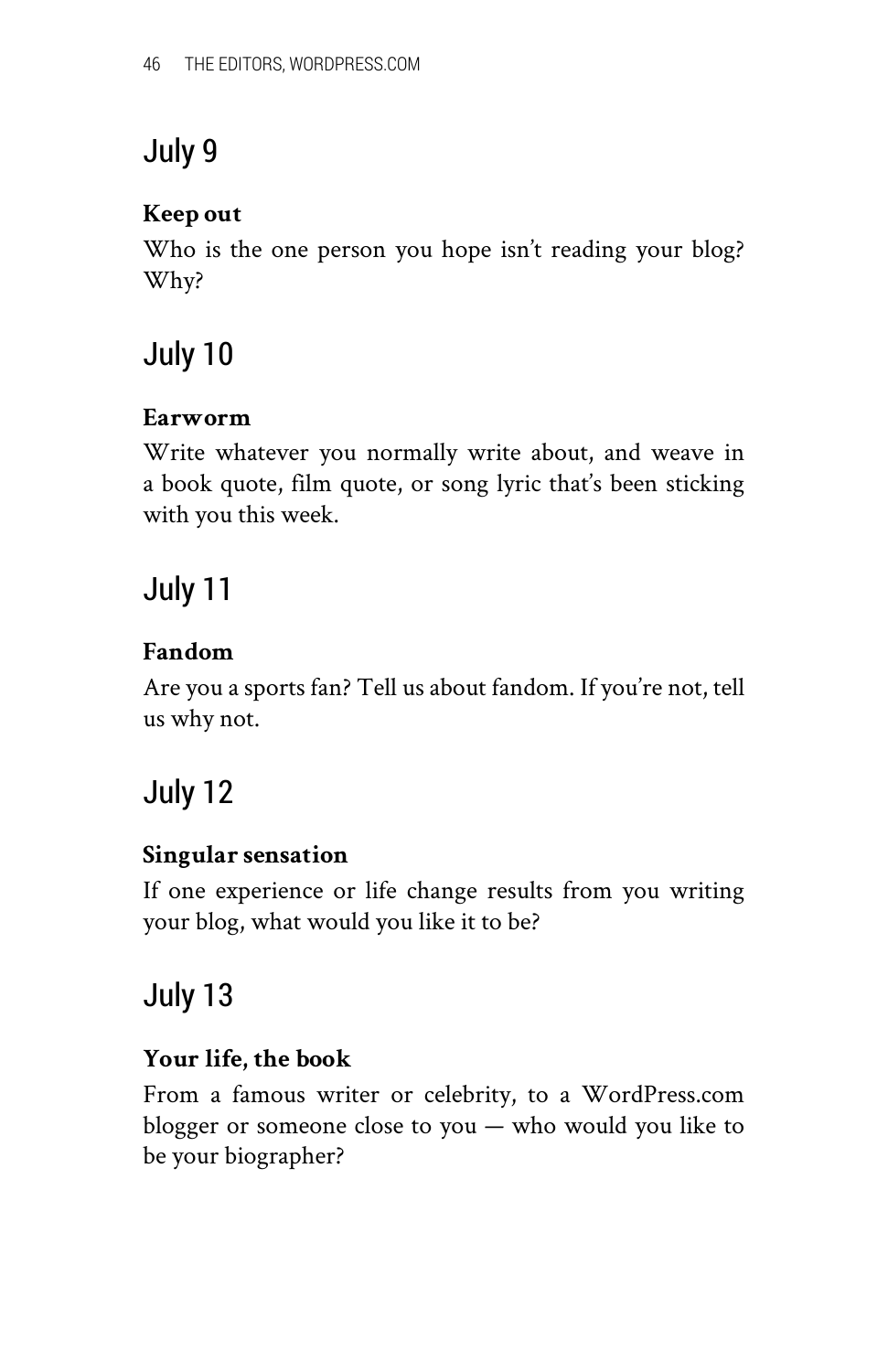#### **Opposite day**

If you normally write non-fiction, post a photo. If you normally post images, write fiction. If you normally write fiction, write a poem. If you normally write poetry, draw a picture.

## July 15

#### **Far from home**

Tell us about the farthest you've ever traveled from home.

## July 16

#### **Dream home**

You win a contest to build your dream home. Draft the plans.

## July 17

#### **Stranger in a strange land**

What's your favorite part about visiting a new place — the food? The architecture? The people watching?

## July 18

#### **Flip flop**

Think of a topic or issue about which you've switched your opinion. Why the change?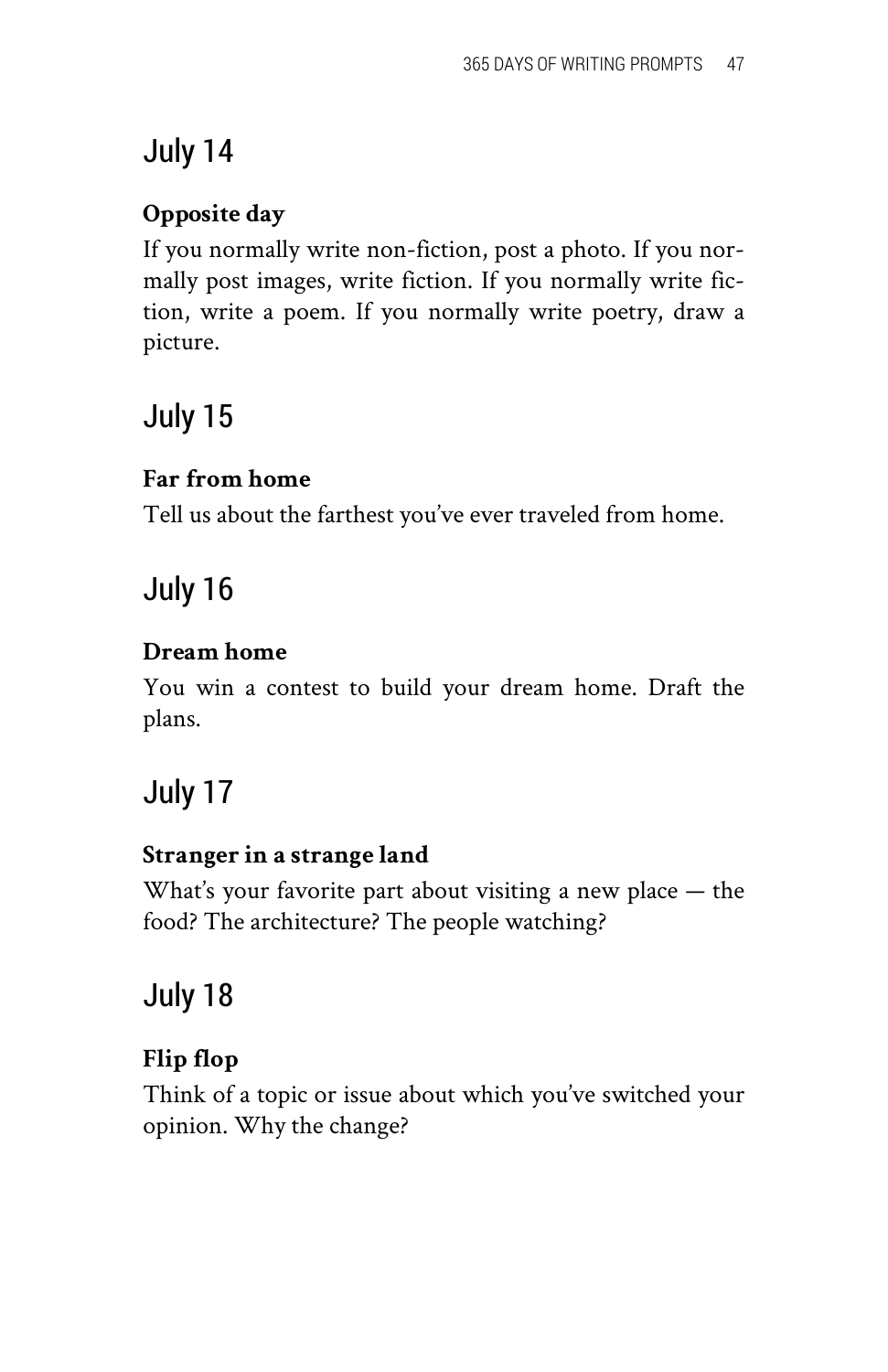#### **Fly on the wall**

If you could be a "fly on the wall" anywhere and at any time in history, where and when would you choose?

## July 20

#### **There's no place like home**

If you had the opportunity to live a nomadic life, traveling from place to place, would you do it? Do you need a home base? What makes a place "home" to you?

## July 21

#### **Party animals?**

After spending time with a group of people, do you feel energized and ready for anything or do you want to hide in the corner with a good book?

## July 22

#### **The stat connection**

Go to your Stats page and check your top three-five posts. Why do you think they've been successful? Find the connection between them, and write about it.

## July 23

#### **You, the sandwich**

If a restaurant were to name something after you, what would it be? Describe it. (Bonus points for writing a recipe!)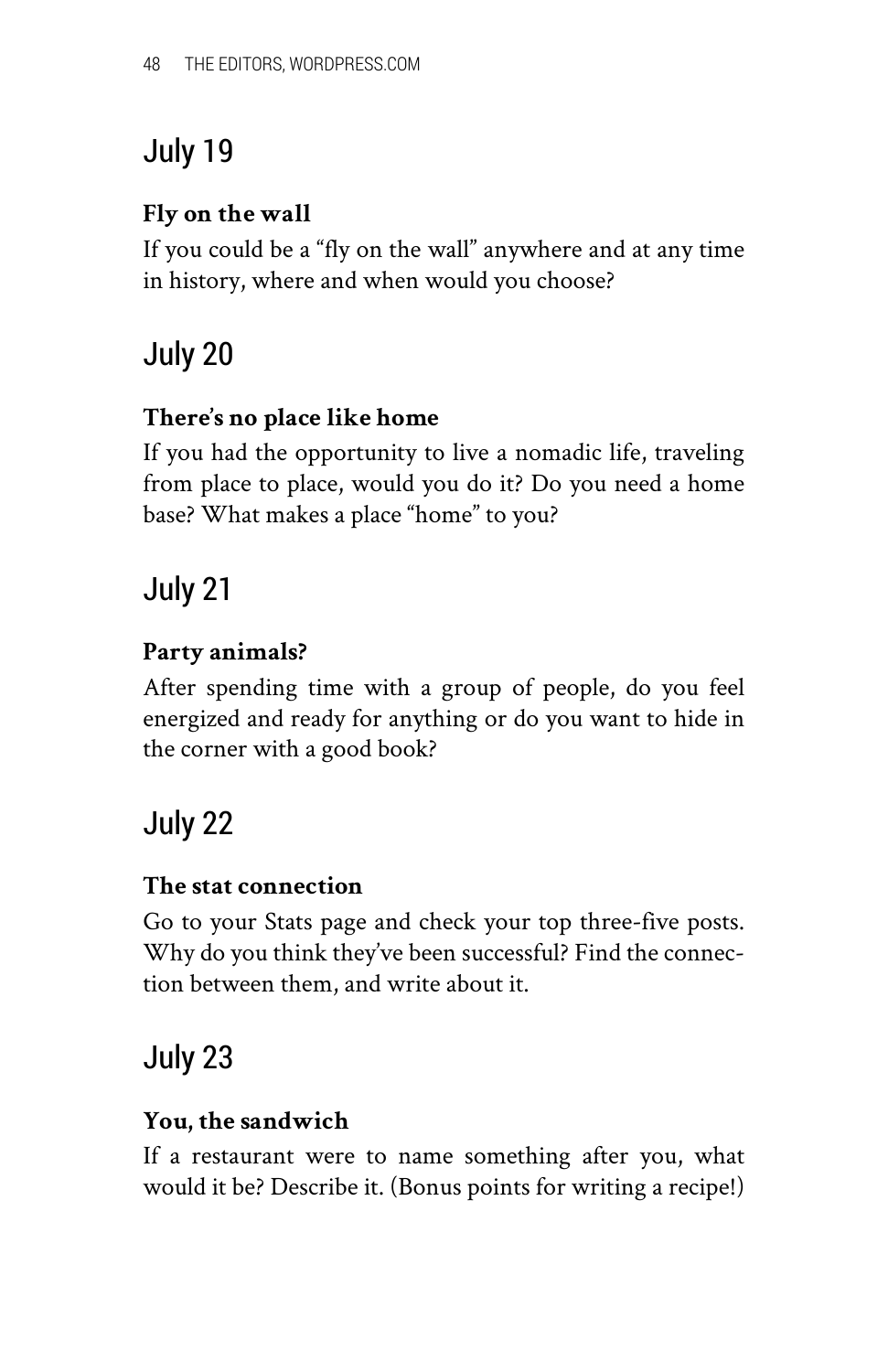#### **From the collection of the artist**

It's the year 2114. A major museum is running an exhibition on life and culture as it was in 2014. You're asked to write an introduction for the show's brochure. What will it say?

## July 25

#### **A friend in need…**

Finish this sentence: "My closest friend is…"

## July 26

#### **Back to school**

If you could take a break from your life and go back to school to master a subject, what would it be?

## July 27

#### **From A to Z**

Create a short story, piece of memoir, or epic poem that is 26 sentences long, in which the first sentence begins with "A" and each sentence thereafter begins with the next letter of the alphabet.

## July 28

#### **Life after blogs**

Your life without a computer: what does it look like?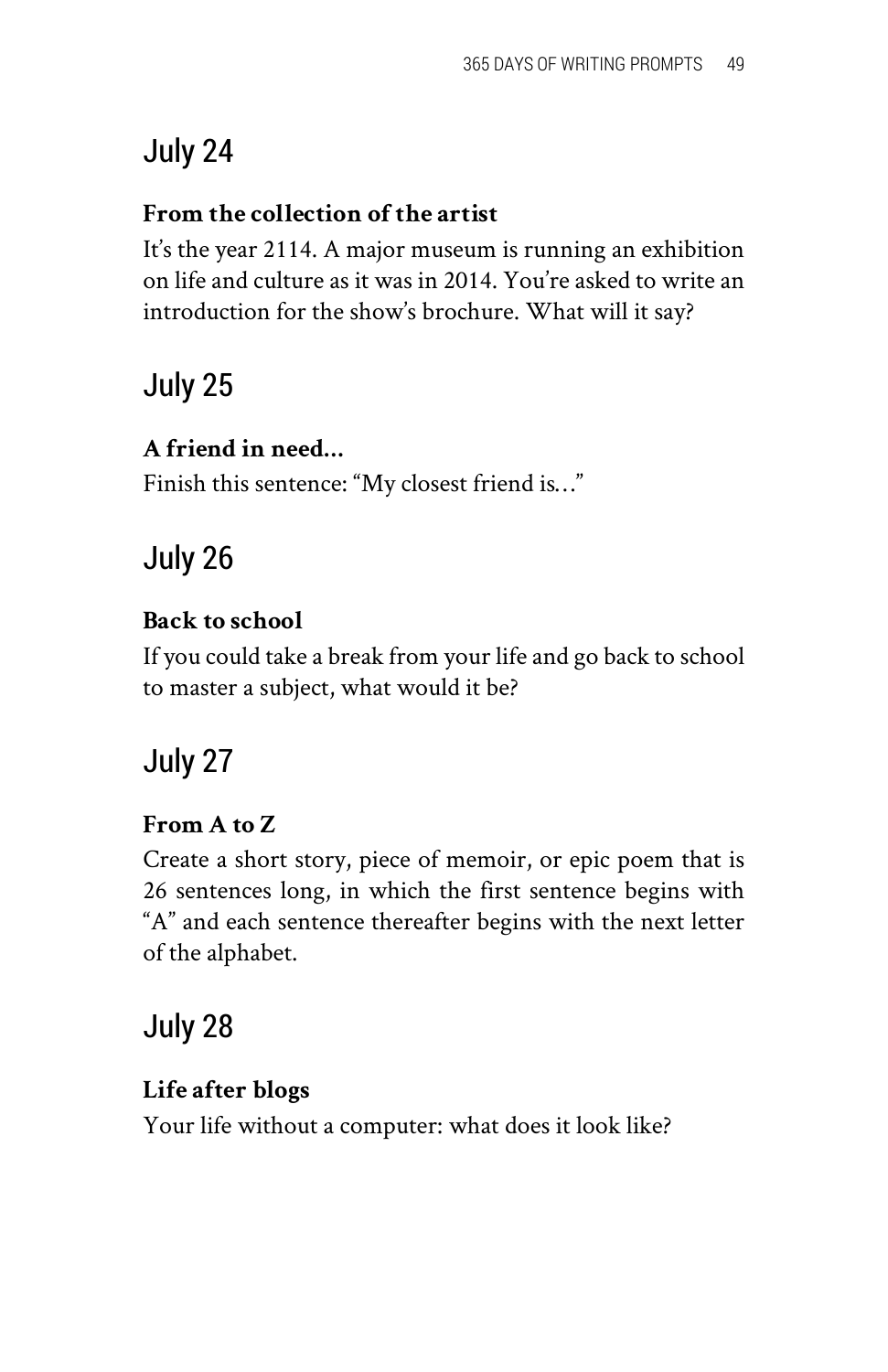#### **State of your year**

Write up a mid-year "State of My Year" post.

## July 30

#### **Drawing a blank**

When was the last time your walked away from a discussion, only to think of The Perfect Comeback hours later? Recreate the scene for us, and use your winning line.

## July 31

#### **Pat on the back**

Tell someone you're proud of just how proud you are.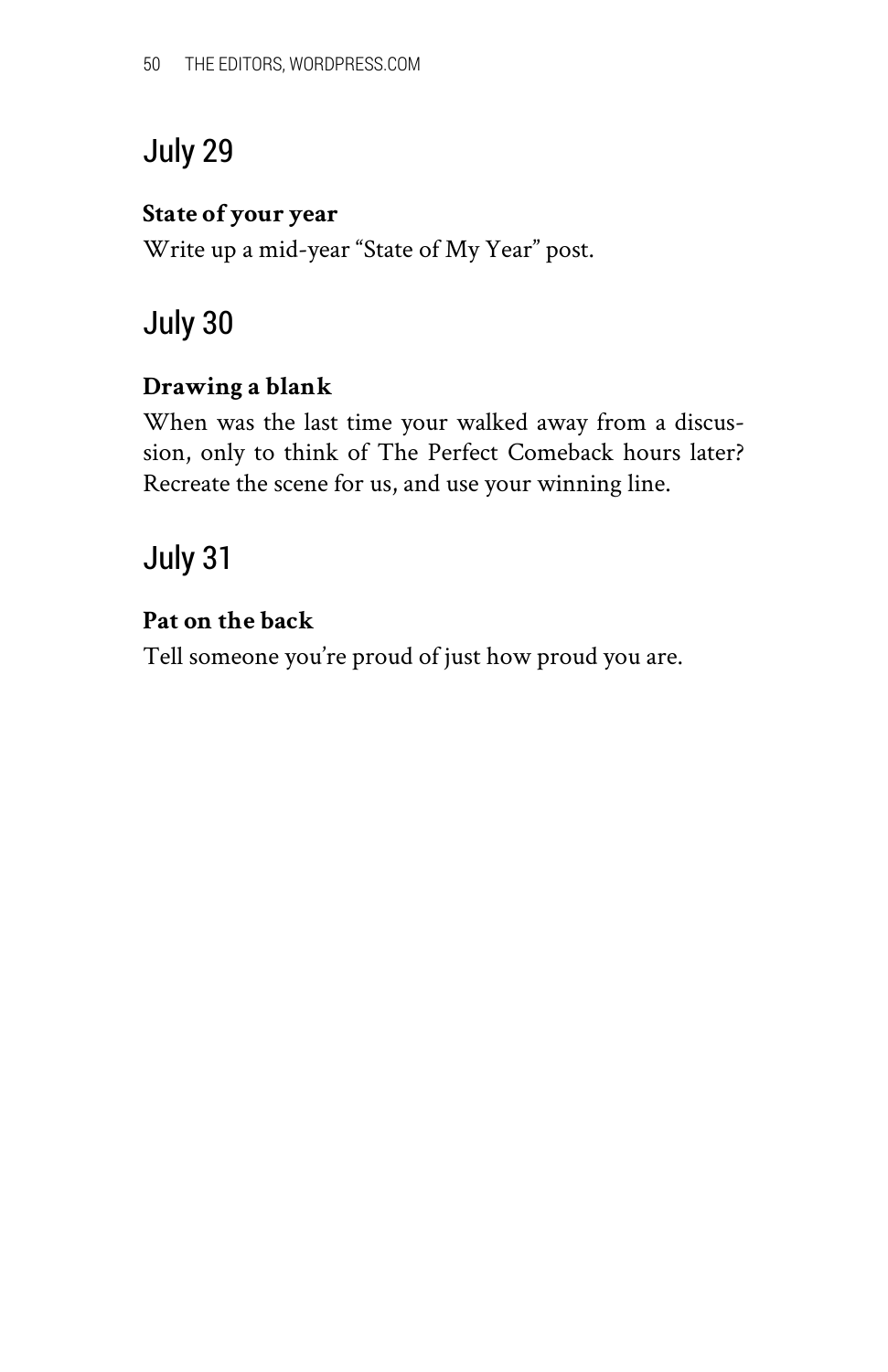# 8

## AUGUST

## August 1

#### **A house divided**

Pick a divisive issue currently in the news. Write a two-part post in which you take on two personas and approach the topic from both sides. Bonus points for a creative format (roundtable discussion, debate transcript, etc.).

## August 2

#### **Origin story**

Why did you start your blog? Is that still why you blog, or has your site gone in a different direction than you'd planned?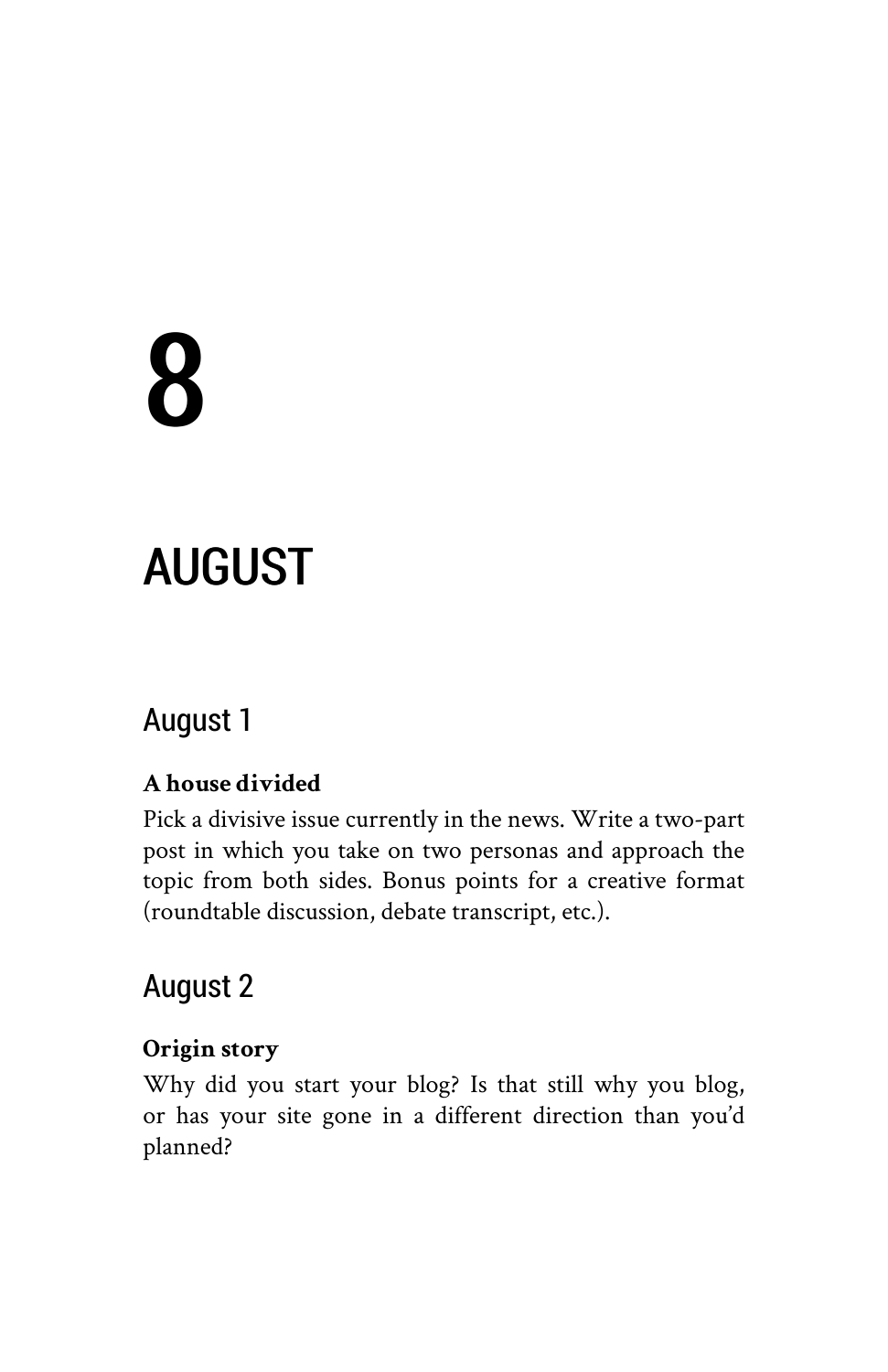#### **Green-eyed monster**

Write an anonymous letter to someone you're jealous of.

## August 4

#### **Back to the future**

*Anachronism (noun): an error in chronology; a person or thing that's chronologically out of place.* Write a story in which a person or thing is out of place, or recount a time when you felt out of place.

## August 5

#### **Ballerina, fireman, astronaut, moviestar**

When you were 10, what did you want to be when you grew up? What are you now? Are the two connected?

## August 6

#### **Everything changes**

Walking down the street, you encounter a folded piece of paper on the sidewalk. You pick it up and read it and immediately, your life has changed. Describe this experience.

## August 7

#### **Never again**

Have you ever gone to a new place or tried a new experience and thought to yourself, "I'm never doing *that* again!" Tell us about it.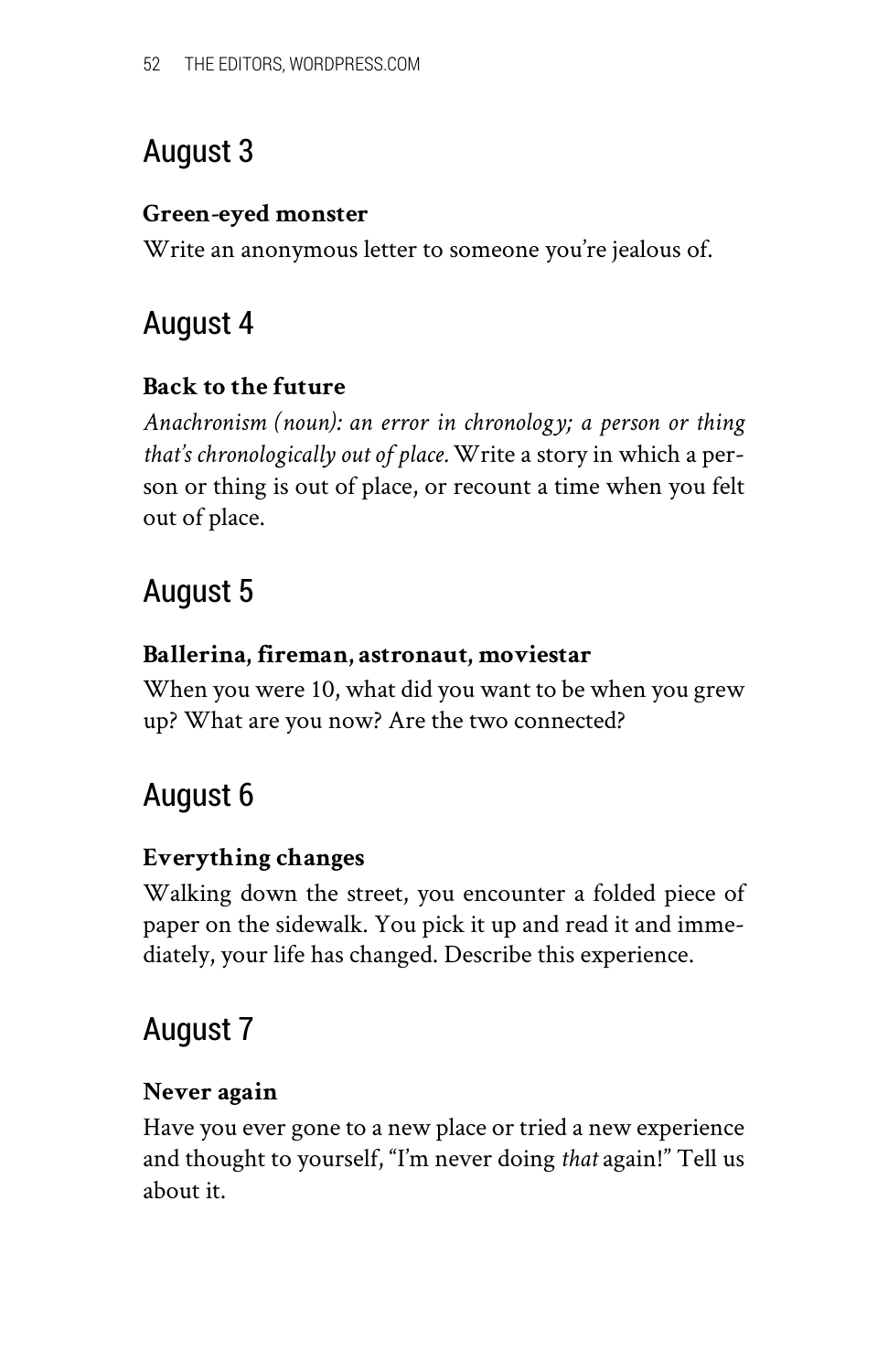**(YAWN)** What bores you?

## August 9

#### **Smell you later**

Humans have very strong scent memory. Tell us about a smell that transports you.

## August 10

#### **Moved to tears**

Describe the last time you were moved to tears by something beautiful.

## August 11

#### **P.C.**

Is political correctness a useful concept, or does it stifle honest discussion?

## August 12

#### **Life line**

You're on a long flight, and a palm reader sitting next to you insists she reads your palm. You hesitate, but agree. What does she tell you?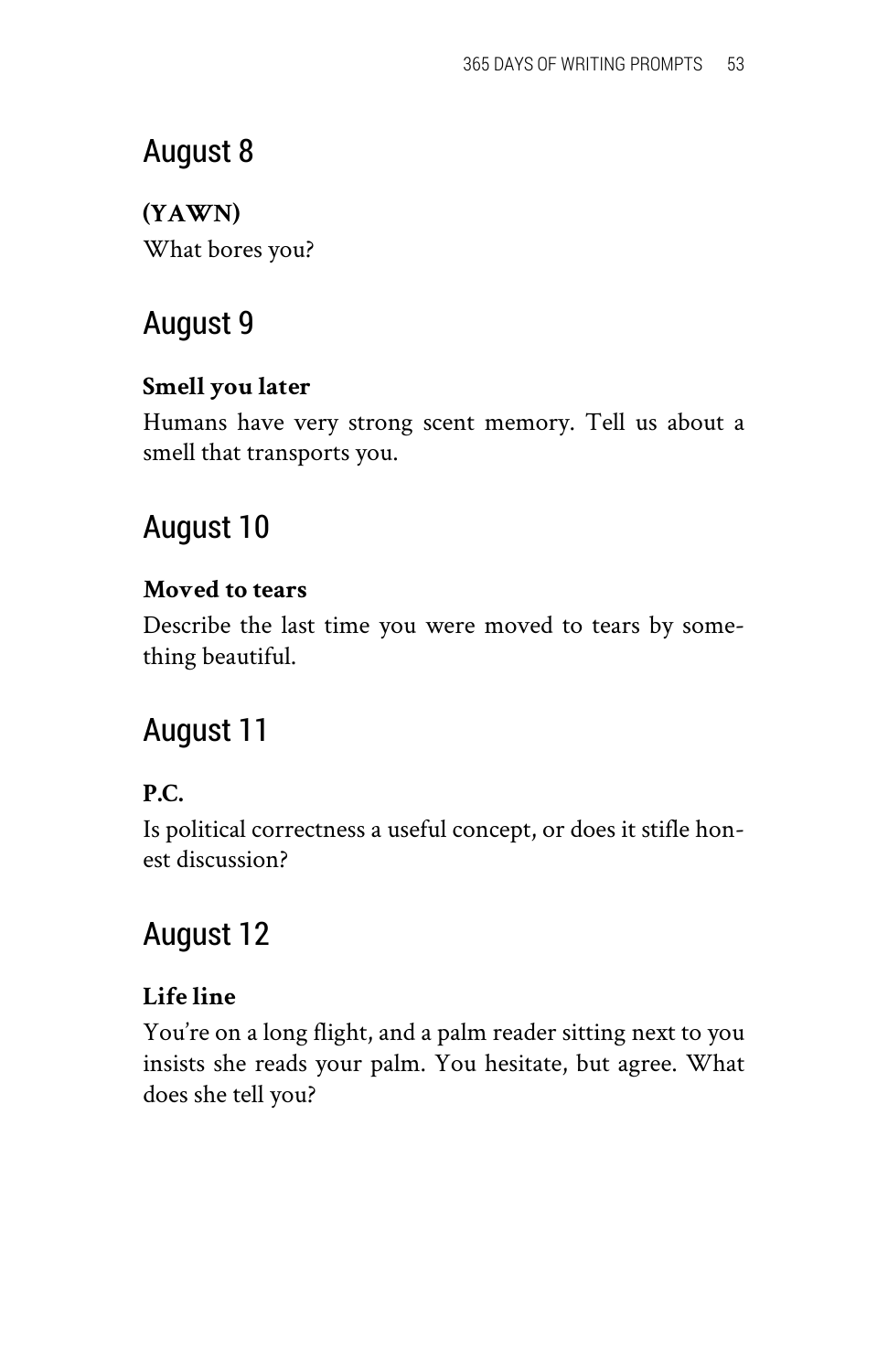#### **Drawing the line**

Can anything be funny, or are some things off limits?

## August 14

#### **Mirror, mirror, on the wall…**

Think of your blog as a mirror: what does it reveal? Consider your blog name, theme choice, design, bio, posts… what does every element tell you about yourself?

## August 15

#### **Freaky Friday**

You experience your own Freaky Friday, and switch bodies with someone you love/hate. Tell us what happens.

## August 16

#### **Standout**

When was the last time you really stood out in a crowd? Are you comfortable in that position, or do you wish you could fade into the woodwork?

## August 17

#### **Three-tenths**

Scribble down the first ten words that come to mind. Pick three of them. There's your post title. Now write!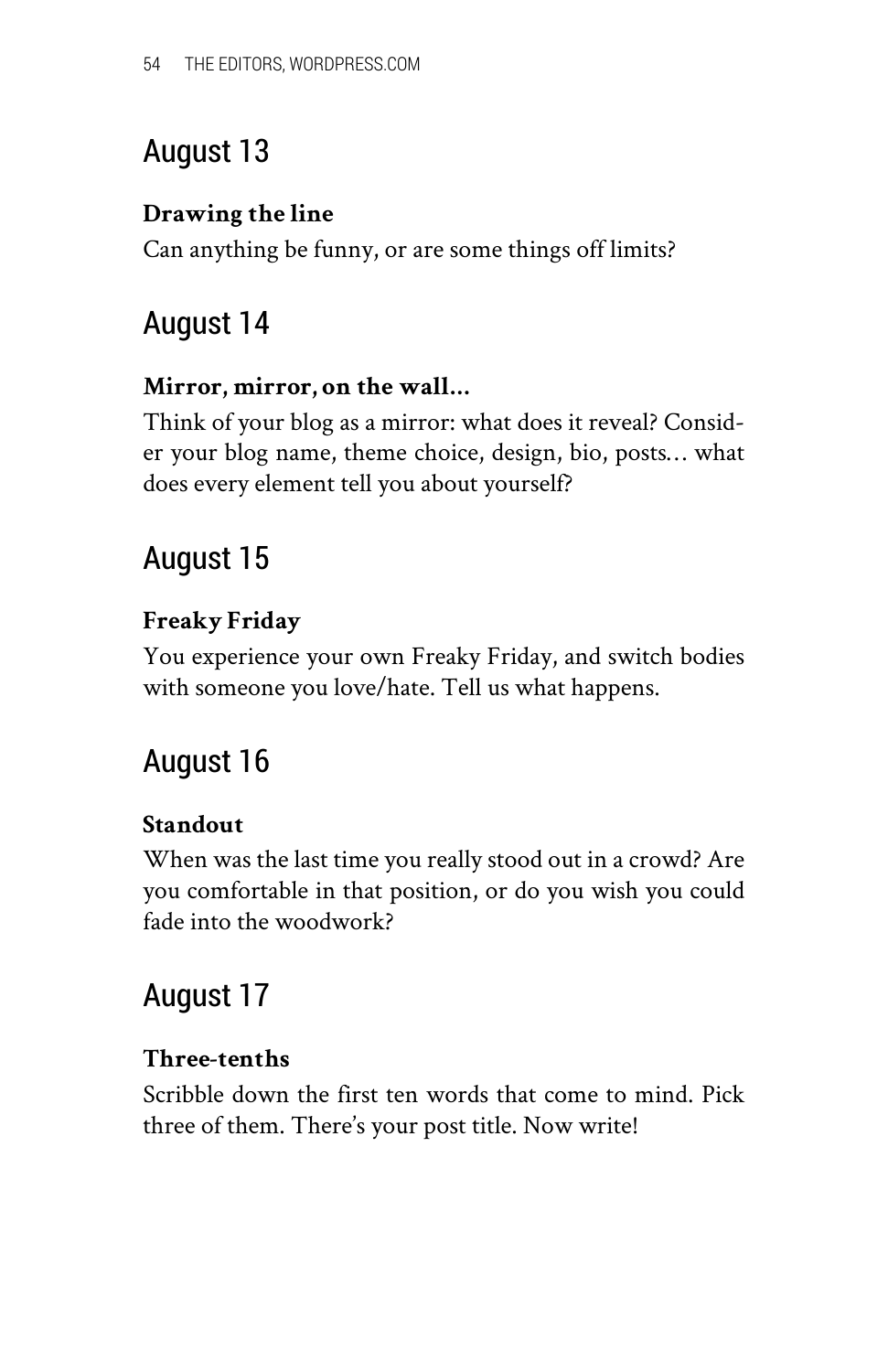#### **Procrastination**

What have you been putting off doing? Why?

## August 19

#### **On the edge**

We all have things as need to do to keep an even keel blogging, exercising, reading, cooking. What's yours?

## August 20

#### **The full moon**

When the full moon happens, you turn into a person who's the opposite of who you normally are. Describe this new you.

## August 21

#### **Fifteen credits**

Another school semester will soon begin. If you're in school, are you looking forward to starting classes? If you're out of school, what do you miss about it  $-$  or are you glad those days are over?

## August 22

#### **Viral**

The *New York Times* is going to feature your blog on its home page, and you've been asked to publish a new post it'll be the first thing tens of thousands of new readers see. Write it.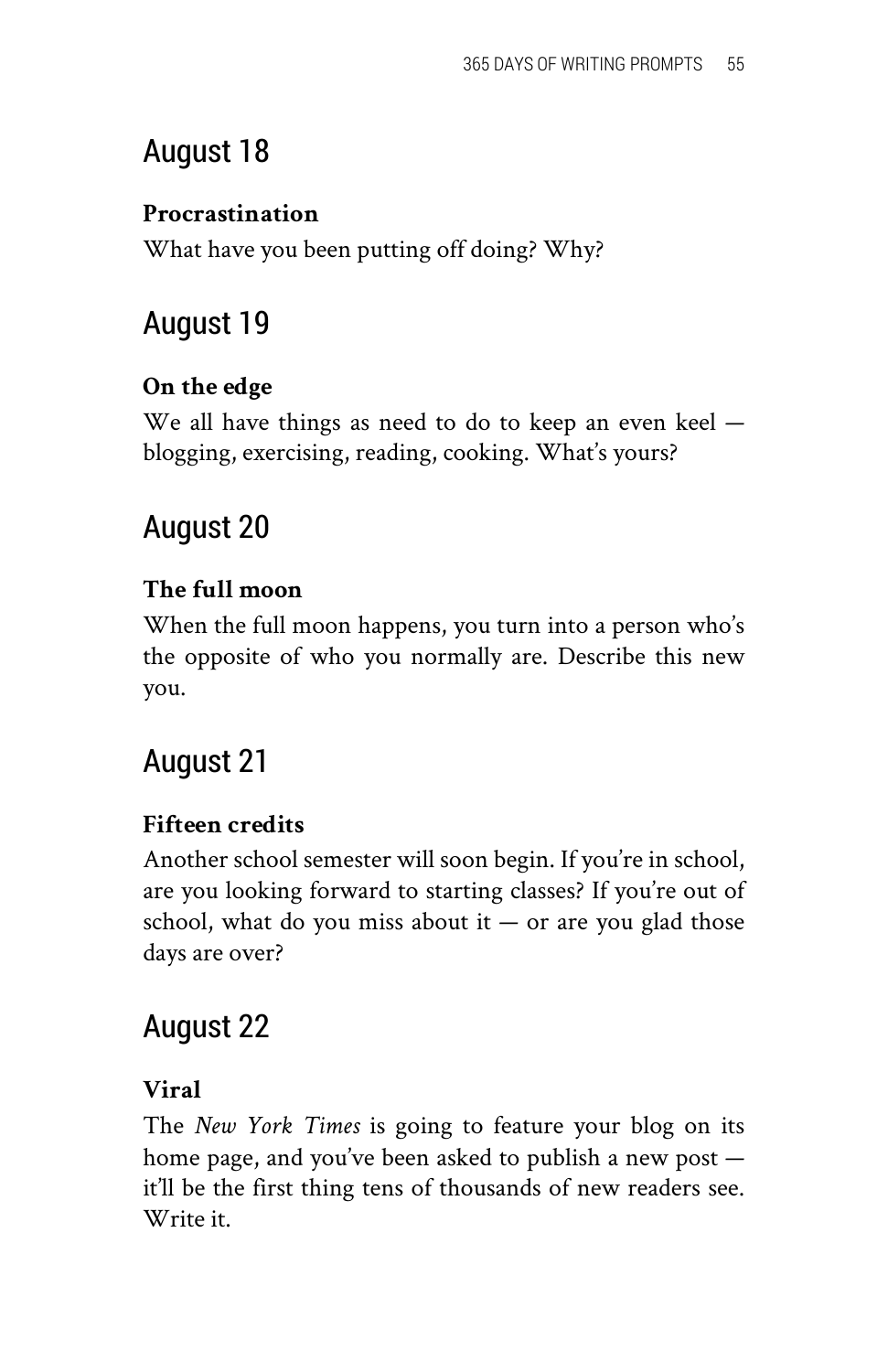#### **Pants on fire**

What was the last lie you told? Why did you tell it?

## August 24

#### **These boots were made for walkin'**

Tell us about your favorite pair of shoes, and where they've taken you.

## August 25

#### **Secret of success**

What would it take for you to consider yourself a "successful blogger"? Is that something you strive for?

## August 26

#### **Funny ha-ha**

Do you consider yourself funny? What role does humor play in your life? Who's the funniest person you know?

## August 27

#### **I'd like to thank my cats**

You are receiving an award –- either one that already exists, or a new one created just for you. What would the award be, why are you being honored, and what would you say in your acceptance speech?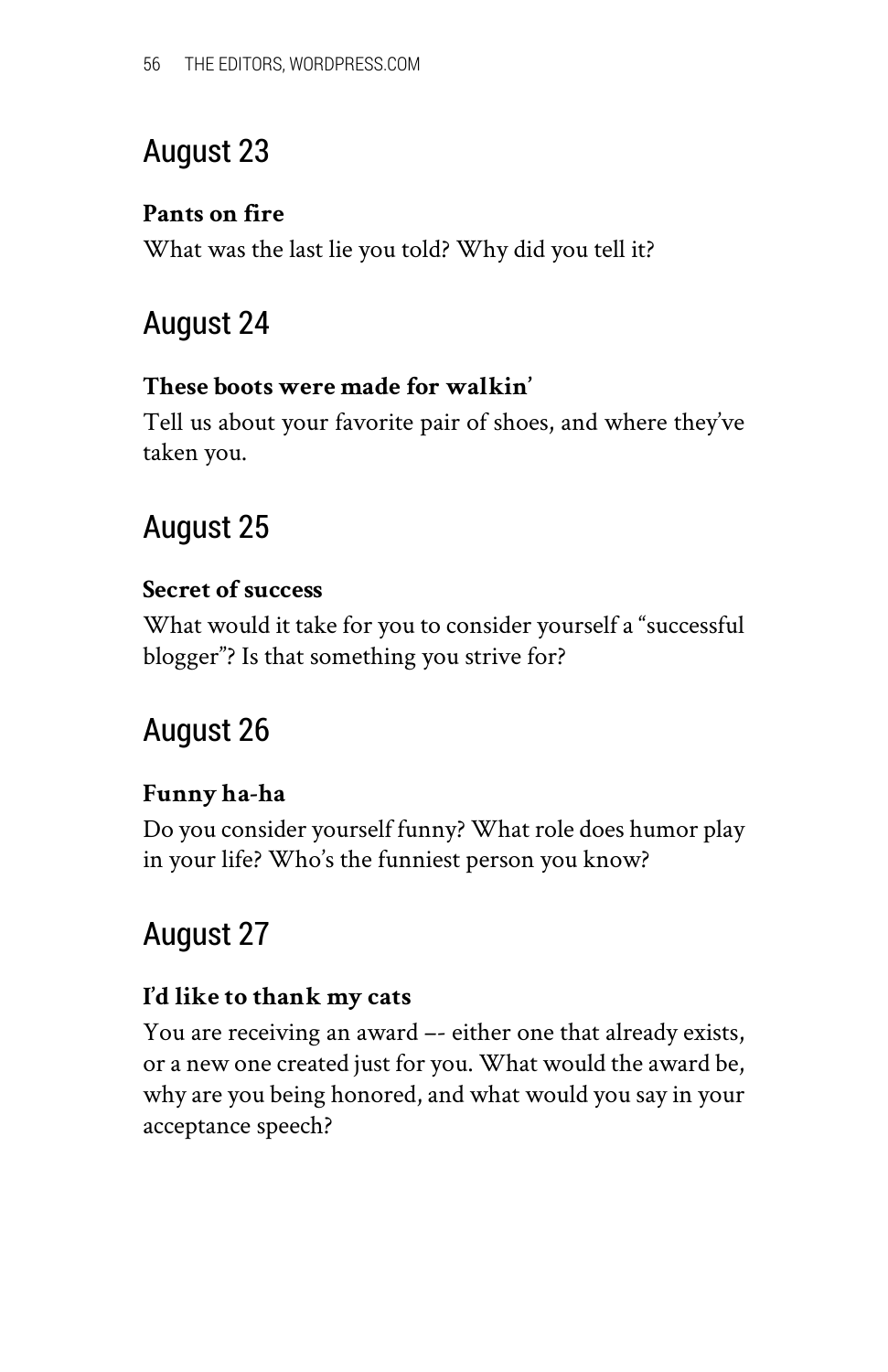#### **Ready for your close-up**

Cast the movie of your life.

## August 29

#### **I can't drive 55**

Take the third line of the last song you heard, make it your post title, and write for a maximum of 15 minutes. GO!

## August 30

#### **A little sneaky**

Are writing prompts a useful exercise, or do you find them to be too limiting and/or hokey?

## August 31

#### **I pledge allegiance**

Are you patriotic? What does being patriotic mean to you?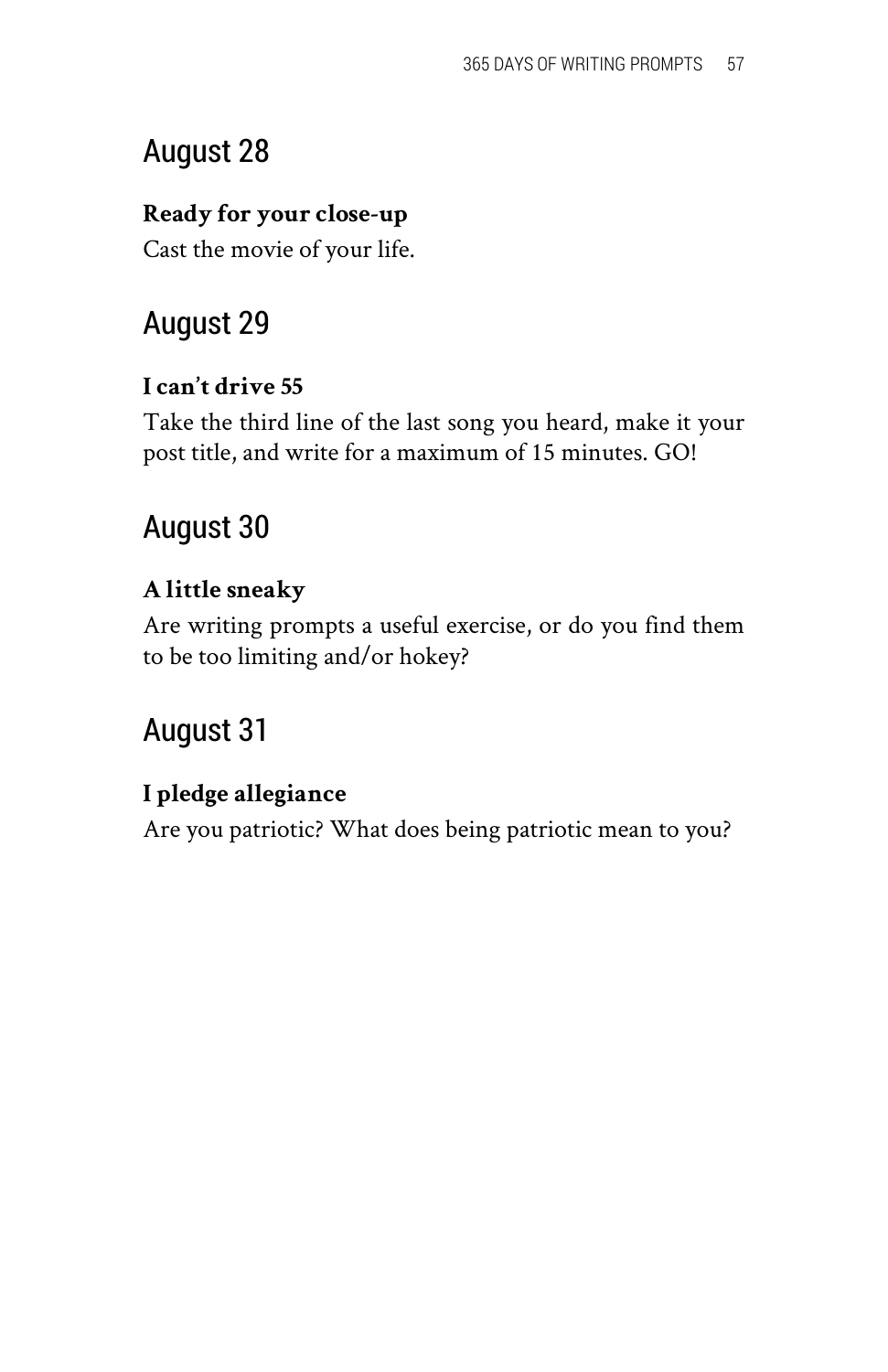# 9

## **SEPTEMBER**

## September 1

#### **Groundhog day**

In the comedy "Groundhog Day" Bill Murray experienced the same day again and again, stuck in a time loop until he got the day "right." What day would you choose to repeat until you got it right? Do you think it's ever possible to get life "right"?

## September 2

#### **Name that…you!**

Do you know the meaning of your name, and why your parents chose it? Do you think it suits you? What about your children's names?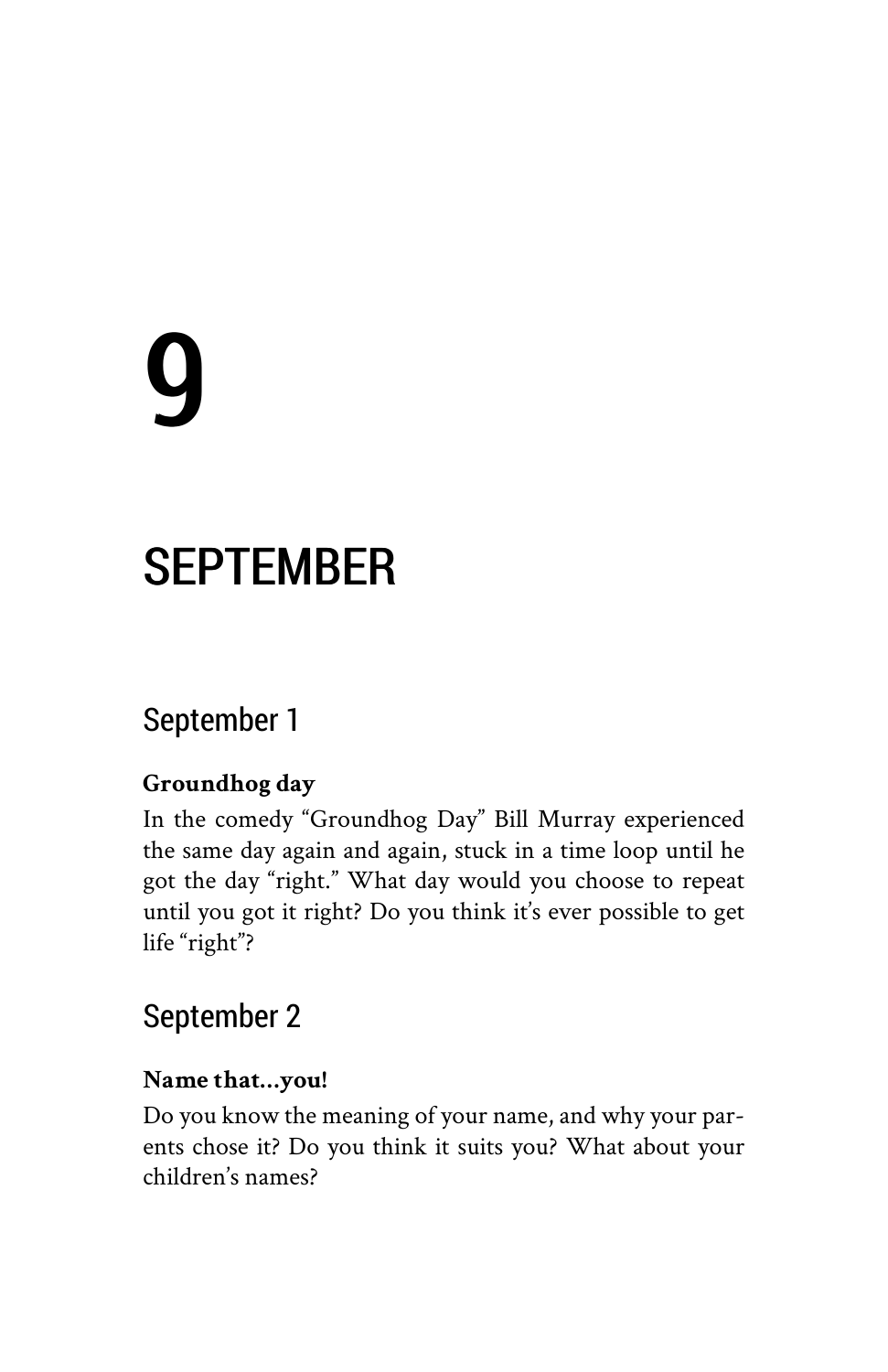#### **Blogger with a cause**

If your day to day responsibilities were taken care of and you could throw yourself completely behind a cause, what would it be?

## September 4

#### **I am a rock**

Is it easy for you to ask for help when you need it, or do you prefer to rely only on yourself? Why?

## September 5

#### **Imagine all the people**

The next time you're in a public place — a coffeehouse, a park, a store — observe the people around you. Pick a person, a couple, or a group, and imagine what their lives might be like.

## September 6

#### **Regrets, I've had a few**

What's your biggest regret? How would your life have been different if you'd made another decision?

## September 7

#### **Luxurious**

What's the one luxury you can't live without?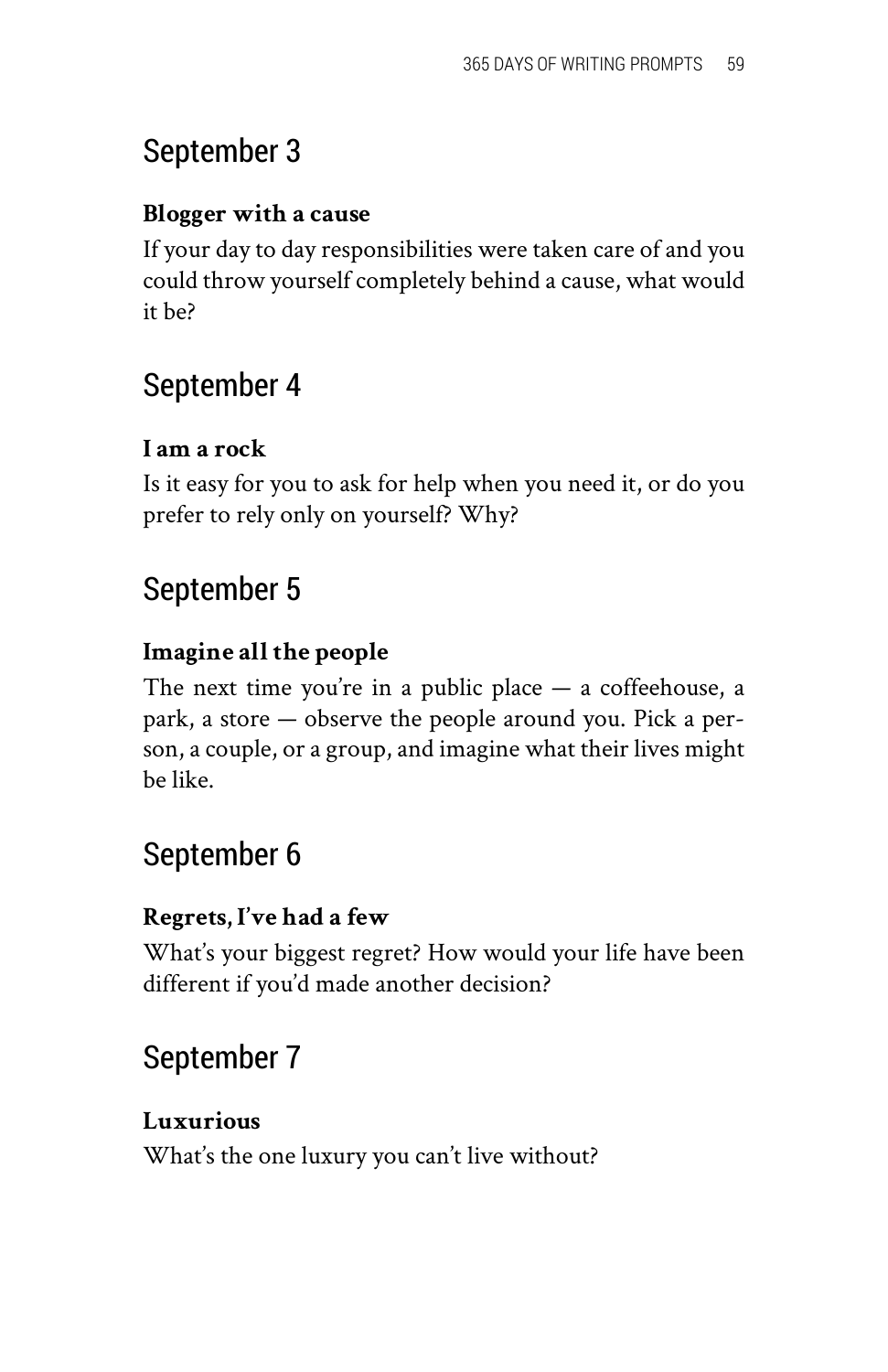#### **The excitement never ends**

Tell us about the last thing you got excited about butterflies-in-the-stomach, giggling, can't-wait excited.

## September 9

#### **What a twist**

Tell us a story  $-$  fiction or non-fiction  $-$  with a twist we can't see coming.

## September 10

#### **Six of one, half-a-dozen of the other**

Write a six-word story about what you think the future holds for you, and then expand on it in a post.

## September 11

#### **Thank you**

The internet is full of rants. Help tip the balance: today, simply be thankful for something (or someone).

## September 12

#### **Toy story**

What was your favorite plaything as a child? Do you see any connection between your life now, and your favorite childhood toy?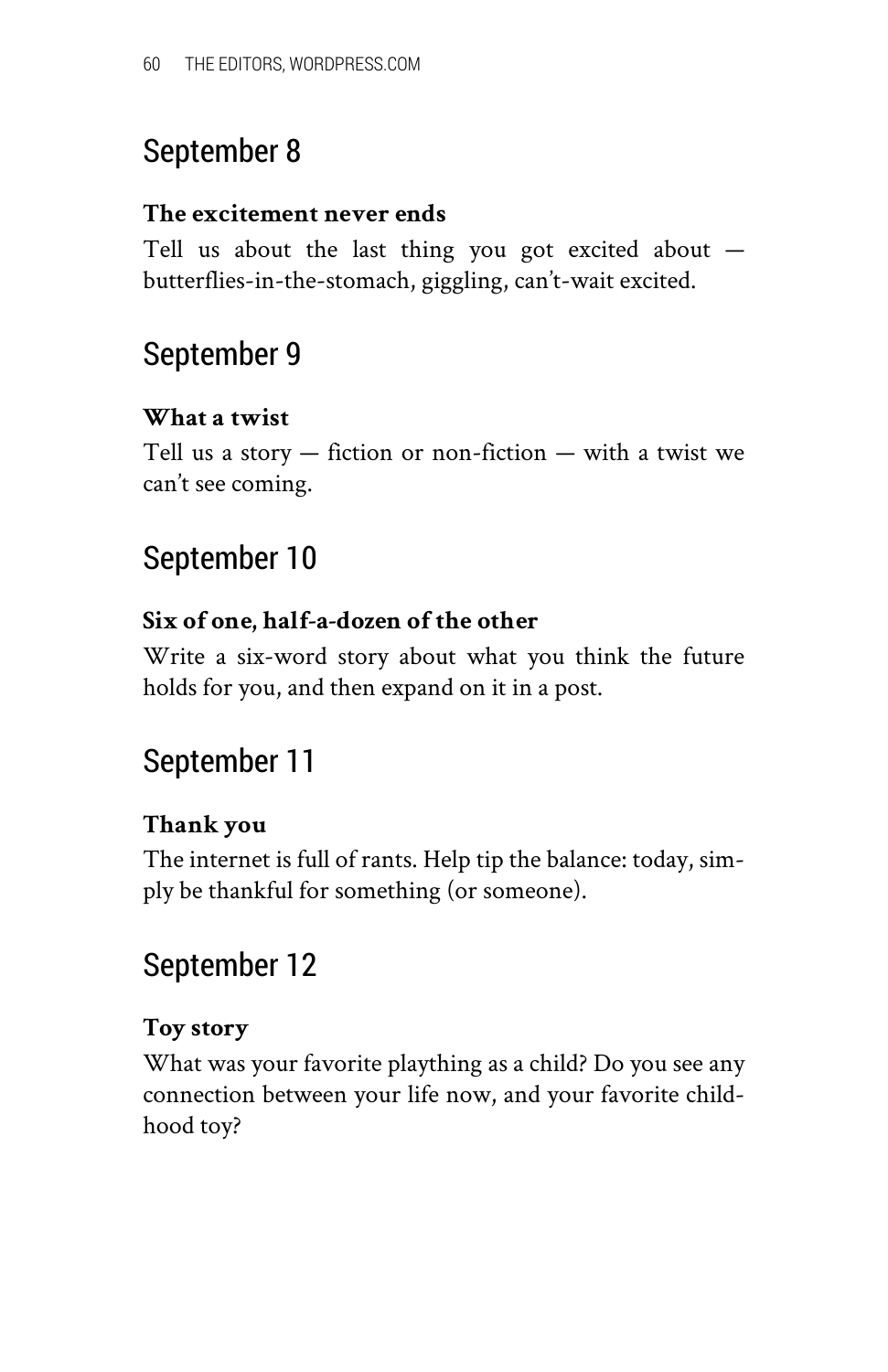#### **Snark bombs, away!**

Try your hand at parody or satire — take an article, film, blog post, or song you find misguided, and use humor to show us how.

## September 14

#### **Bookworms**

Grab the nearest book. Open it and go to the tenth word. Do a Google Image Search of the word. Write about what the image brings to mind.

## September 15

#### **Sorry, I'm busy**

Tell us about a time when you should have helped someone… but didn't.

## September 16

#### **Super sensitive**

If you were forced to give up one sense, but gain super-sensitivity in another, which senses would you choose?

## September 17

#### **The cat says meow**

Write a story about yourself from the perspective of an object, thing, animal, or another person.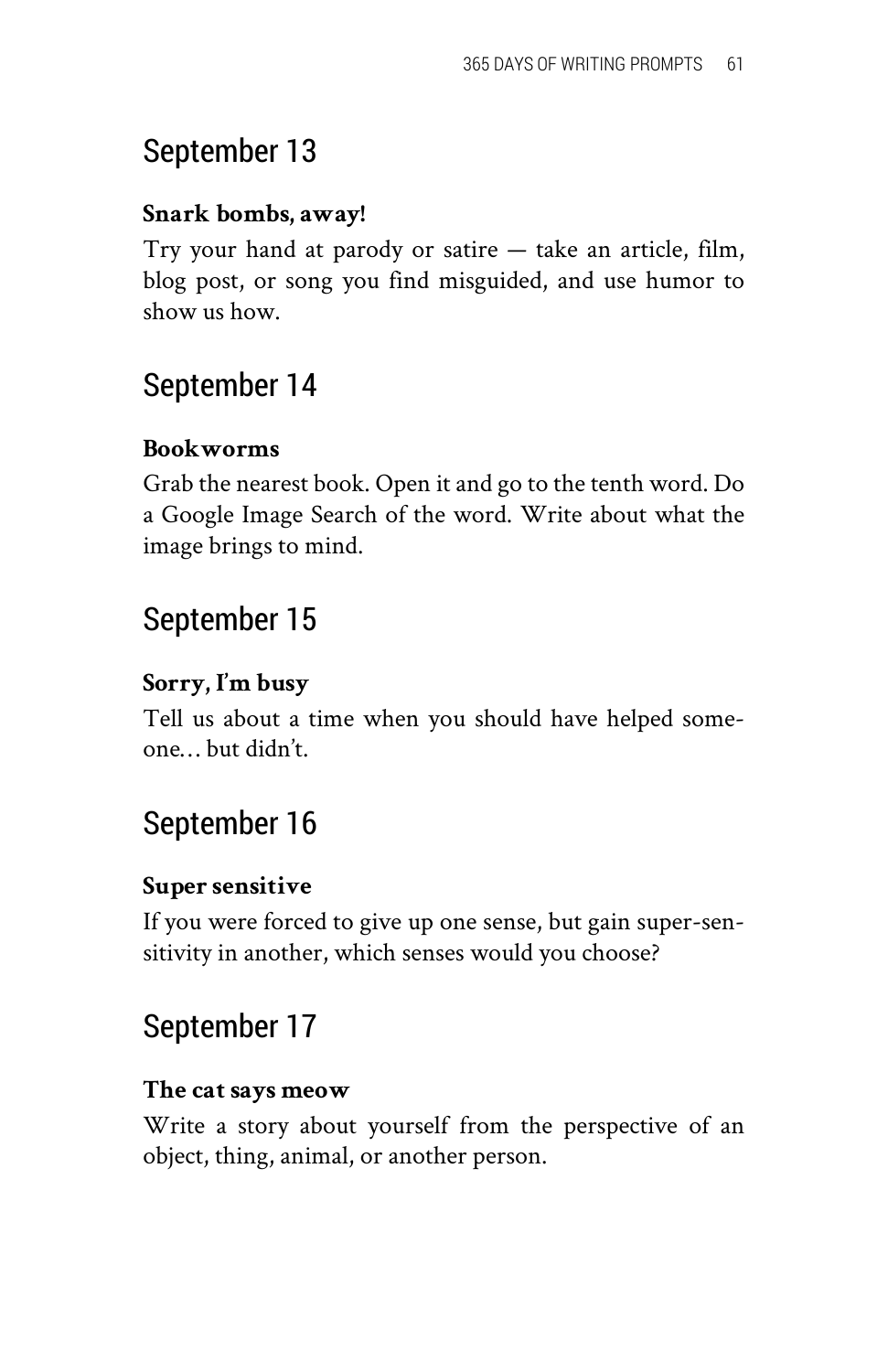#### **Naked, with black socks**

Are you comfortable in front of people, or does the idea of public speaking make you want to hide in the bathroom? Why?

## September 19

#### **Are you being served?**

What's the most dreadful (or wonderful) experience you've ever had as a customer?

## September 20

#### **No fair**

Tell us about something you think is terribly unfair — and explain how you would rectify it.

## September 21

#### **We can be taught!**

What makes a teacher great?

## September 22

#### **Practice makes perfect**

Tell us about a talent you'd love to have…but don't.

## September 23

#### **Non sequitur**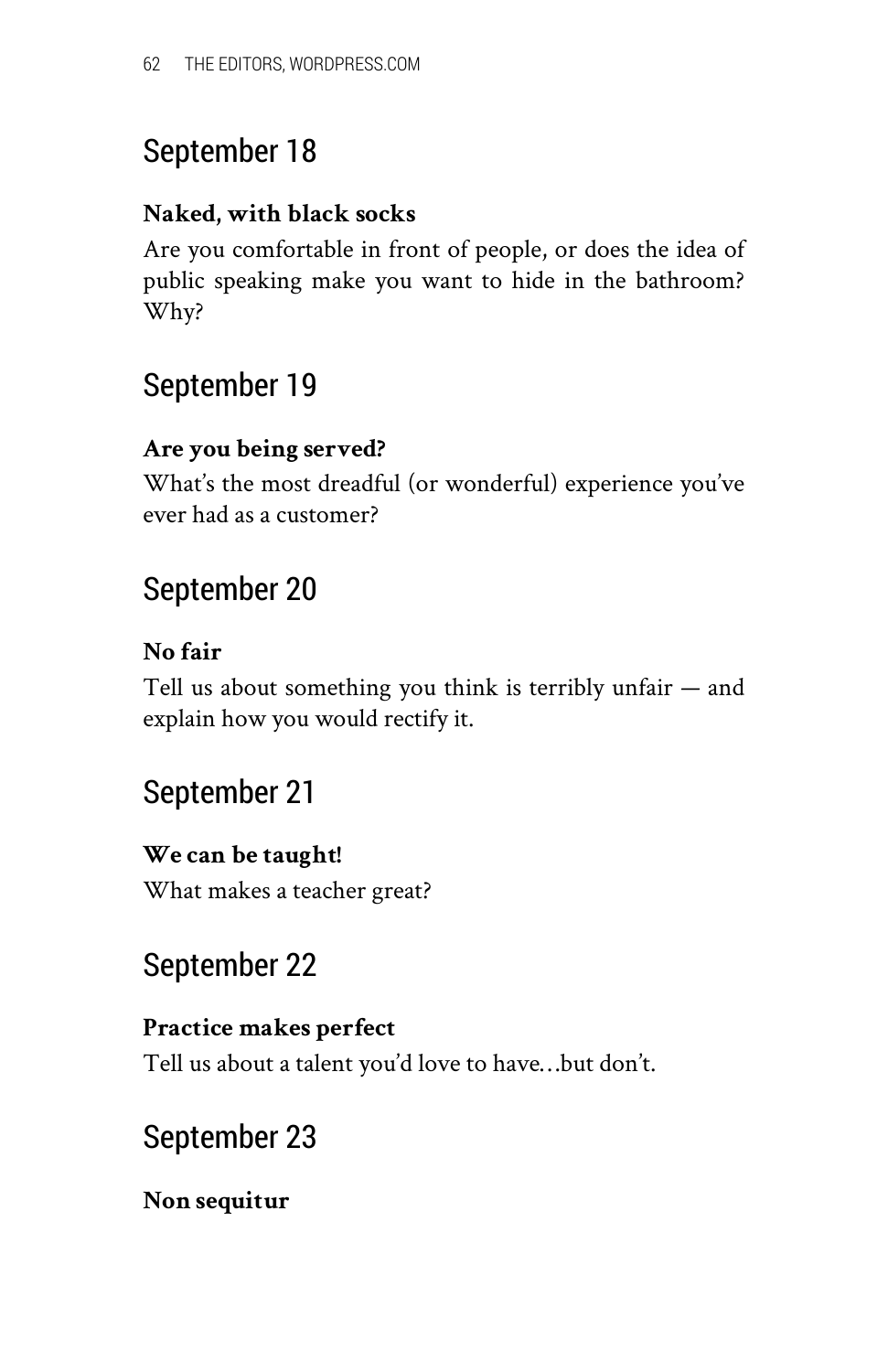Write a post about anything you'd like, but be sure to include this sentence somewhere in the final paragraph: *"He tried to hit me with a forklift!"*

## September 24

#### **Standstill**

For a moment today, time stands  $still - but you can tweak$ one thing while it's stopped. What do you do?

## September 25

#### **Celebrate good times**

You receive some wonderful, improbable, hoped-for good news. How do you celebrate?

## September 26

#### **2100**

The language of the future: what will it be like? Write an experimental post using some imagined vocabulary abbreviations, slang, new terms.

## September 27

#### **A bend in time**

When you're giddy with excitement, does time speed up? Slow down? Tell us about the experience of anticipation.

## September 28

#### **Ebb and flow**

Our blogs morph over time, as interests shift and life hap-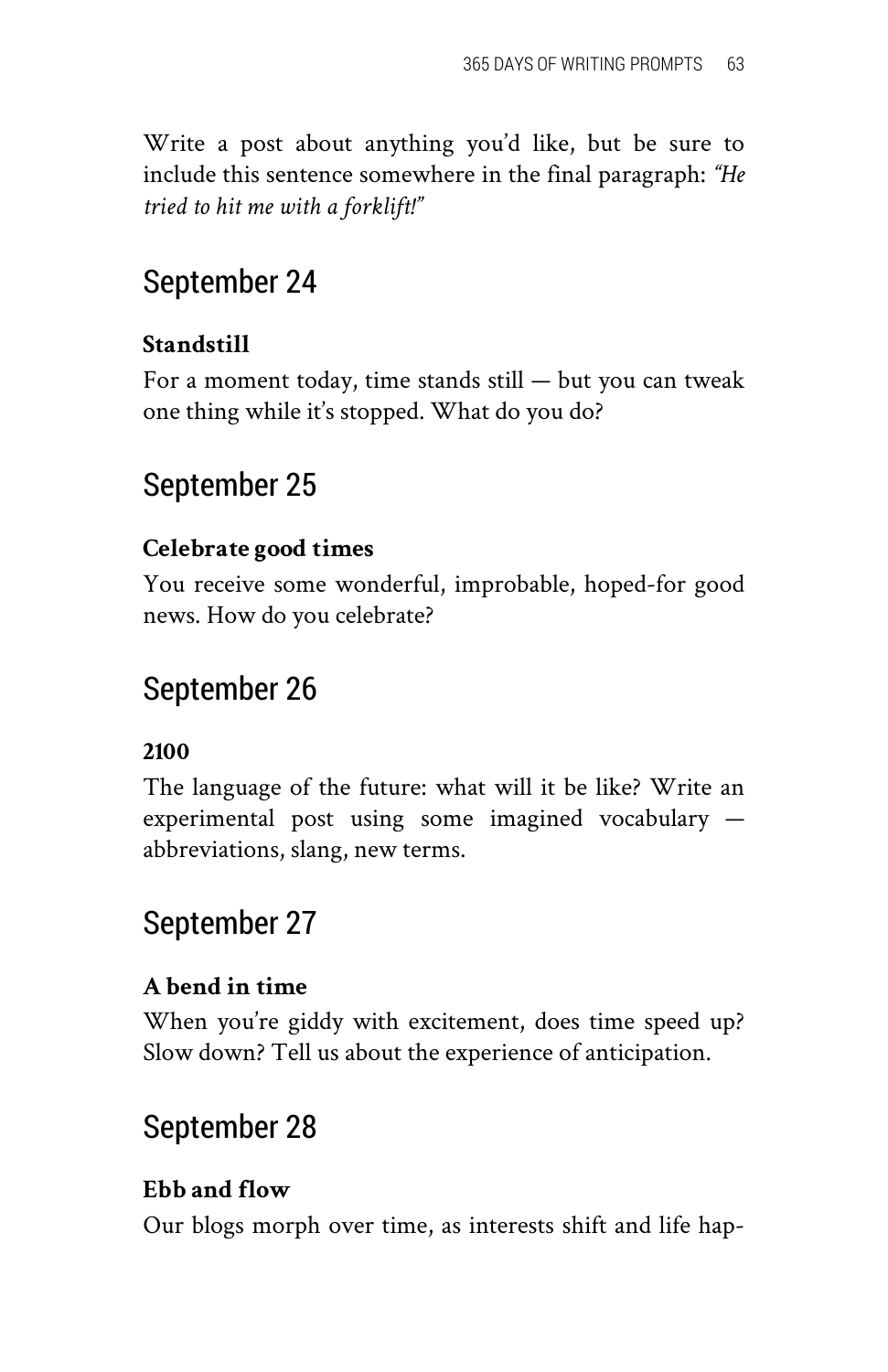pens. Write a post for your blog — but three years in the future.

## September 29

#### **Cleaning house**

Is there "junk" in your life? What kind? How do you get rid of it?

## September 30

#### **On the road**

If you could pause real life and spend some time living with a family anywhere in the world, where would you go?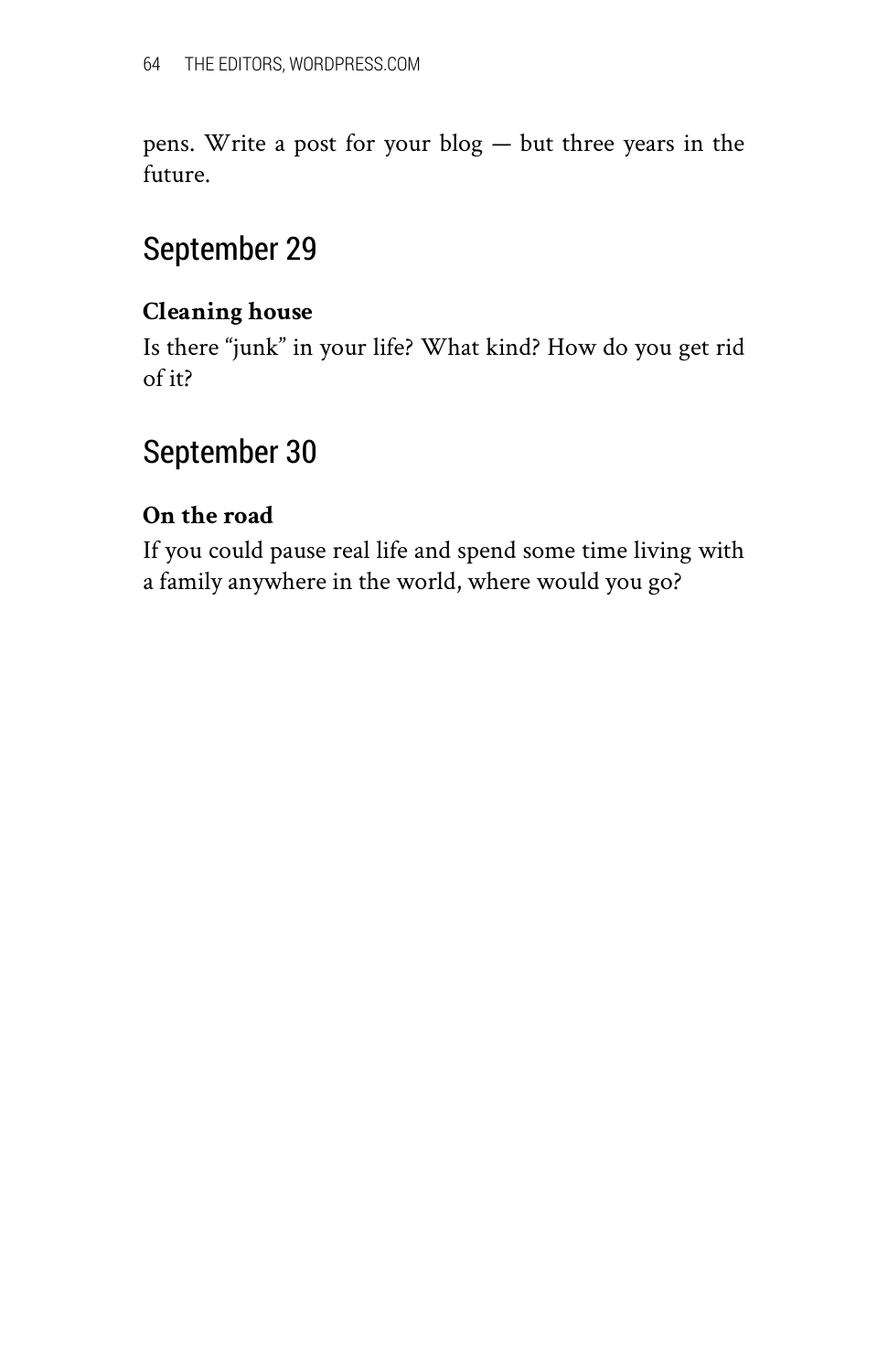# 10

## **OCTOBER**

## October 1

#### **Fearful symmetry**

Pick a letter, any letter. Now, write a story, poem, or post in which every line starts with that letter.

## October 2

#### **Reading material**

How do you pick what blogs or books to read? What's the one thing that will get you to pick up a book or click on a link every single time?

## October 3

#### **New internet order**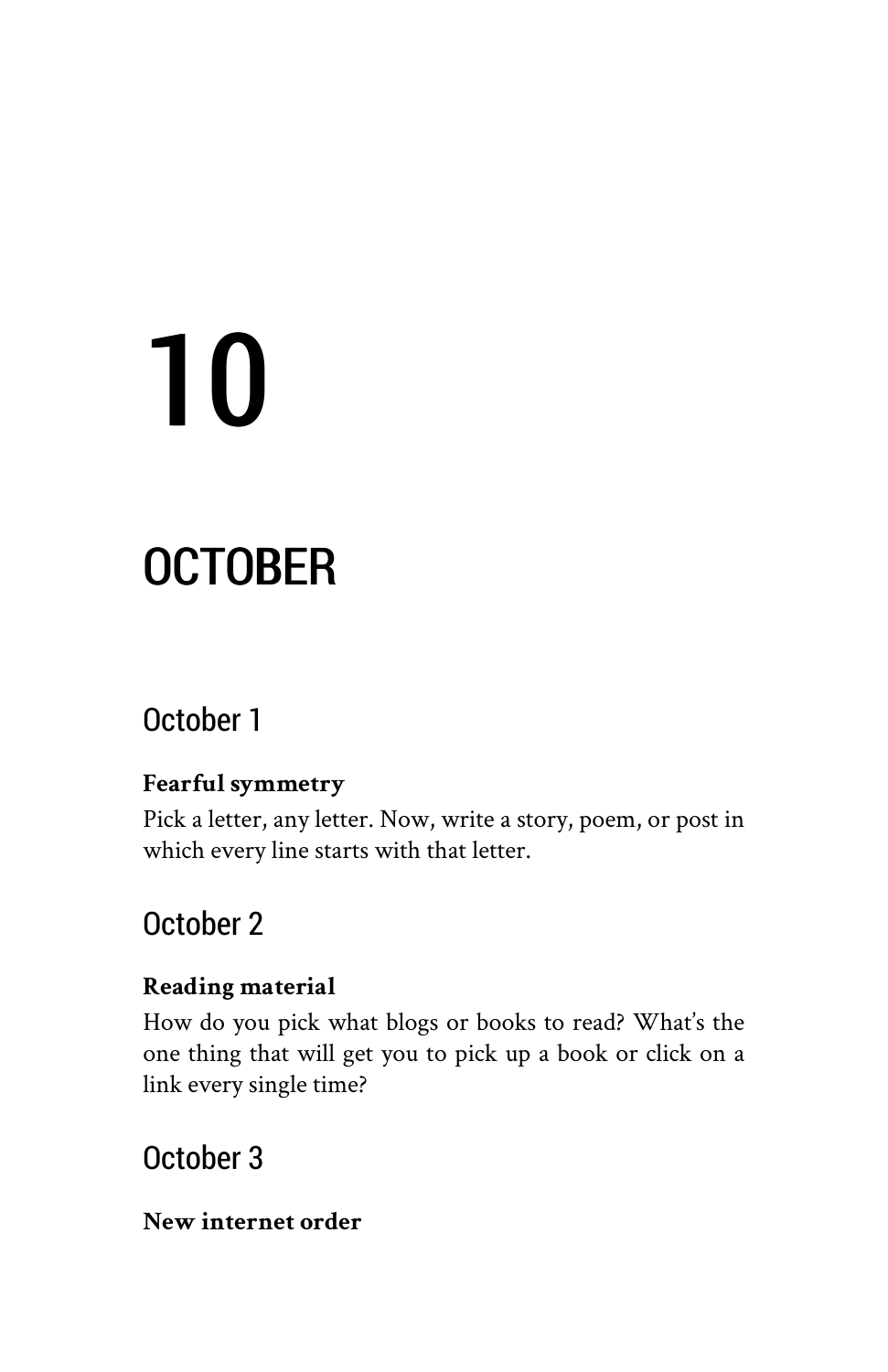All the world's countries have decided that the Internet itself needs a government. Your country asks you to run for Prime Minister of the 'Net — do you accept? If so, what will your platform be?

## October 4

#### **The clothes that (may) make the (wo)man**

How important are clothes to you? Describe your style, if you have one, and tell us how appearance impacts how you feel about yourself.

## October 5

#### **Eye of the beholder**

Describe what it feels like to hear a beautiful piece of music or see a stunning piece of art.

## October 6

#### **Mixtape masterpiece**

You make a new friend. Make them a mix tape (or playlist, for the younger folks) that tells them who you are through song.

## October 7

#### **Exhale**

Tell us about a time when everything seemed to be going wrong — and then, suddenly, you knew it would be alright.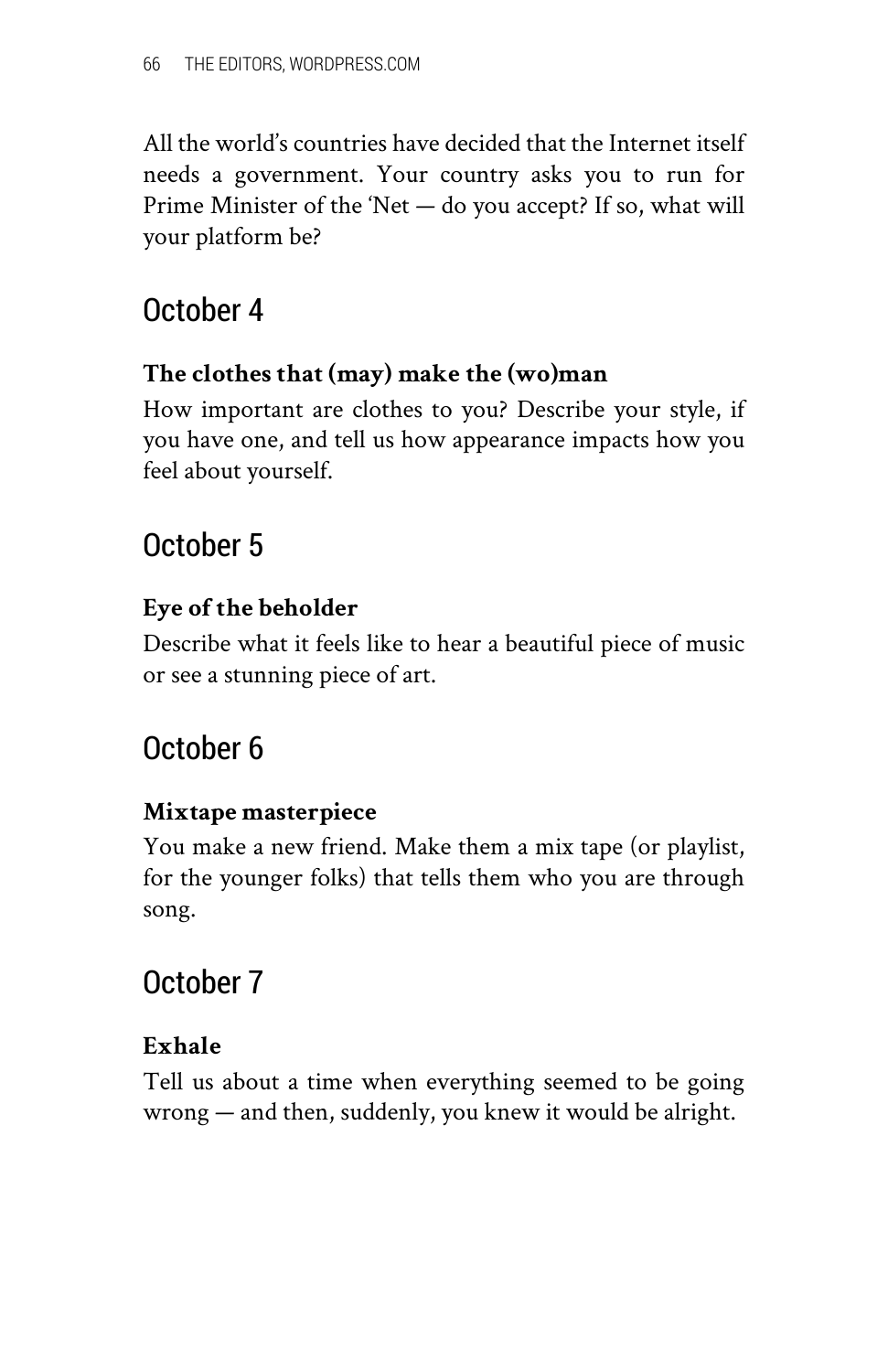## October 8

#### **Bloggers, unplugged**

Sometimes, we all need a break from these little glowing boxes. How do you know when it's time to unplug? What do you do to make it happen?

## October 9

#### **Can't get enough**

Have you ever been addicted to anything, or worried that you were? Have you ever spent too much time and effort on something that was a distraction from your real goals? Tell us about it.

## October 10

#### **Fright night**

Do you like being scared by books, films, and surprises? Describe the sensation of being scared, and why you love it — or don't.

## October 11

#### **Mid-season replacement**

For many of us the seasons are changing, bouncing unpredictably between cold and warm. Are you glad to be moving into a new season, or wishing for one more week of the old?

## October 12

#### **Blogger in a strange land**

What's the strangest place from which you've posted to your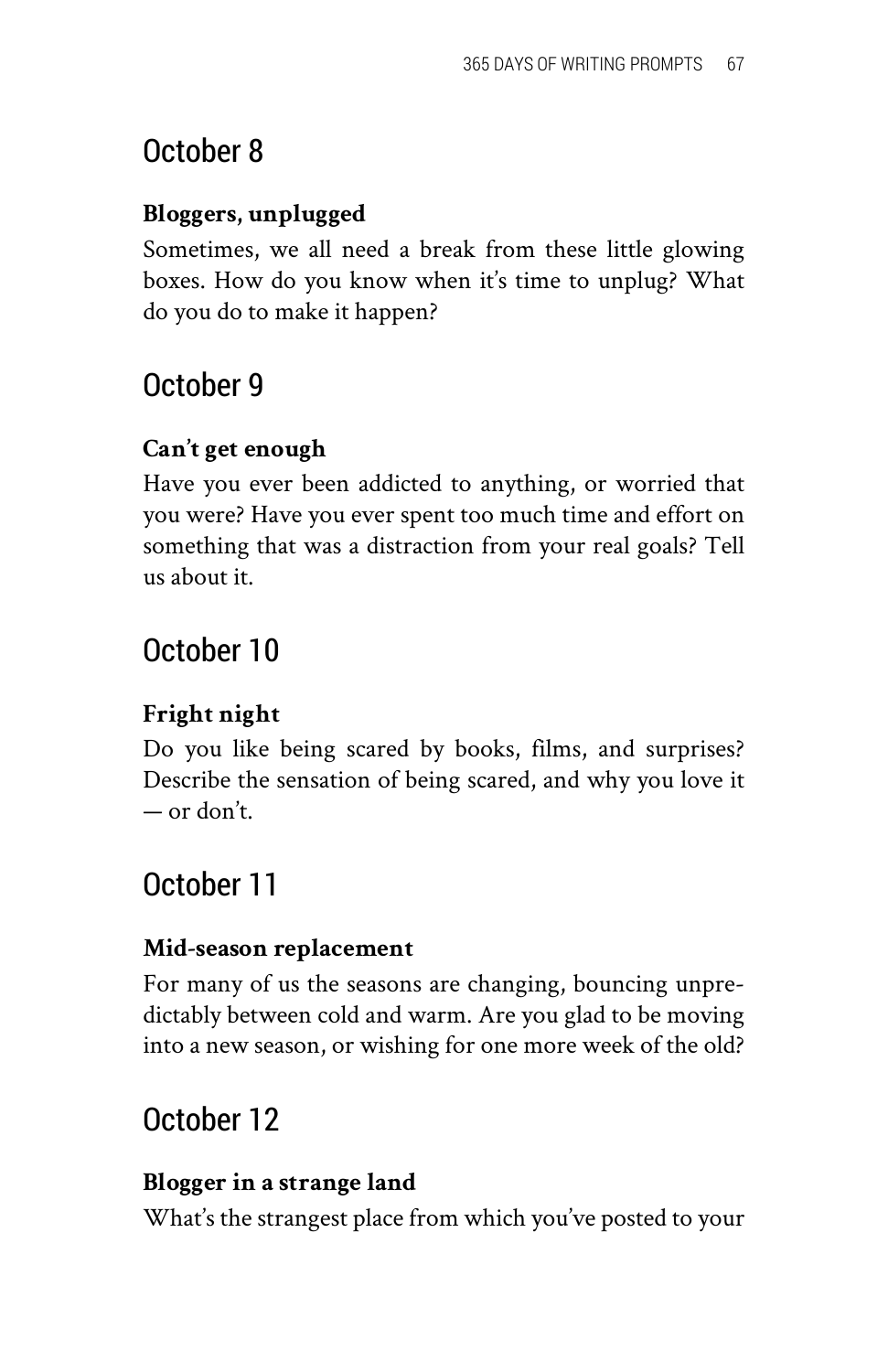blog? When was the last time you were out and about, and suddenly thought, "I need to write about this!"?

## October 13

#### **Michelangelo's YOU**

Your personal sculptor is carving a person, thing, or event from the last month of your life into the glistening marble of immortality. What's the statue and what makes it so significant?

## October 14

#### **Imitation / flattery**

Write a post in the style of (or simply inspired by) a favorite author.

## October 15

#### **Childlike**

Explain your biggest regret — as though to a small child.

## October 16

#### **Honorific**

October 16th is officially declared "Person X Day" — and you get to pick Person X. Tell us about someone who deserves to be commemorated.

## October 17

#### **Community service**

Your entire community — however you define that; your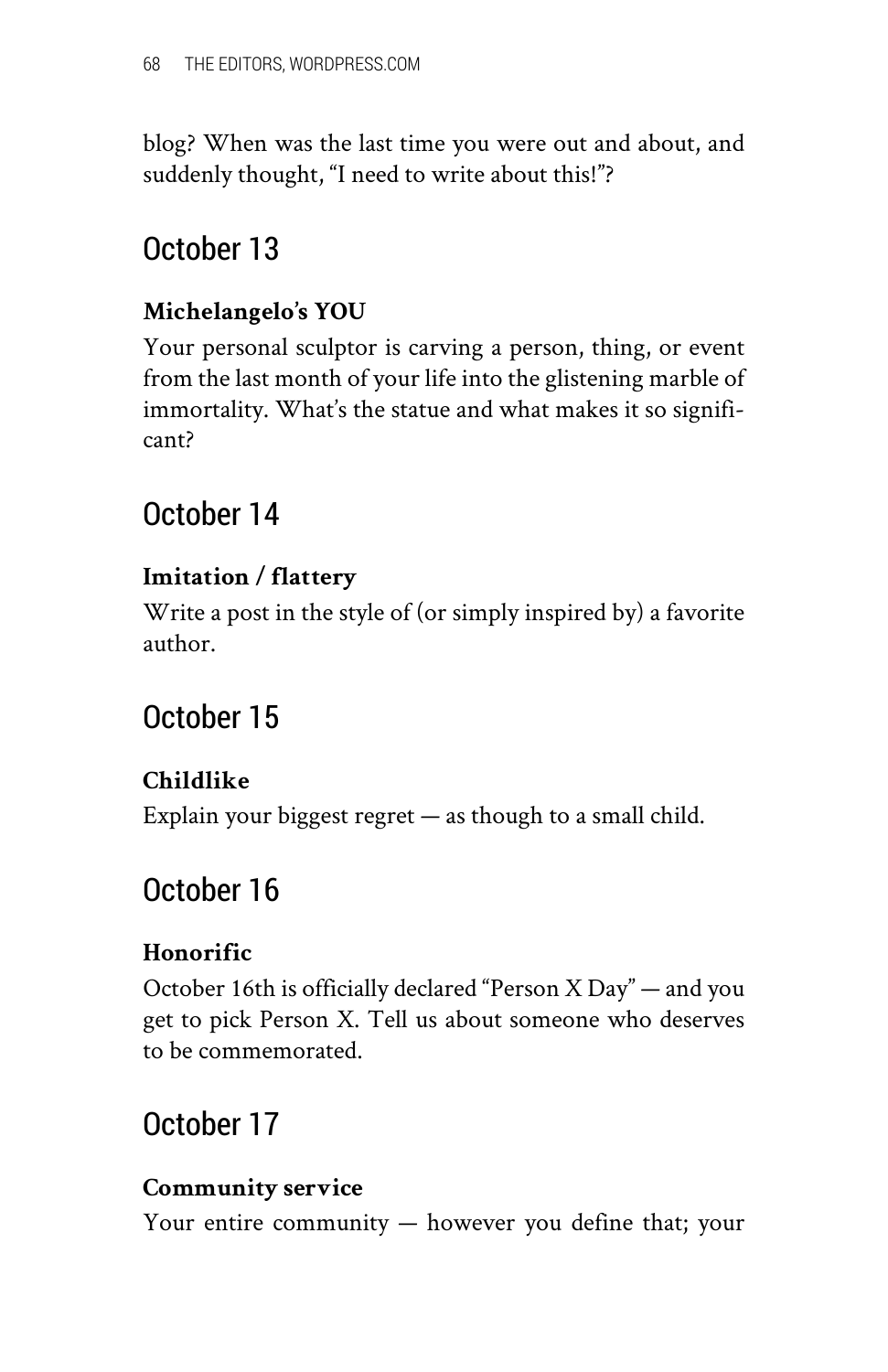hometown, your neighborhood, your family, your colleagues — is guaranteed to read your blog tomorrow. Write the post you'd like them all to see.

## October 18

#### **Supercalifragilisticexpialidocious**

You get some incredibly, amazingly, wonderfully fantastic news. What's the first thing you do?

## October 19

#### **Home sweet home**

When you're away from home, what person, thing, or place do you miss the most?

## October 20

#### **Release me**

Tell us about the blog post you were most nervous to publish — and what it was like to set it free.

## October 21

#### **Blank is the new blank**

Click over to your favorite blog, and pick out the 4th and 14th words (that aren't "the" or "an"). Drop them into this phrase: "\_\_\_\_\_ is the new \_\_\_\_\_." There's your post title. Now write!

### October 22

#### **Sand but true**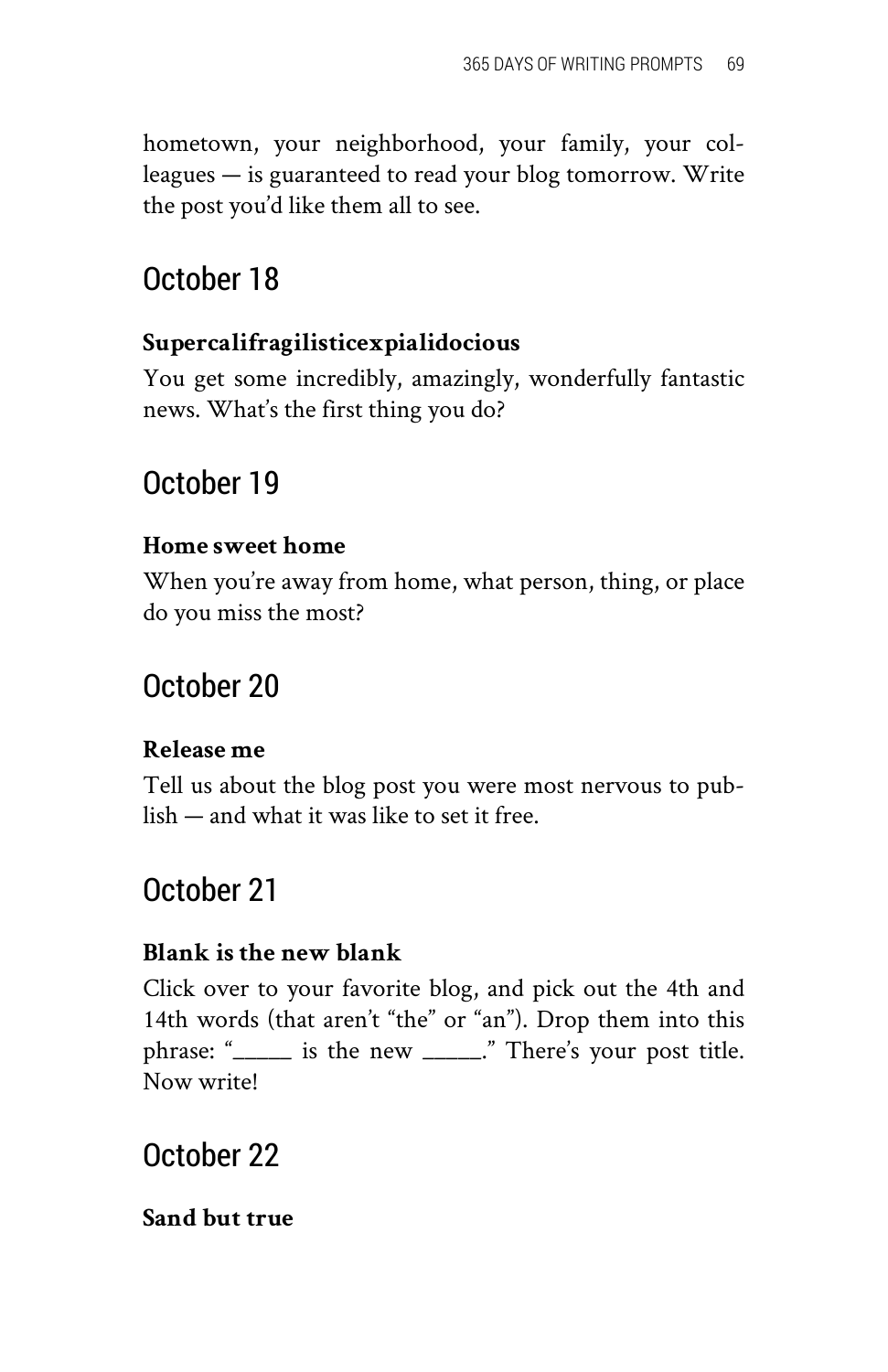Tell us about the harshest, most difficult to hear — but accurate — criticism you'e ever gotten. Does it still apply?

## October 23

#### **As seen on T.V.**

Write a script for a late-night infomercial  $-$  where the product is your blog. How do you market yourself? What qualities do you embody that other "products" don't? What are the benefits of reading your blog?

## October 24

#### **Express yourself**

Tell us about a time you couldn't quite get your words or images to express what you wanted to express. What do you think the barrier was? For bonus points, try again.

## October 25

#### **Simply the best**

NASA is building a new Voyager spacecraft that will carry the best of modern human culture. What belongs onboard?

## October 26

#### **Breakdown**

Tell us about a habit you'd like to break. Is there any way it can play a positive role in your life?

## October 27

#### **The golden hour**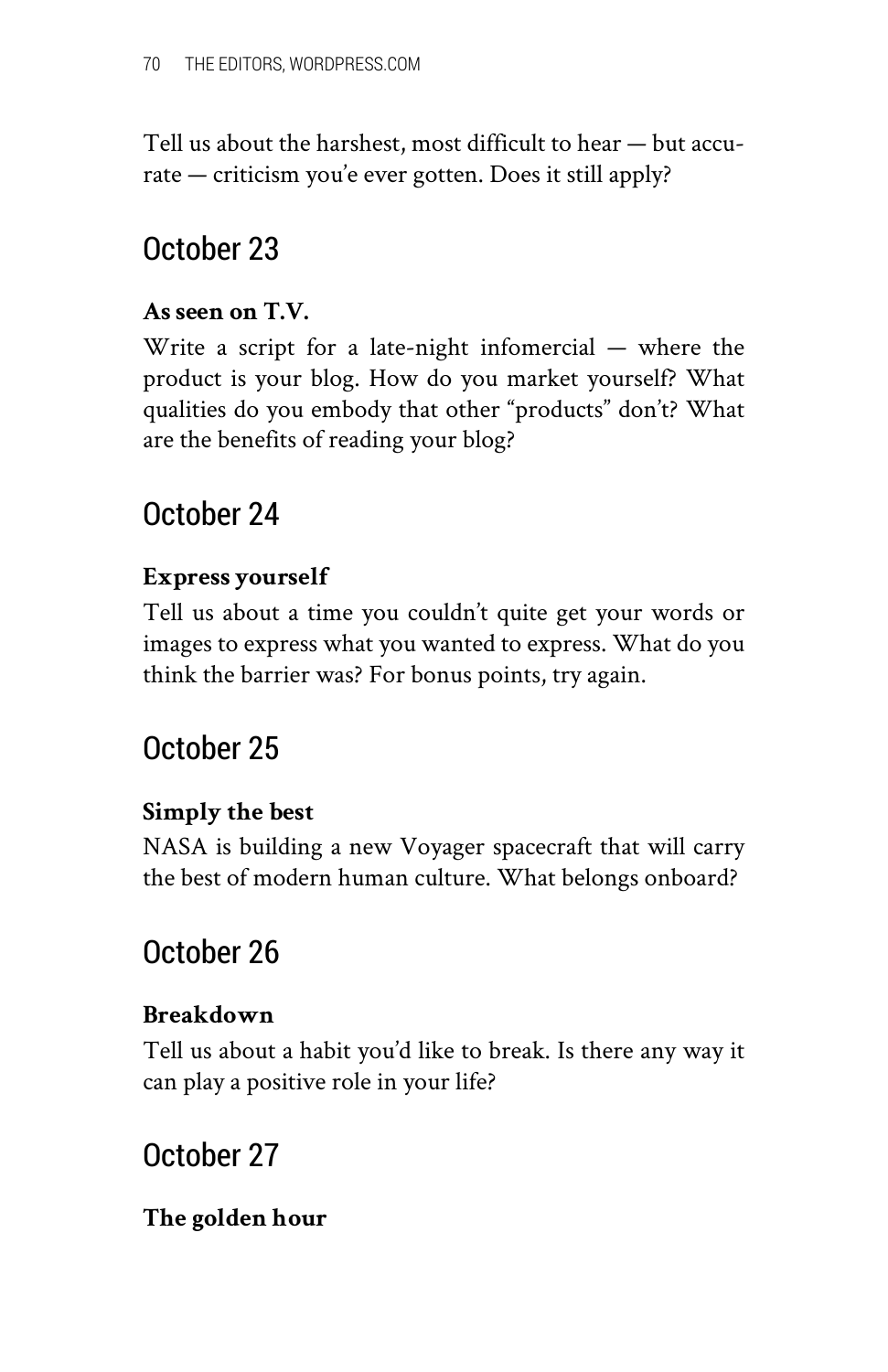6:00AM: the best hour of the day, or too close to your 3:00AM bedtime?

## October 28

#### **Seven wonders**

Khalil Gibran once said that people will never understand one another unless language is reduced to seven words. What would your seven words be?

## October 29

#### **First**

Tell us about your first day at something — your first day of school, first day of work, first day living on your own, first day blogging, first day as a parent, whatever.

## October 30

#### **Free to be me**

What's the character trait you admire the most about yourself?

## October 31

#### **Halloweeny!**

If bloggers had their own Halloween and could go from blog to blog collecting "treats," what would your blog hand out?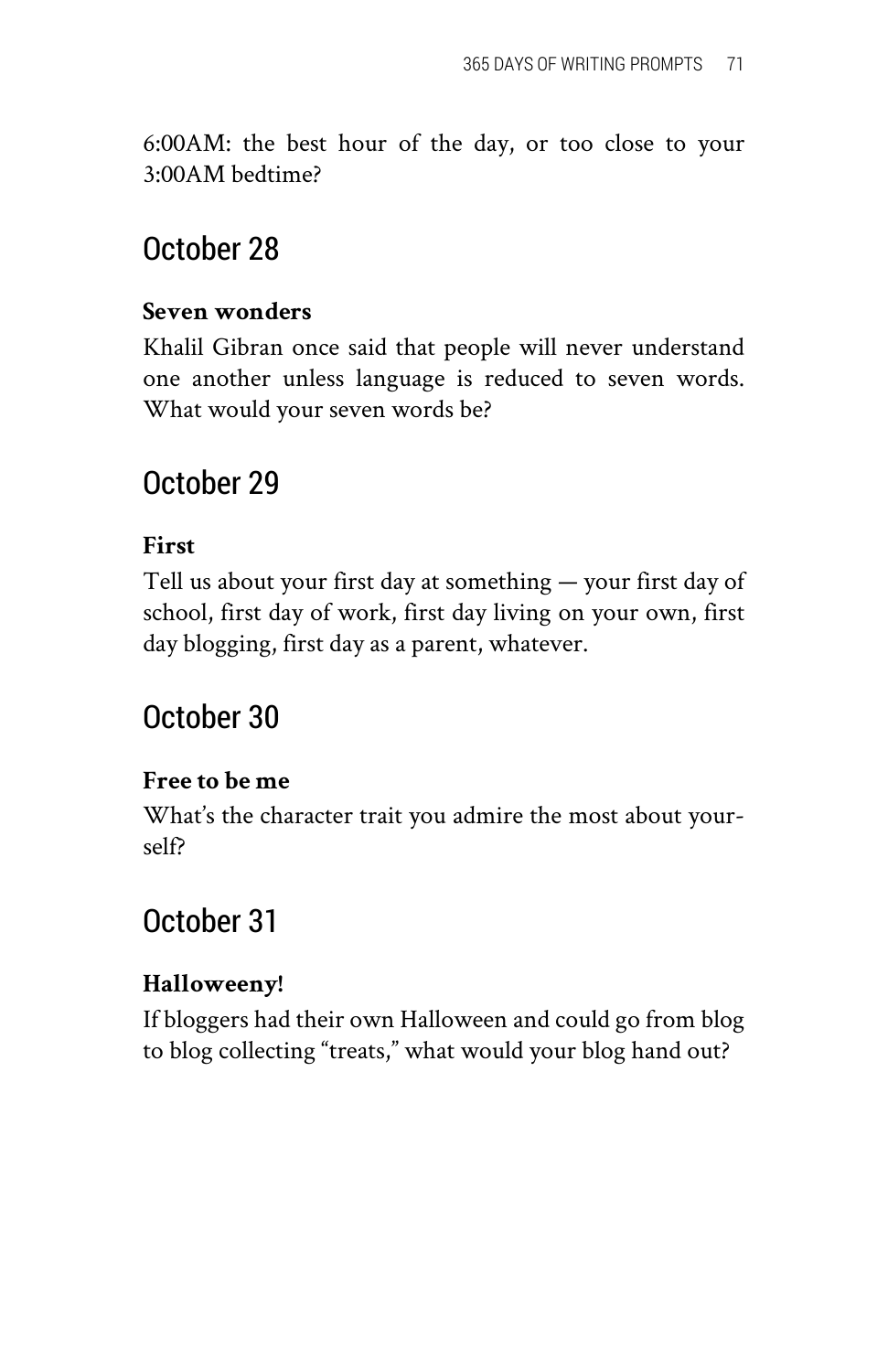# 11

## NOVEMBER

## November 1

#### **Eat, drink and be merry…**

…for tomorrow we die. The world is ending tomorrow! Tell us about your last dinner — the food, your dining companions, the setting, the conversation.

## November 2

#### **Conflicted**

You're in the middle of a terrible argument, and everyone turns to you to help resolve it. How do you respond? How do you react to conflict?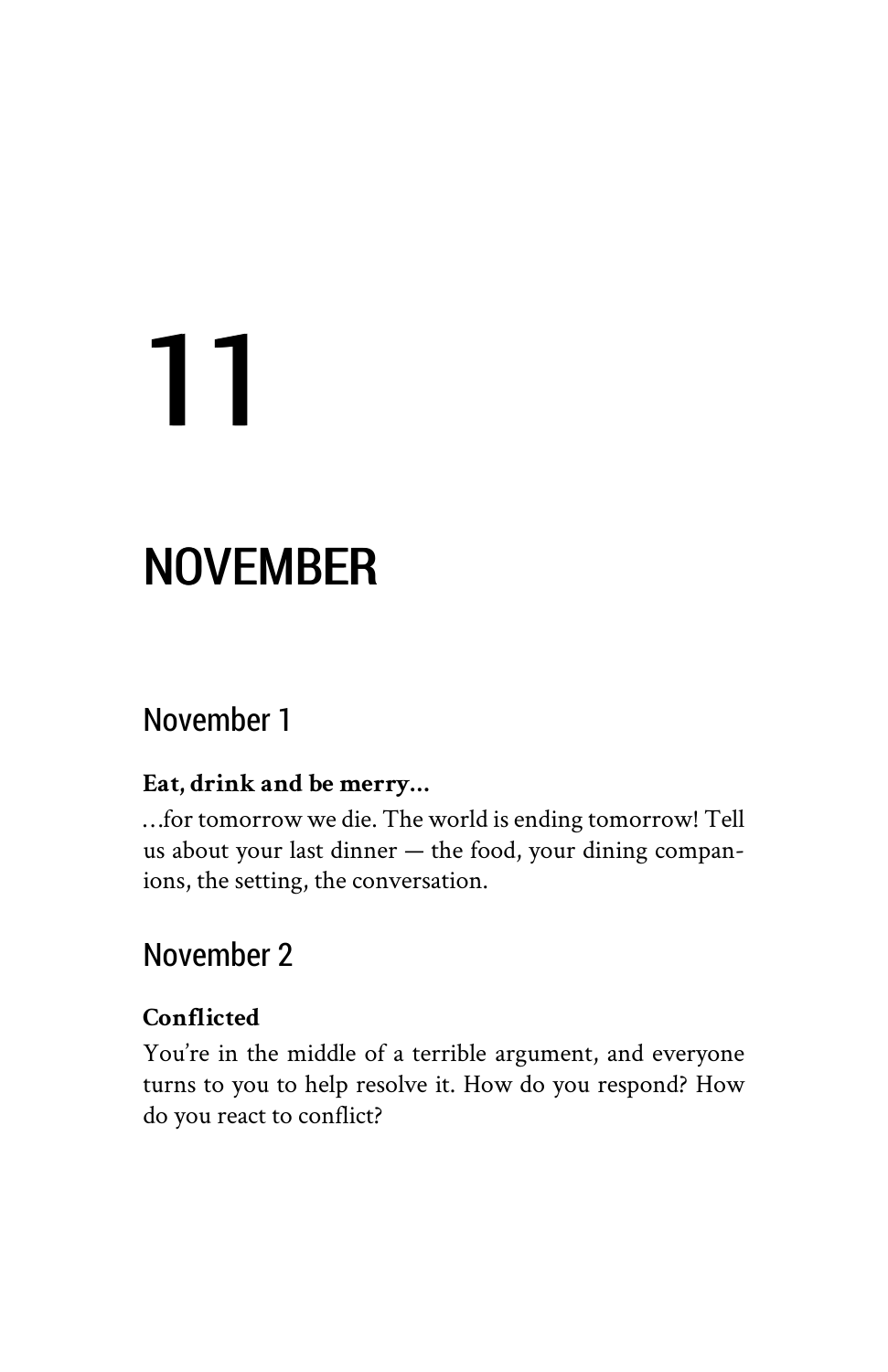#### **Placebo effect**

If you could create a painless, inexpensive cure for a single ailment, what would you cure and why?

## November 4

#### **It builds character**

Tell us about a favorite character from film, theater, or literature, with whom you'd like to have a heart-to-heart. What would you talk about?

## November 5

#### **Intense**

Describe the last time you were surprised by the intensity of a feeling you had about something, or were surprised at how strongly you reacted to something you thought wouldn't be a big deal.

## November 6

#### **Google and rescue operation**

What was the last thing you searched for online? Why were you looking for it?

## November 7

#### **Cheering section**

Do you have a mentor? Tell us about him or her. Are you a mentor to someone else? Tell us what that relationship has added to your life.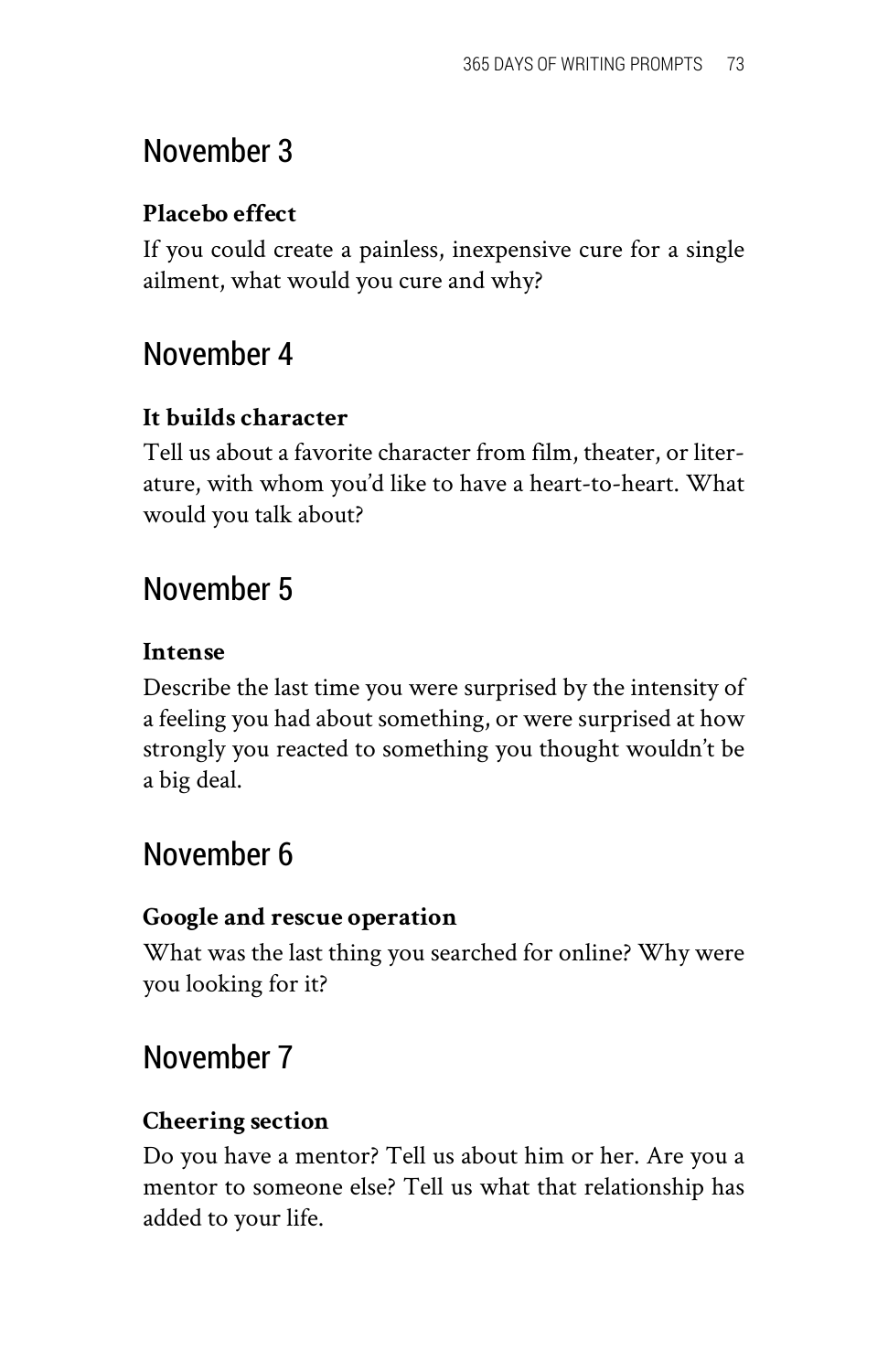#### **Connect the dots**

Scour the news for an entirely uninteresting story. Consider how it connects to your life. Write about that.

## November 9

#### **About page for the future**

Write the About page for your blog in 10 years.

## November 10

#### **The perfect game**

You're set to play poker (or Scrabble or something else . . .) with a group of four. Write a story set during this game. Or, describe the ideal match: the players, the relationships — and the hidden rivalries.

## November 11

#### **Food for the soul (and the stomach)**

Tell us about your favorite meal, either to eat or to prepare. Does it just taste great, or does it have other associations?

## November 12

#### **Come fly with me**

Share a story about the furthest you've ever traveled from home.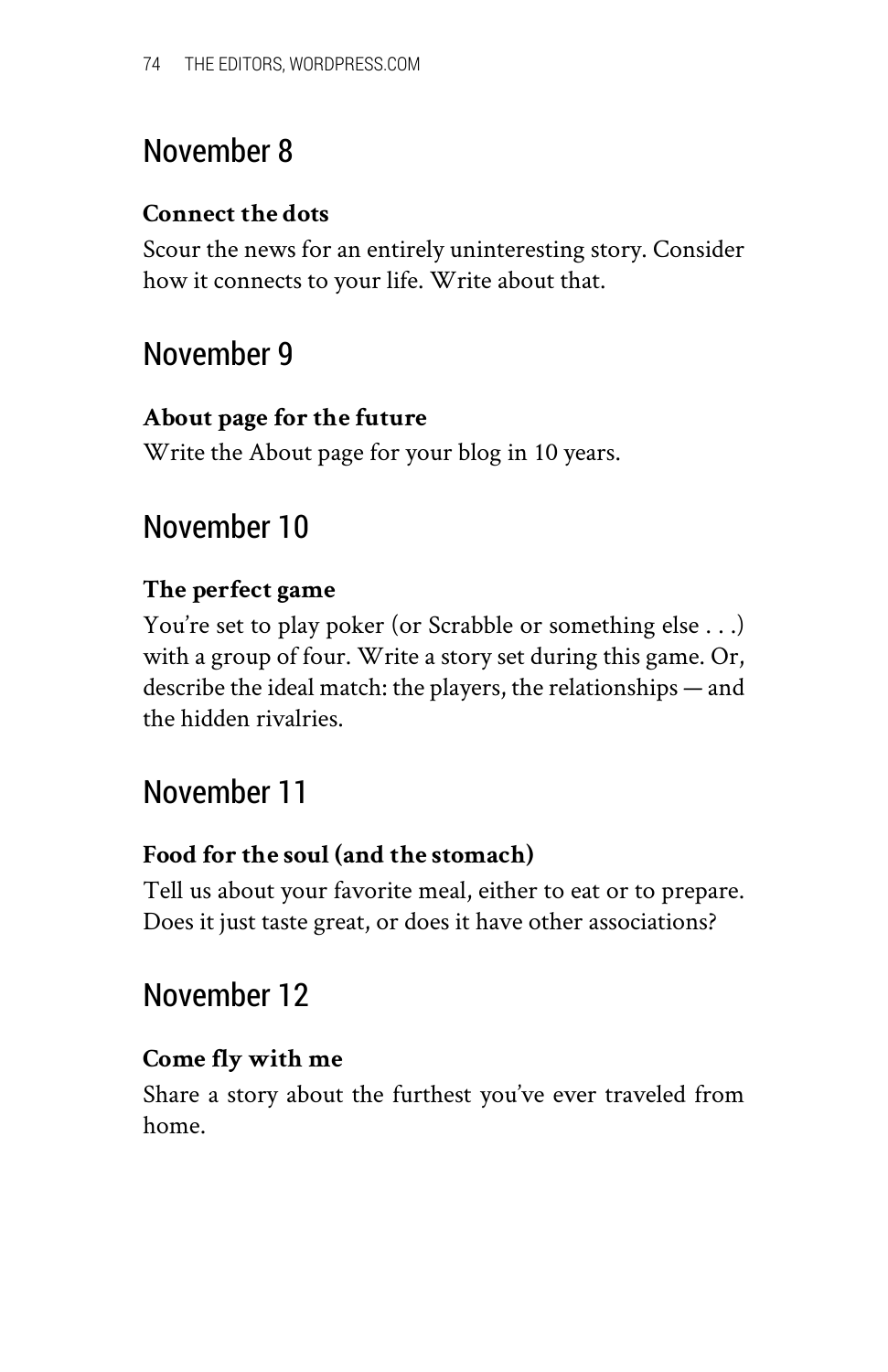#### **Non-regional diction**

Write about whatever you'd like, but write using regional slang, your dialect, or in your accent.

## November 14

#### **Write about evil**

Write about evil: how you understand it (or don't), what you think it means, or a way it's manifested, either in the world at large or in your life.

## November 15

#### **FAQ**

Interview someone — a friend, another blogger, your mother, the mailman — and write a post based on their responses.

## November 16

#### **Love to love you**

What do you love most about yourself? What do you love most about your favorite person? Are the two connected?

## November 17

#### **Land of confusion**

Tell us about a time when you felt out of place.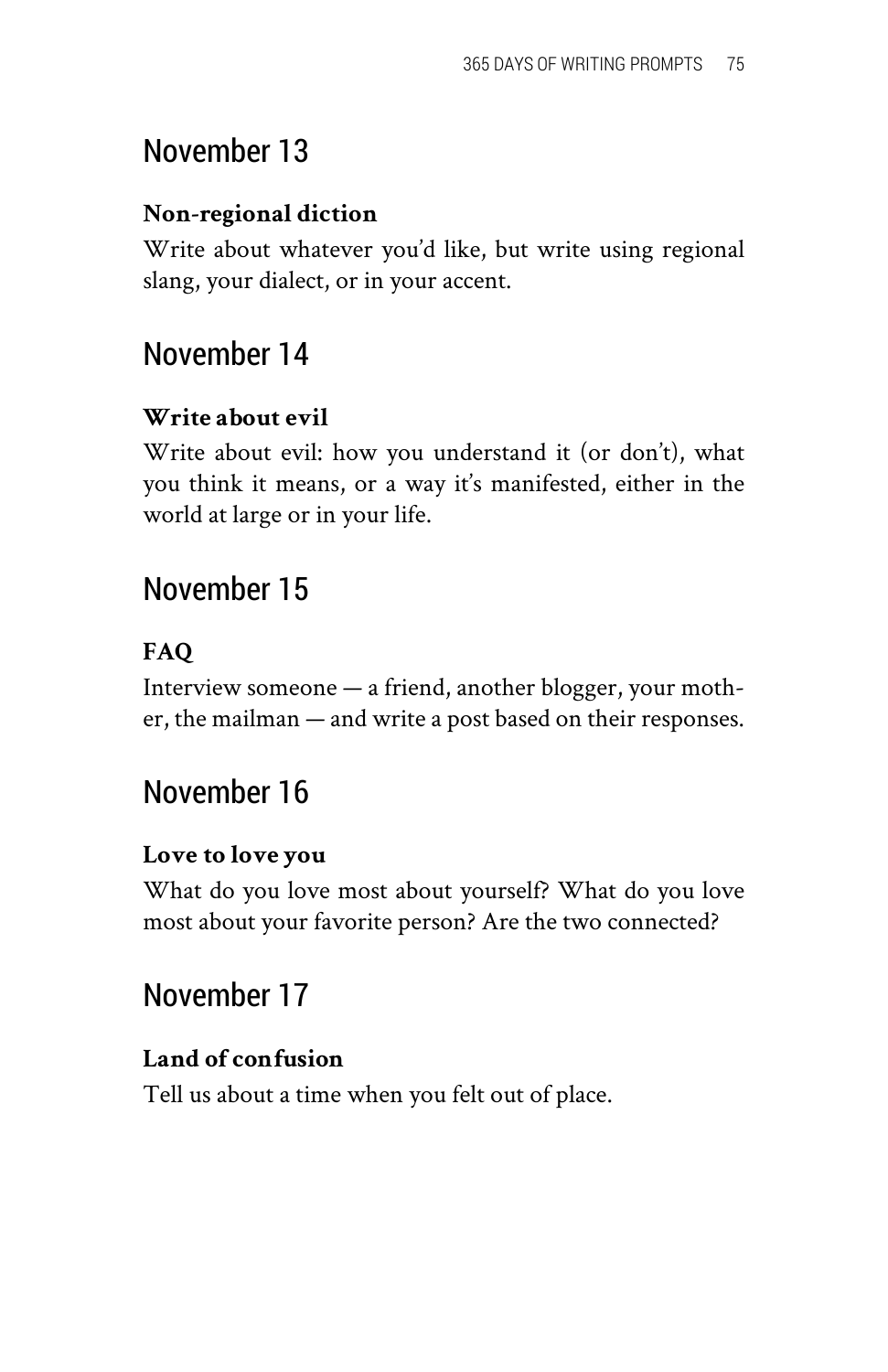#### **Fear no more**

What's the thing you're most scared to do? What would it take to get you to do it?

## November 19

#### **Perspective**

Think about something that drives you crazy. Now, think about something that makes you happy. Does it change your perspective on the former?

## November 20

#### **Safety first**

Share the story of a time you felt unsafe.

## November 21

#### **A bird, a plane, you!**

You get to choose one superpower. Pick one of these, and explain your choice: the ability to speak and understand any language, the ability to travel through time, or the ability to make any two people agree with each other.

## November 22

#### **Playtime**

Do you play in your daily life? What says "playtime" to you?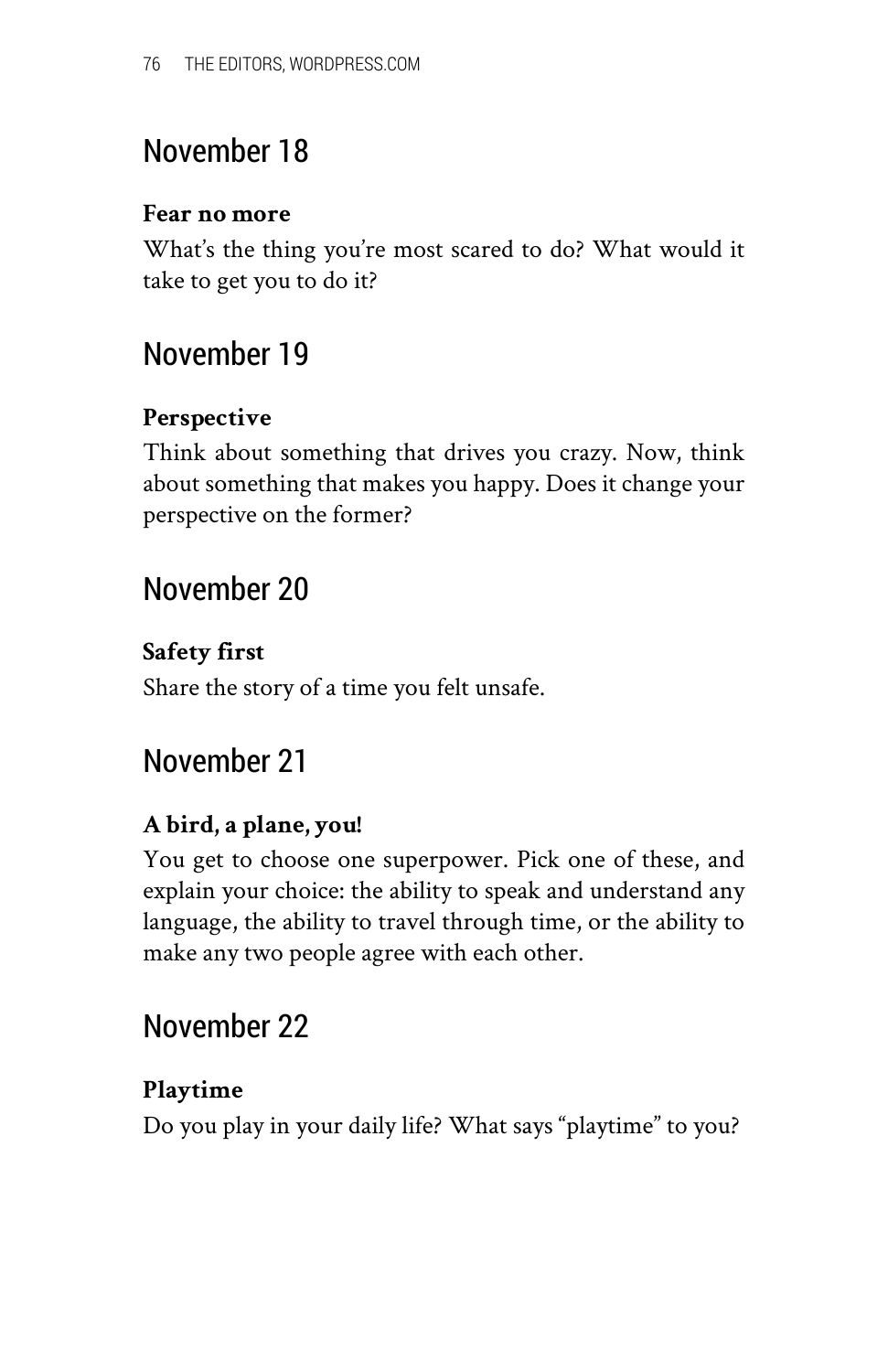#### **I have confidence in me**

Are you good at what you do? What would you like to be better at?

## November 24

#### **Close call**

Tell us about a bullet you're glad you dodged — when something awful almost happened, but didn't.

## November 25

#### **Simply irresistable**

Tell us about the favorite dish or food that you simply cannot turn down.

## November 26

#### **To boldly go…**

An impending new year gives rise to reflection and goal setting. What will your goals for 2015 be? It's never to early to start thinking about self improvement!

## November 27

#### **Fear factor**

People are afraid of all kinds of things: spiders, the dark, or being enclosed in small spaces. Tell us about your greatest fear — rational or irrational.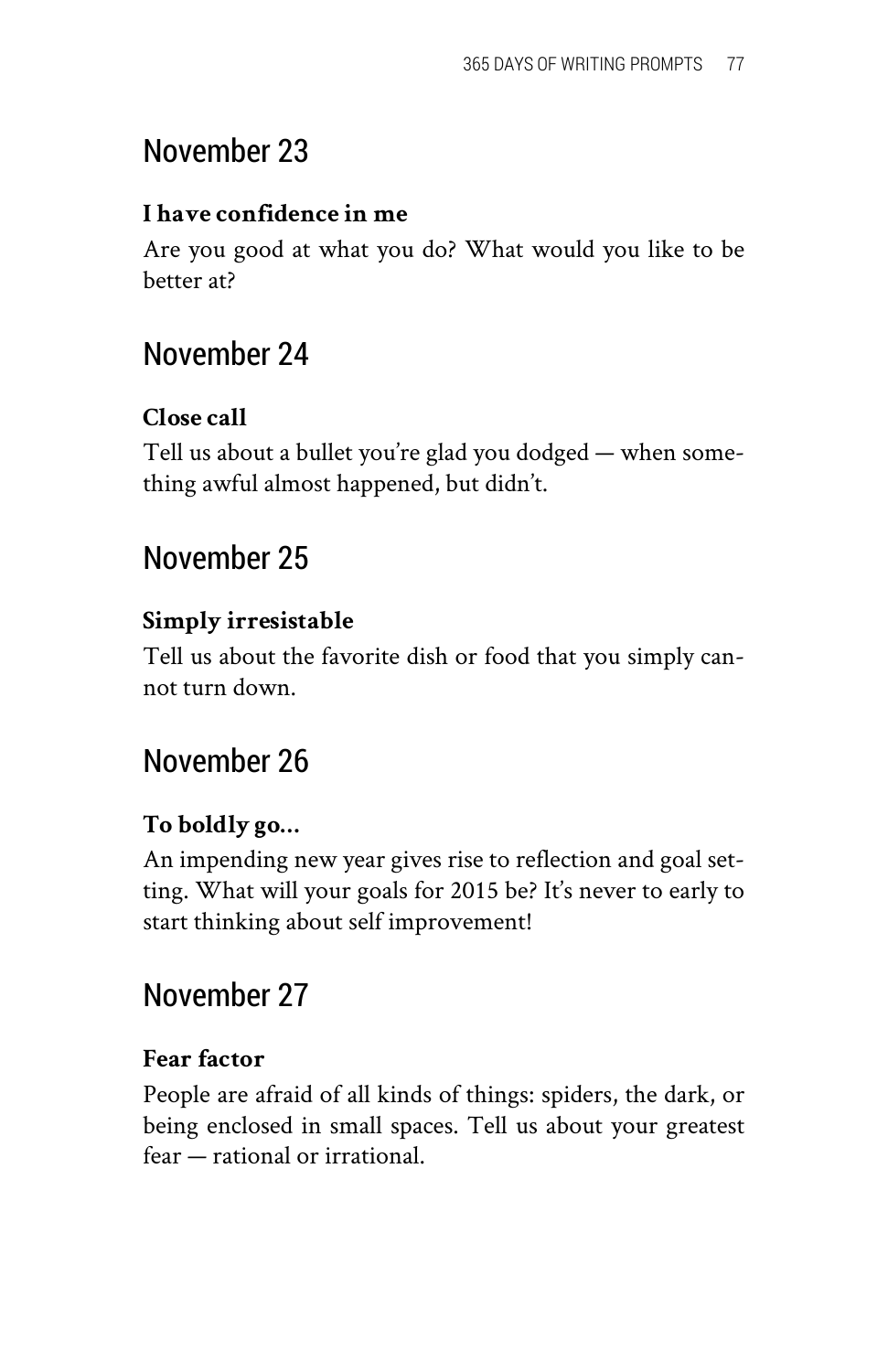#### **Keeping up with the Jones'**

Tell us about the one luxury item you wish you could afford, in as much detail as you can. Paint a picture for us.

## November 29

#### **Humble pie**

Tell us about a time you found out after the fact that you'd been mistaken and you had to eat a serving of humble pie.

## November 30

#### **Tattoo…you?**

Do you have a tattoo? If so, what's the story behind your ink? If you don't have a tattoo, what might you consider getting emblazoned on you skin?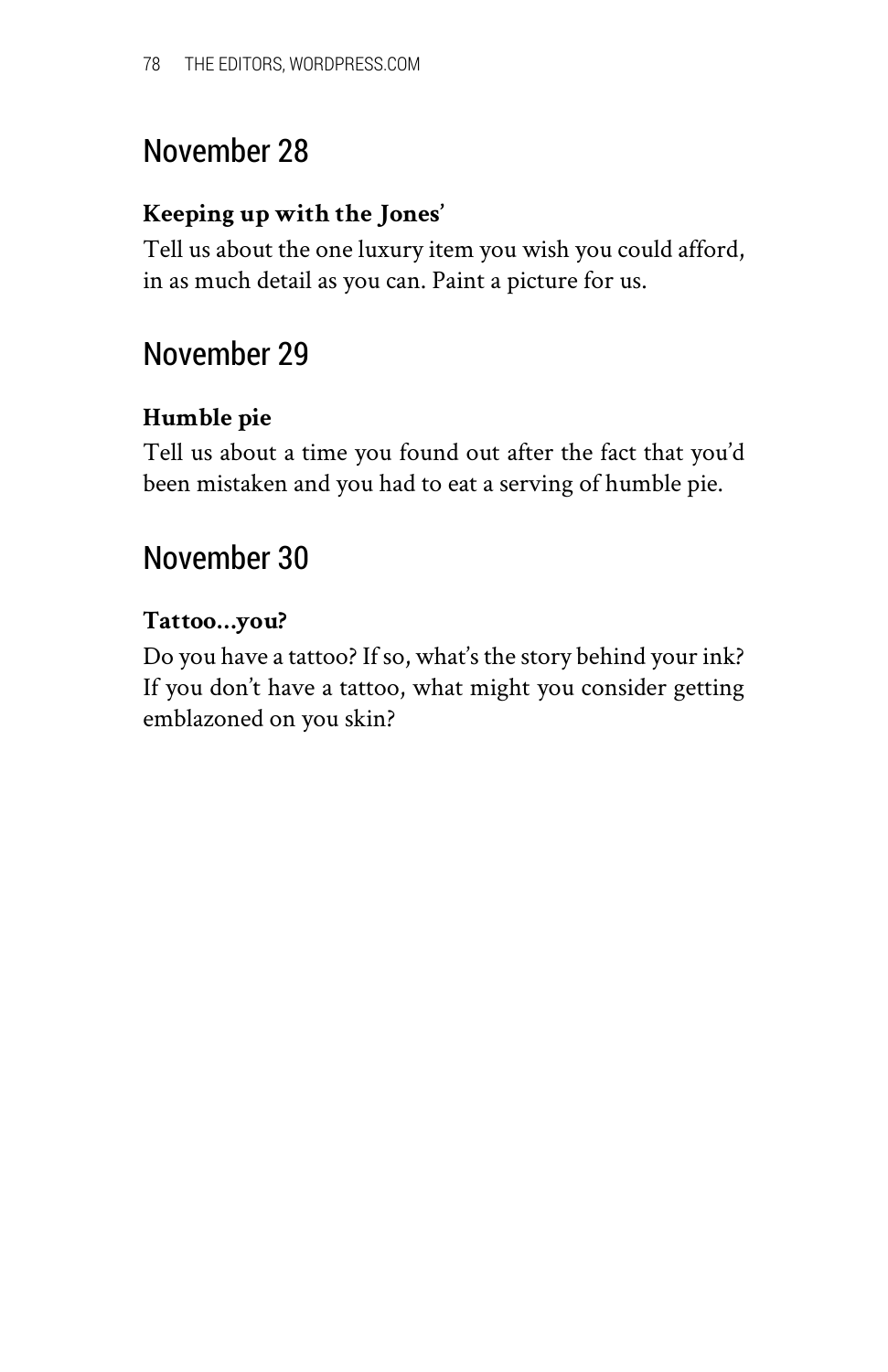## 12

## December 1

#### **Hear no evil**

Tell us about a conversation you couldn't help but overhear and wish you hadn't.

## December 2

#### **No you see me**

You have a secret superpower: the ability to appear and disappear at will. When and where will you use this new superpower? Tell us a story.

## December 3

#### **Sink or swim**

Tell us about a time when you were left on your own, to fend for yourself in an overwhelming situation — on the job, at home, at school. What was the outcome?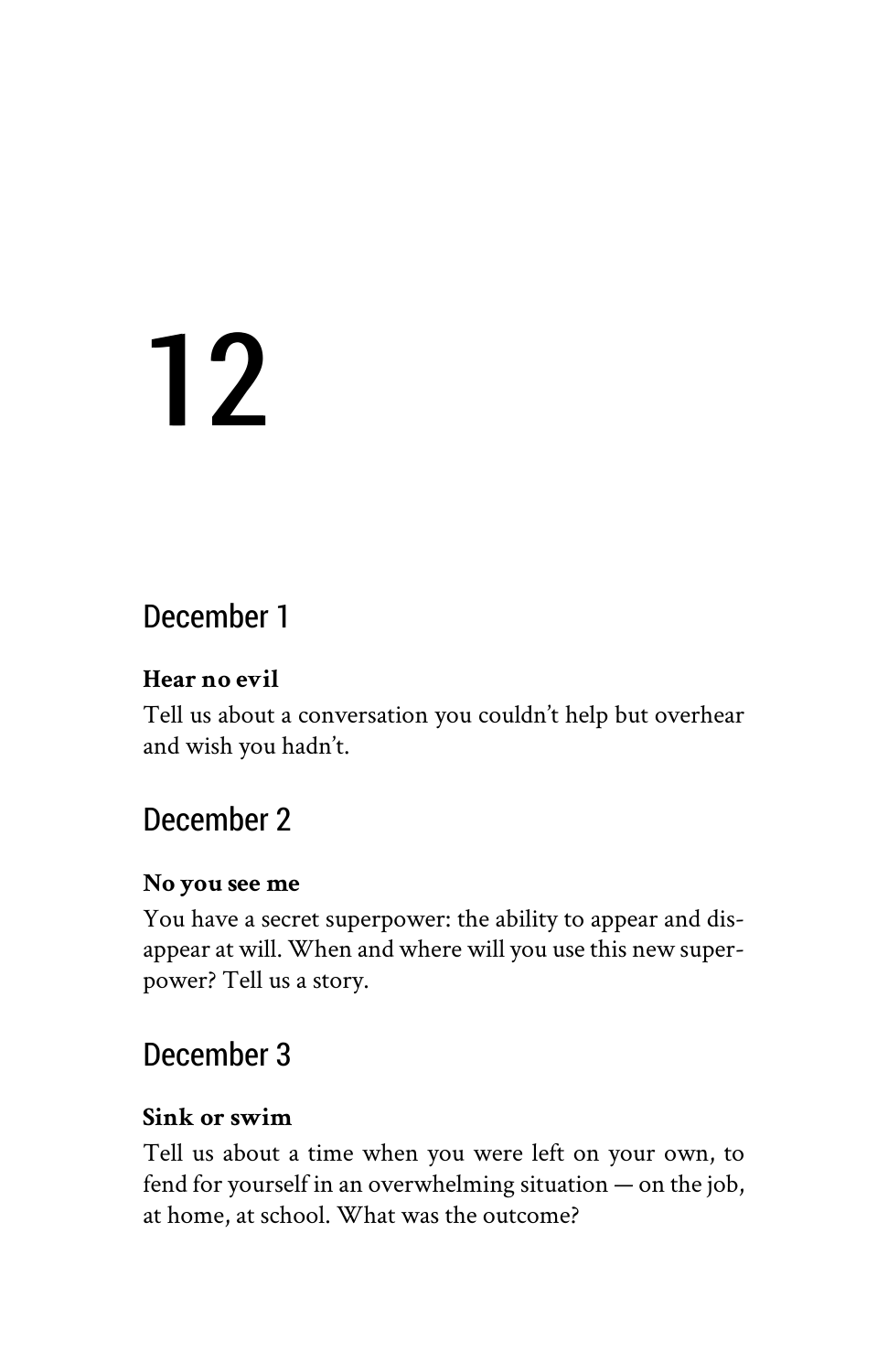## December 4

#### **Five items**

A classic question, revisited: what are the five items you must have on a deserted island?

## December 5

#### **The power of touch**

Textures are everywhere: The rough edges of a stone wall. The smooth innocence of a baby's cheek. The sense of touch brings back memories for us. What texture is particularly evocative to you?

## December 6

#### **Fifteen minutes**

You have 15 minutes to address the whole world live (on television or radio — choose your format). What would you say?

## December 7

#### **What's your learning style?**

What's your learning style? Do you prefer learning in a group and in an interactive setting? Or one-on-one? Do you retain information best through lectures, or visuals, or simply by reading books?

## December 8

#### **A source of anxiety**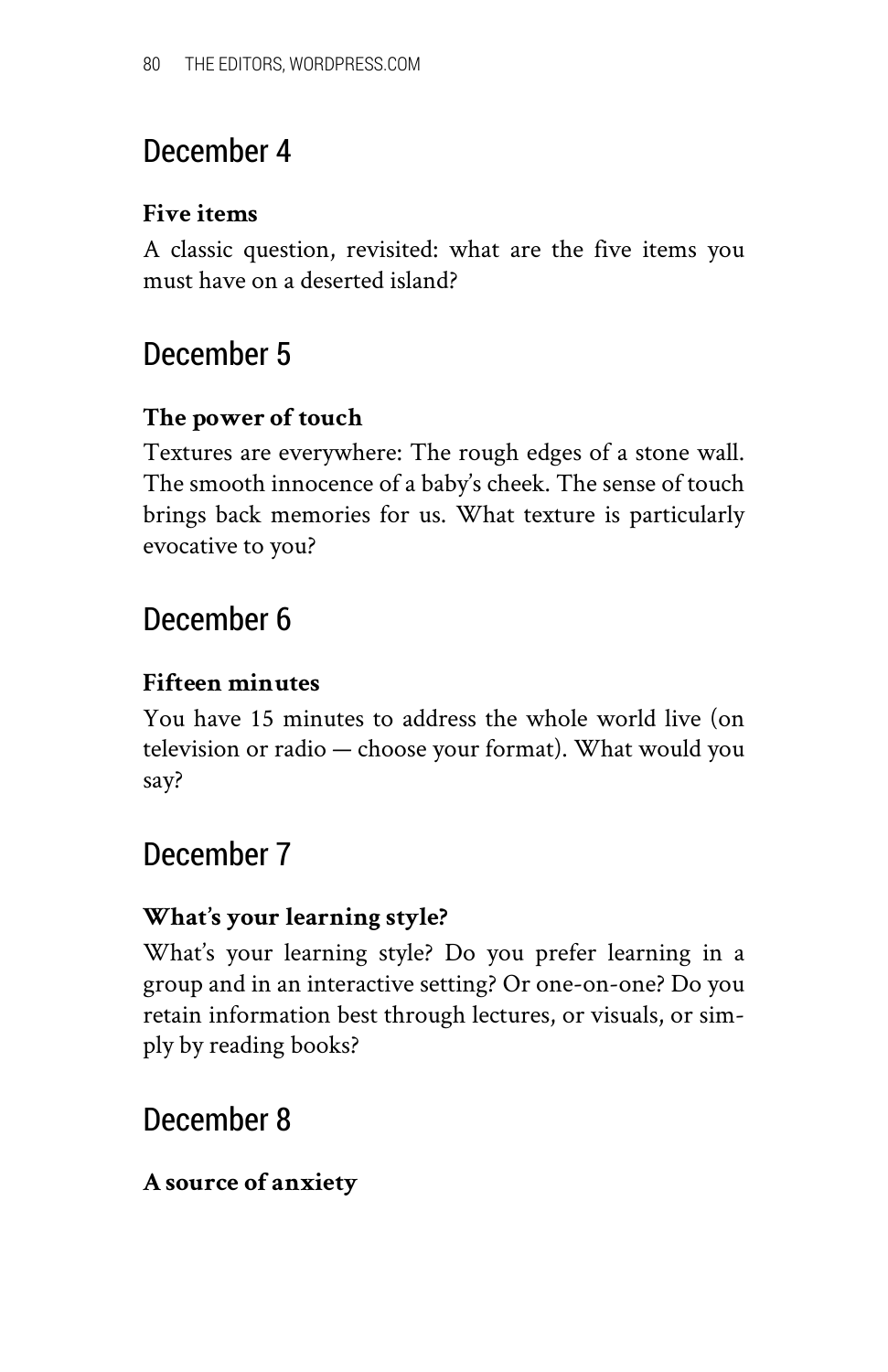Write about a noise  $-$  or even a silence  $-$  that won't go away. (We'll let you interpret this in different ways…)

## December 9

#### **Out of your reach**

Was there a toy or thing you always wanted as a child, during the holidays or on your birthday, but never received? Tell us about it.

## December 10

#### **Unexpected**

Unexpectedly, you lose your job. (Or a loved one. Or something or someone important to you.) What do you do next?

## December 11

#### **My precious**

Who is the person in your life who can do no wrong? Describe this person and tell us why you hold them in such high esteem.

### December 12

#### **Daring do**

Tell us about the time you rescued someone else (person or animal) from a dangerous situation. What happened? How did you prevail?

## December 13

#### **Necessity is the mother of invention**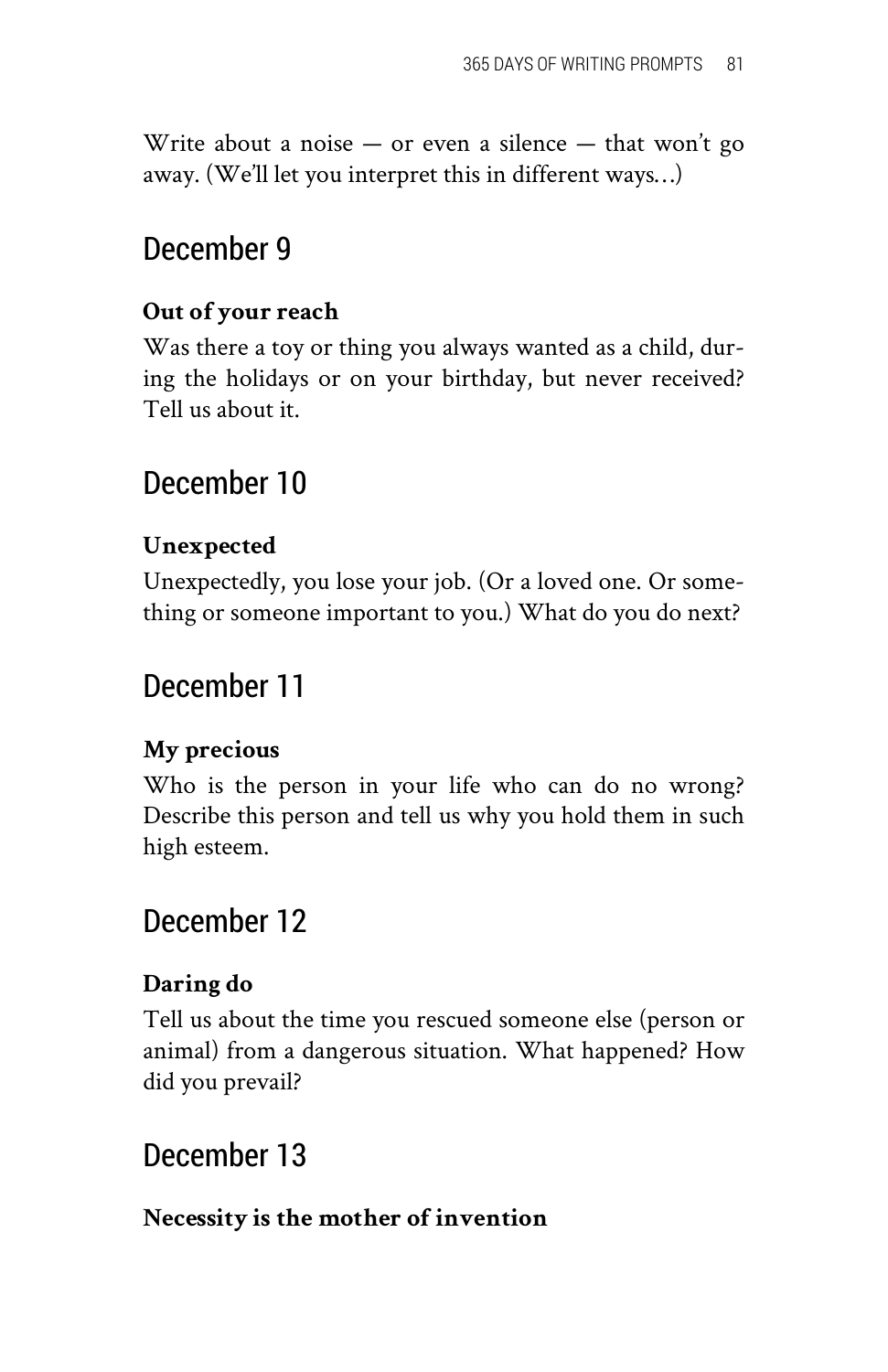Imagine, in great detail, an invention that could help reverse pollution — describe for us how your invention works and how it will help save the planet.

## December 14

#### **Festivus for the rest of us**

You have been named supreme ruler of the universe. Your first order of business is creating and instituting a holiday or festival in your honor. What day of the year is your holiday? What special events will take place? Describe YOU DAY in as great a detail as you can muster: the special foods we'll consume, the decorations we'll use…everything.

## December 15

#### **Memories of holidays past**

What is your very favorite holiday? Recount the specific memory or memories that have made that holiday special to you.

## December 16

#### **By the skin of your teeth**

Share a time when you narrowly avoided disaster.

## December 17

#### **You're a mean one, Mr. Grinch**

What is your least favorite personal quality in others? Extra points for sharing your least favorite personal quality in yourself.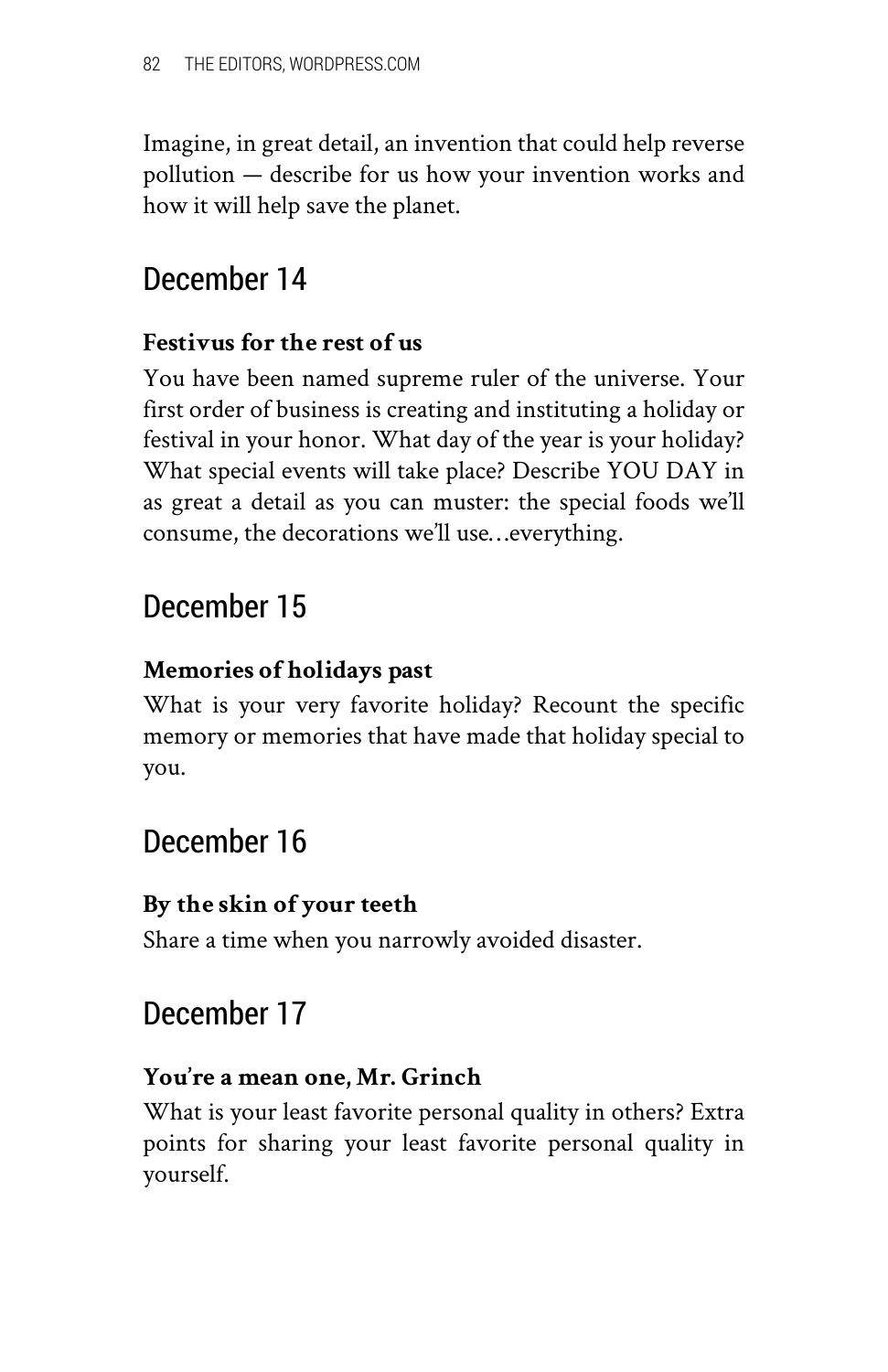## December 18

#### **Mad as a hatter**

Tell us about a time when you flew into a rage. What is it that made you so incredibly angry?

## December 19

#### **A random act of kindness**

Tell us about the time when you performed a secret random act of kindness — where the recipient of your kindness never found out about your good deed. How did the deed go down?

## December 20

#### **Forgive and forget?**

Share a story where it was very difficult for you to forgive the perpetrator for wronging you, but you did it  $-$  you forgave them.

## December 21

#### **My number one**

Who is the most important person in your life? Describe that person in as great a detail as you can muster and most importantly, tell us why you cherish this person.

## December 22

#### **Interplanet Janet**

You get to design your own planet: tell us all about your planet — the weather, the seasons, the inhabitants. Go.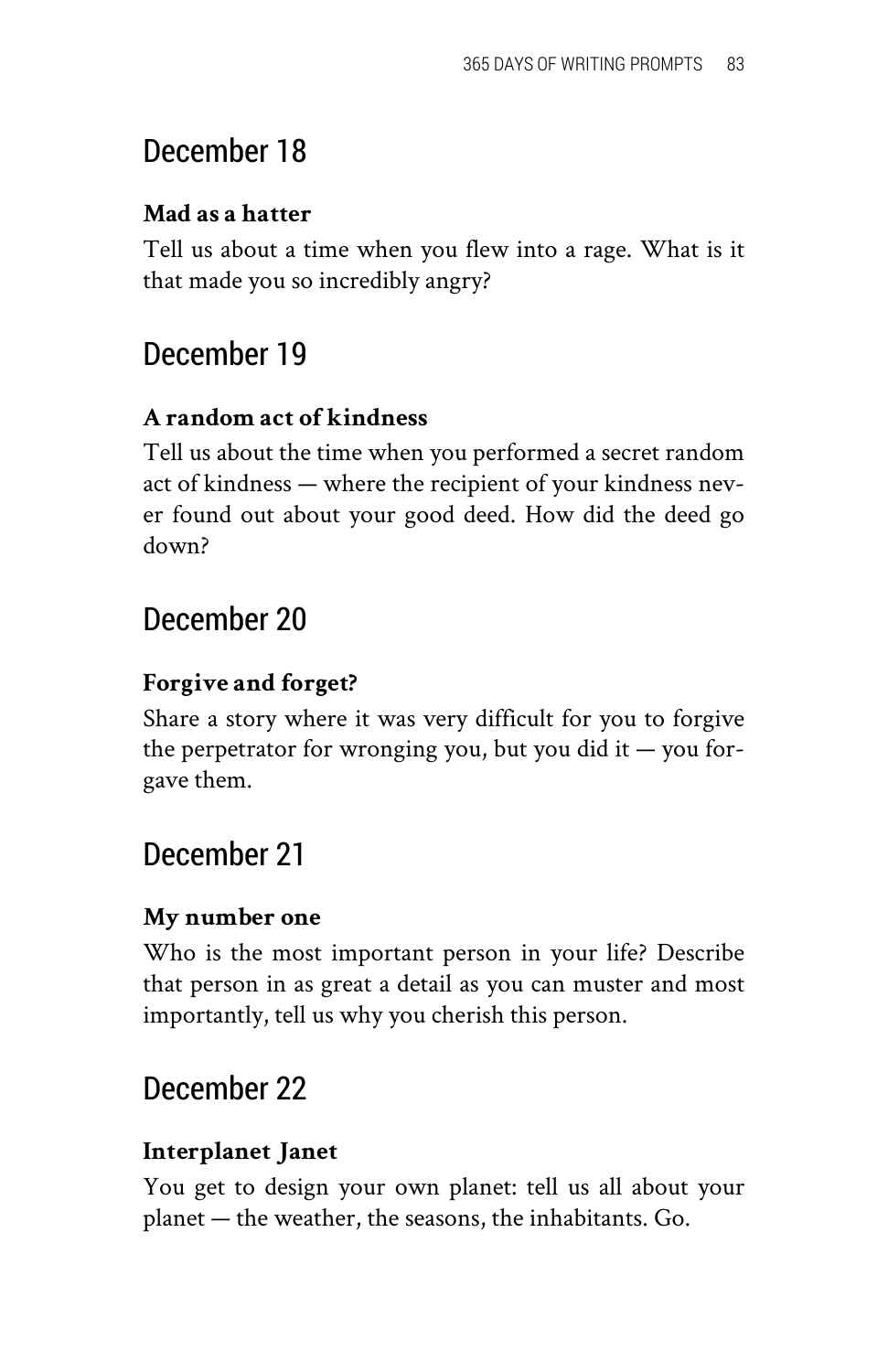## December 23

#### **The guilt that haunts me**

Share a time when you were overcome with guilt. What were the circumstances? How did you overcome you guilt?

## December 24

#### **The best day ever**

You get to enjoy the best day ever — describe in detail what that means to you. Where are you? What will you do? What's the weather like? What will you eat? Who will you see?

## December 25

#### **I was here**

You are the first astronaut to arrive on a new, uncharted planet. Write the note that you leave to those who come after you.

## December 26

#### **Moment of clarity**

Tell us about a time you'd been trying to solve a knotty problem — maybe it was an interpersonal problem, a life problem, a big ol' problem — and you had a moment of clarity when the solution appeared to you, as though you were struck by lightening.

## December 27

#### **You're a winner**